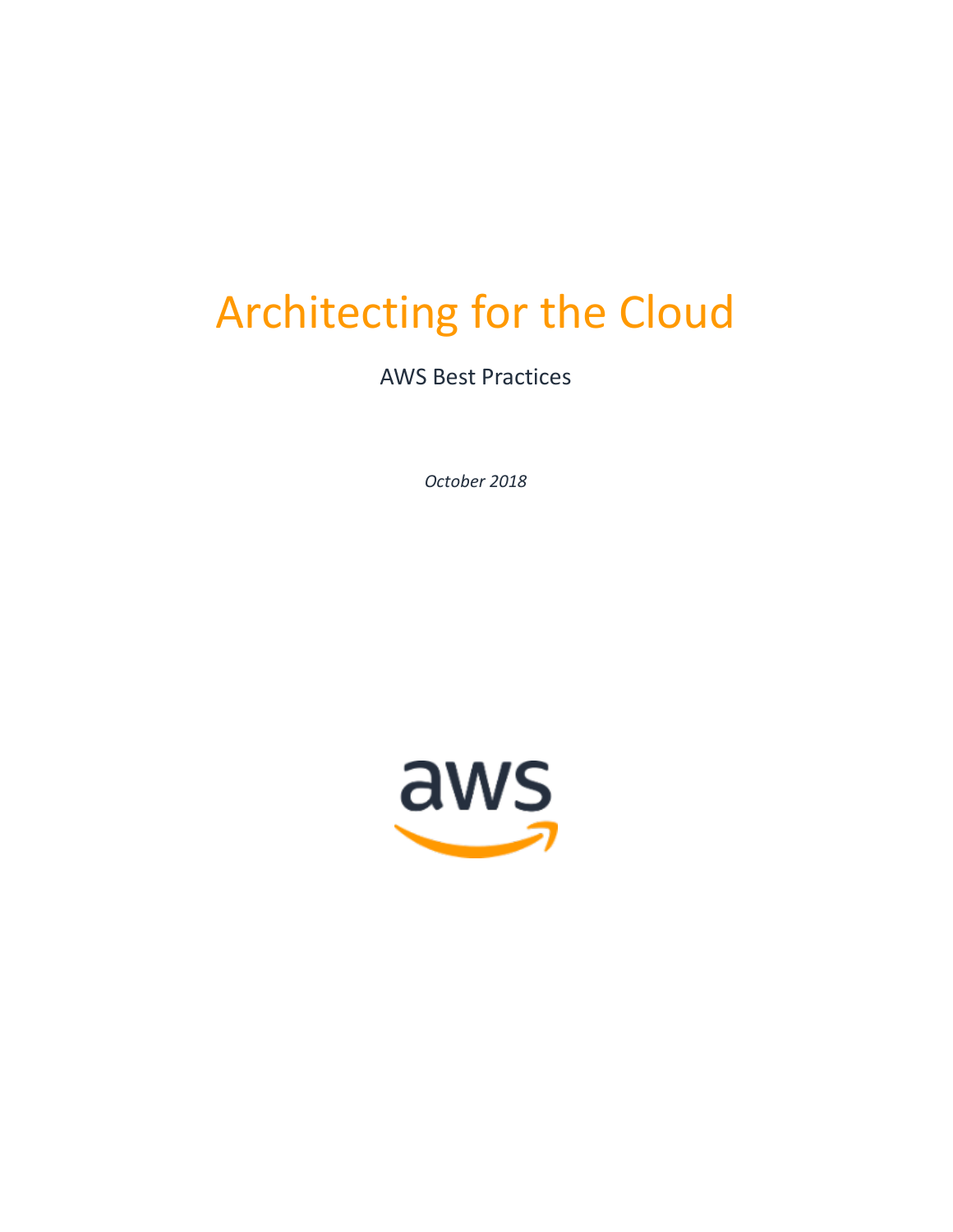# **Notices**

This document is provided for informational purposes only. It represents AWS's current product offerings and practices as of the date of issue of this document, which are subject to change without notice. Customers are responsible for making their own independent assessment of the information in this document and any use of AWS's products or services, each of which is provided "as is" without warranty of any kind, whether express or implied. This document does not create any warranties, representations, contractual commitments, conditions or assurances from AWS, its affiliates, suppliers or licensors. The responsibilities and liabilities of AWS to its customers are controlled by AWS agreements, and this document is not part of, nor does it modify, any agreement between AWS and its customers.

© 2018, Amazon Web Services, Inc. or its affiliates. All rights reserved.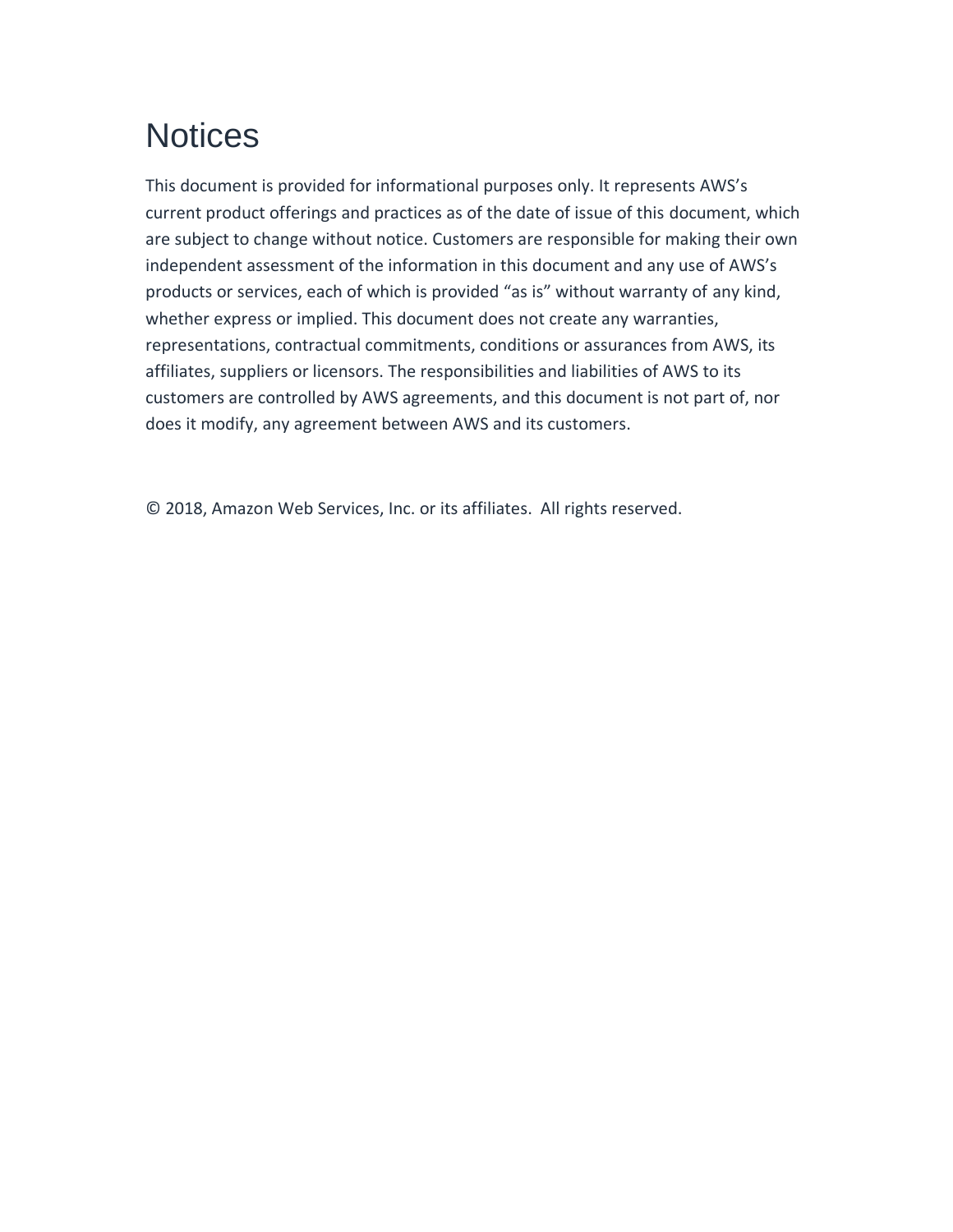# **Contents**

| Introduction                                                     |                |  |
|------------------------------------------------------------------|----------------|--|
| Differences Between Traditional and Cloud Computing Environments |                |  |
| <b>IT Assets as Provisioned Resources</b>                        | $\overline{2}$ |  |
| Global, Available, and Scalable Capacity                         | $\overline{2}$ |  |
| <b>Higher-Level Managed Services</b>                             | 3              |  |
| <b>Built-in Security</b>                                         | 3              |  |
| Architecting for Cost                                            | 3              |  |
| <b>Operations on AWS</b>                                         | 4              |  |
| <b>Design Principles</b>                                         | 5              |  |
| Scalability                                                      | 5              |  |
| Disposable Resources Instead of Fixed Servers                    | 9              |  |
| Automation                                                       | 12             |  |
| Loose Coupling                                                   | 14             |  |
| Services, Not Servers                                            | 18             |  |
| Databases                                                        | 20             |  |
| Managing Increasing Volumes of Data                              | 27             |  |
| Removing Single Points of Failure                                | 27             |  |
| <b>Optimize for Cost</b>                                         | 33             |  |
| Caching                                                          | 36             |  |
| Security                                                         | 37             |  |
| Conclusion                                                       |                |  |
| Contributors                                                     |                |  |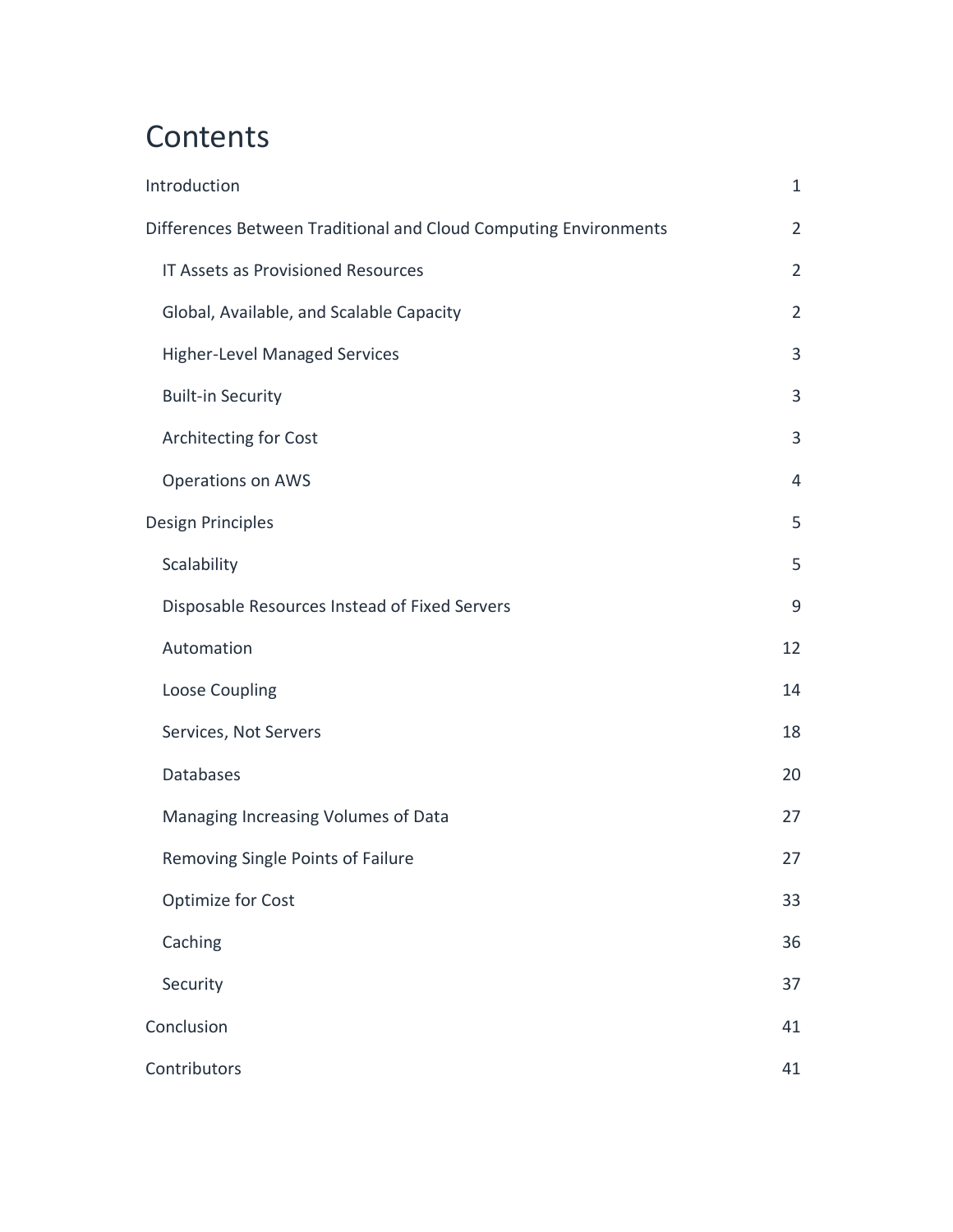| Further Reading           | 41 |
|---------------------------|----|
| <b>Document Revisions</b> | 42 |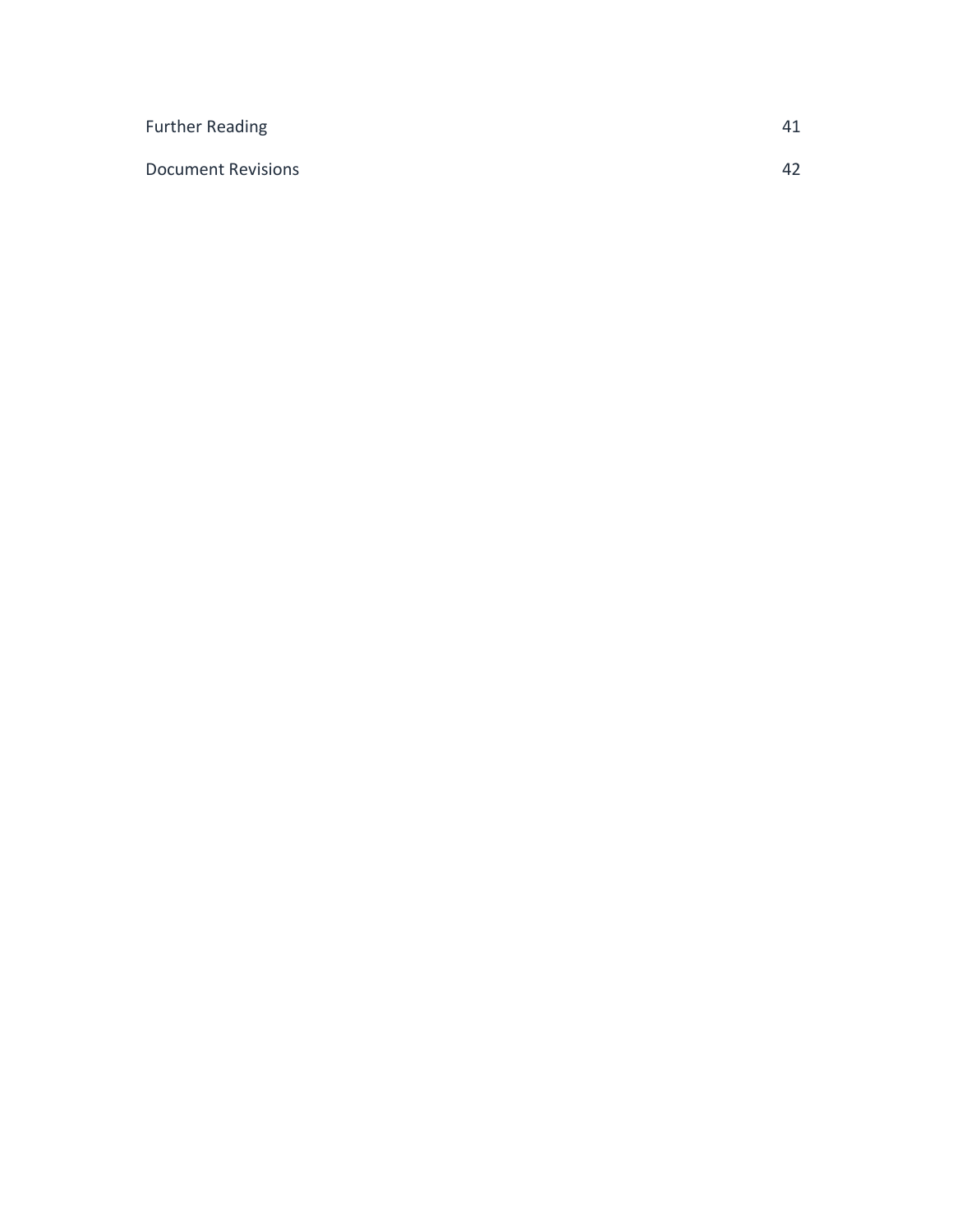# Abstract

This whitepaper is intended for solutions architects and developers who are building solutions that will be deployed on Amazon Web Services (AWS). It provides architectural guidance and advice on technical design patterns and how they are applied in the context of cloud computing. This introduction provides the key concepts and differences when designing solutions on AWS. It includes a discussion on how to take advantage of attributes that are specific to the dynamic nature of cloud computing, such as elasticity and infrastructure automation. These patterns can provide the context for a more detailed review of choices, operational status, and implementation status as detailed in the *AWS Well-Architected Framework*. 1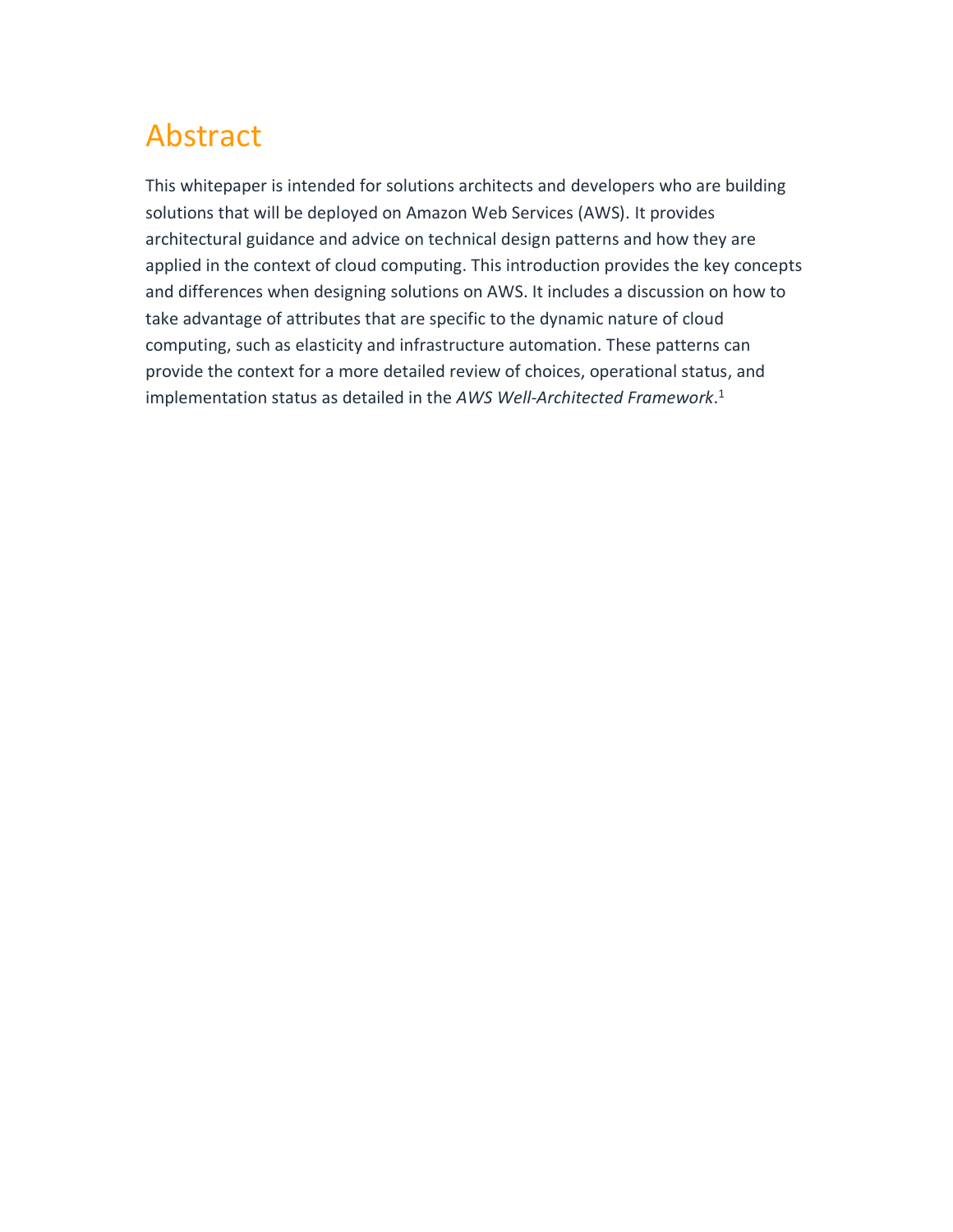# <span id="page-5-0"></span>Introduction

Migrating applications to AWS, even without significant changes (an approach known as *lift and shift*), provides organizations with the benefits of a secure and cost-efficient infrastructure. However, to make the most of the elasticity and agility that are possible with cloud computing, engineers have to evolve their architectures to take advantage of AWS capabilities.

For new applications, cloud-specific IT architecture patterns can help drive efficiency and scalability. Those new architectures can support anything from real-time analytics of internet-scale data to applications with unpredictable traffic from thousands of connected Internet of Things (IoT) or mobile devices.

<span id="page-5-1"></span>Whether you are rearchitecting the applications that currently run in your on-premises environment to run on AWS, or designing cloud-native applications, you must consider the differences between traditional environments and cloud computing environments. This includes architecture choices, scalability, resource types, automation, as well as flexible components, services, and databases. If you are new to AWS, we recommend that you review the information on the [About AWS](https://aws.amazon.com/about-aws/) page to get a basic understanding of AWS services. 2

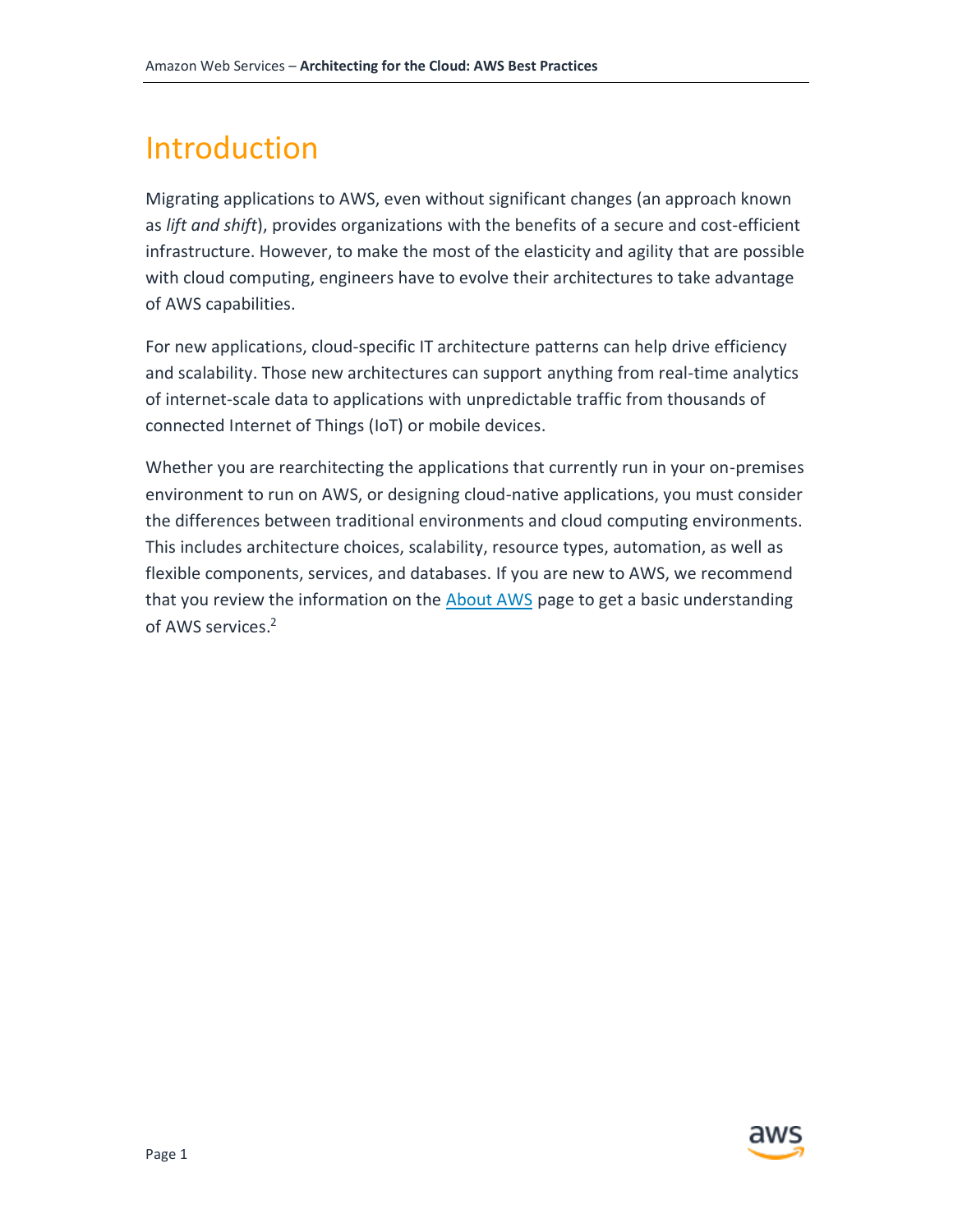# Differences Between Traditional and Cloud Computing Environments

Cloud computing differs from a traditional, on-premises environment in many ways, including flexible, global, and scalable capacity, managed services, built-in security, options for cost optimization, and various operating models.

# <span id="page-6-0"></span>IT Assets as Provisioned Resources

In a traditional computing environment, you provision capacity based on an estimate of a theoretical maximum peak. This can result in periods where expensive resources are sitting idle or occasions of insufficient capacity. With cloud computing, you can access as much or as little capacity as you need and dynamically scale to meet actual demand, while only paying for what you use.

On AWS, servers, databases, storage, and higher-level application components can be instantiated within seconds. You can treat these as temporary resources, free from the inflexibility and constraints of a fixed and finite IT infrastructure. This resets the way you approach change management, testing, reliability, and capacity planning. This change in approach encourages experimentation by introducing the ability in processes to fail fast and iterate quickly.

# <span id="page-6-1"></span>Global, Available, and Scalable Capacity

Using the [global infrastructure](https://aws.amazon.com/about-aws/global-infrastructure/) of AWS, you can deploy your application to the AWS Region that best meets your requirements (e.g., proximity to your end users, compliance, data residency constraints, and cost). $3$  For global applications, you can reduce latency to end users around the world by using the Amazon CloudFront content delivery network (CDN). This also makes it much easier to operate production applications and databases across multiple data centers to achieve high availability and fault tolerance. The global infrastructure of AWS and the ability to provision capacity as needed let you think differently about your infrastructure as the demands on your applications and the breadth of your services expand.

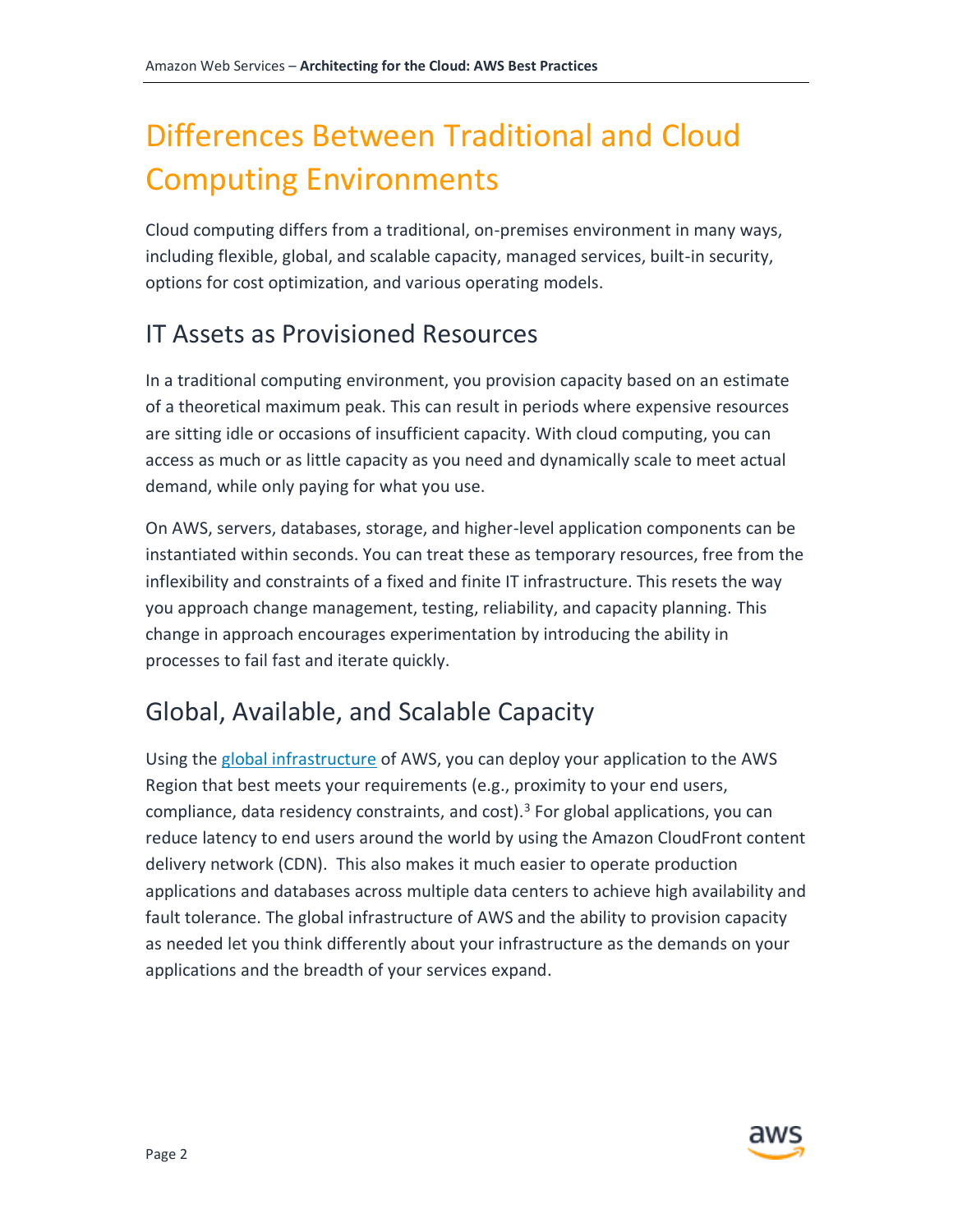# <span id="page-7-0"></span>Higher-Level Managed Services

Apart from the compute resources of Amazon Elastic Compute Cloud (Amazon EC2), you also have access to a broad set of storage, database, analytics, application, and deployment services. Because these services are instantly available to developers, they reduce dependency on in-house specialized skills and allow organizations to deliver new solutions faster. AWS services that are managed can lower operational complexity and cost. They are also designed for scalability and high availability, so they can reduce risk for your implementations.

# <span id="page-7-1"></span>Built-in Security

In traditional IT environments, infrastructure security auditing can be a periodic and manual process. In contrast, the AWS Cloud provides governance capabilities that enable continuous monitoring of configuration changes to your IT resources. Security at AWS is the highest priority, which means that you benefit from data centers and network architecture that are built to meet the requirements of the most securitysensitive organizations.

Since AWS resources are programmable using tools and APIs, you can formalize and embed your security policy within the design of your infrastructure. With the ability to spin up temporary environments, security testing can now become part of your continuous delivery pipeline. Finally, you can leverage a variety of native AWS security and encryption features that can help you achieve higher levels of data protection and compliance.

# <span id="page-7-2"></span>Architecting for Cost

Traditional cost management of on-premises solutions is not typically tightly coupled to the provision of services. When you provision a cloud computing environment, optimizing for cost is a fundamental design tenant for architects. When selecting a solution, you should not only focus on the functional architecture and feature set but on the cost profile of the solutions you select.

AWS provides fine-grained billing, which enables you to track the costs associated with all aspects of your solutions. There are a range of services to help you manage budgets, alert you to costs incurred, and to help you optimize resource usage and costs.

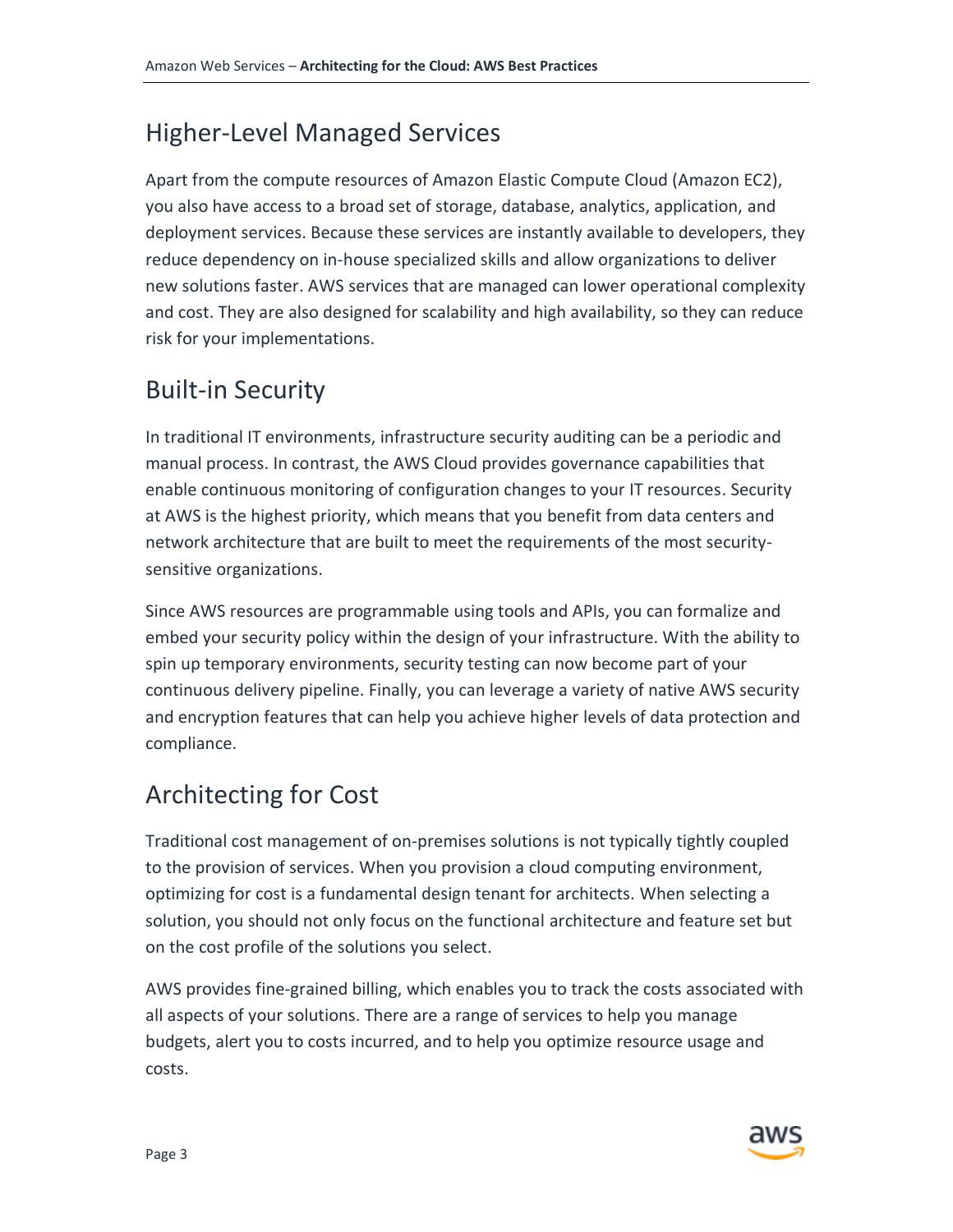# <span id="page-8-0"></span>Operations on AWS

When operating services on AWS, there are several common categories of operating models:

- Applications that are migrated, maintain existing traditional operating models, leverage the ability to manage Infrastructure as Code through APIs enabling robust and repeatable build processes, improving reliability.
- Solutions that are refactored leverage higher levels of automation of the operational processes as the supporting services, e.g. AWS Auto Scaling and self-healing architectures.
- Solutions that are rearchitected and designed for cloud operations are typically fully automated through DevOps processes for delivery pipeline and management.

Supporting these transitions does not just change the technologies used, but also cultural changes in the way that development and operational teams are managed.

<span id="page-8-1"></span>AWS provides tooling, processes, and best practices to support the transition of operational practices to maximize the benefits that can be leveraged from cloud computing.

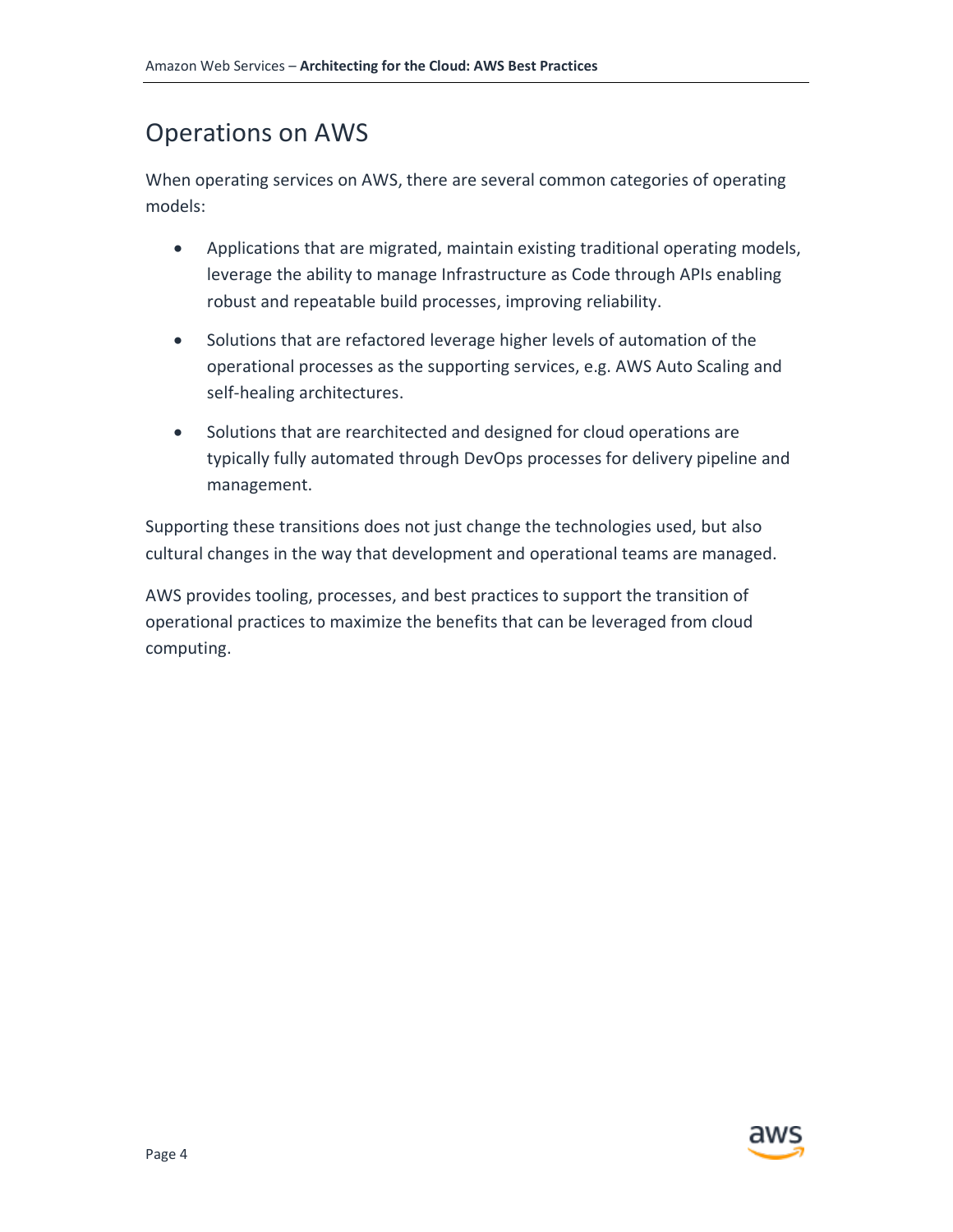# Design Principles

The AWS Cloud includes many design patterns and architectural options that you can apply to a wide variety of use cases. Some key design principles of the AWS Cloud include scalability, disposable resources, automation, loose coupling managed services instead of servers, and flexible data storage options.

# <span id="page-9-0"></span>**Scalability**

Systems that are expected to grow over time need to be built on top of a scalable architecture. Such an architecture can support growth in users, traffic, or data size with no drop-in performance. It should provide that scale in a linear manner where adding extra resources results in at least a proportional increase in ability to serve additional load. Growth should introduce economies of scale, and cost should follow the same dimension that generates business value out of that system. While cloud computing provides virtually unlimited on-demand capacity, your design needs to be able to take advantage of those resources seamlessly.

There are generally two ways to scale an IT architecture: vertically and horizontally.

# Scaling Vertically

Scaling vertically takes place through an increase in the specifications of an individual resource, such as upgrading a server with a larger hard drive or a faster CPU. With Amazon EC2, you can stop an instance and resize it to an instance type that has more RAM, CPU, I/O, or networking capabilities. This way of scaling can eventually reach a limit, and it is not always a cost-efficient or highly available approach. However, it is very easy to implement and can be sufficient for many use cases especially in the short term.

# Scaling Horizontally

Scaling horizontally takes place through an increase in the number of resources, such as adding more hard drives to a storage array or adding more servers to support an application. This is a great way to build internet-scale applications that leverage the elasticity of cloud computing. Not all architectures are designed to distribute their workload to multiple resources, so let's examine some possible scenarios.

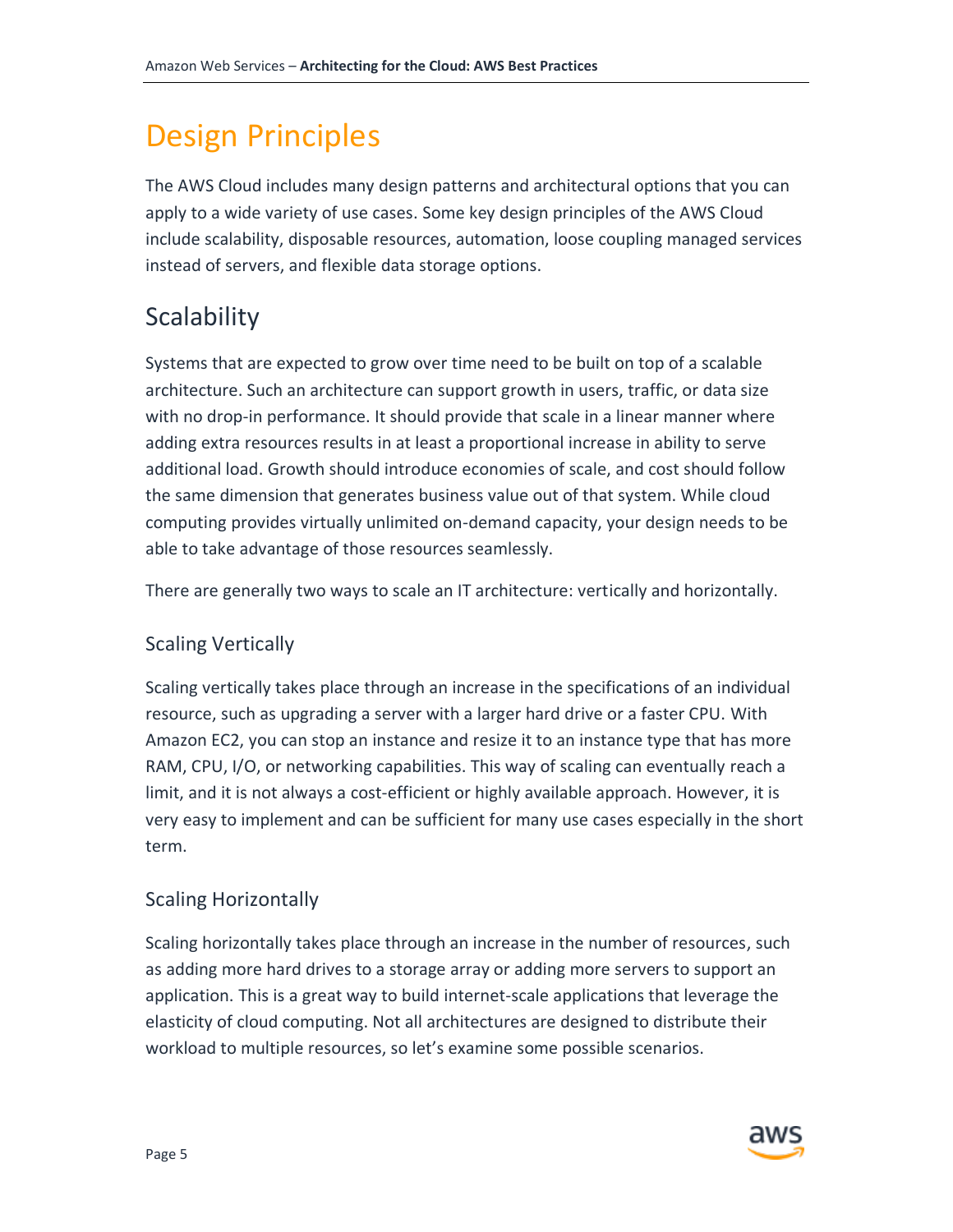#### *Stateless Applications*

When users or services interact with an application they will often perform a series of interactions that form a session. A session is unique data for users that persists between requests while they use the application. A stateless application is an application that does not need knowledge of previous interactions and does not store session information. For example, an application that, given the same input, provides the same response to any end user, is a *stateless application*. Stateless applications can scale horizontally because any of the available compute resources (such as EC2 instances and AWS Lambda functions) can service any request. Without stored session data, you can simply add more compute resources as needed. When that capacity is no longer required, you can safely terminate those individual resources, after running tasks have been drained. Those resources do not need to be aware of the presence of their peers—all that is required is a way to distribute the workload to them.

#### *Distribute Load to Multiple Nodes*

To distribute the workload to multiple nodes in your environment, you can choose either a *push* or a *pull* model.

With a *push* model, you can use Elastic Load Balancing (ELB) to distribute a workload. ELB routes incoming application requests across multiple EC2 instances. When routing traffic, a Network Load Balancer operates at layer 4 of the Open Systems Interconnection (OSI) model to handle millions of requests per second. With the adoption of container-based services, you can also use an Application Load Balancer. An Application Load Balancer provides Layer 7 of the OSI model and supports contentbased routing of requests based on application traffic. Alternatively, you can use Amazon Route 53 to implement a DNS round robin. In this case, DNS responses return an IP address from a list of valid hosts in a round-robin fashion. While easy to implement, this approach does not always work well with the elasticity of cloud computing. This is because even if you can set low time to live (TTL) values for your DNS records, caching DNS resolvers are outside the control of Amazon Route 53 and might not always respect your settings.

Instead of a load balancing solution, you can implement a *pull* model for asynchronous, event-driven workloads. In a pull model, tasks that need to be performed or data that needs to be processed can be stored as messages in a queue using Amazon Simple Queue Service (Amazon SQS) or as a streaming data solution

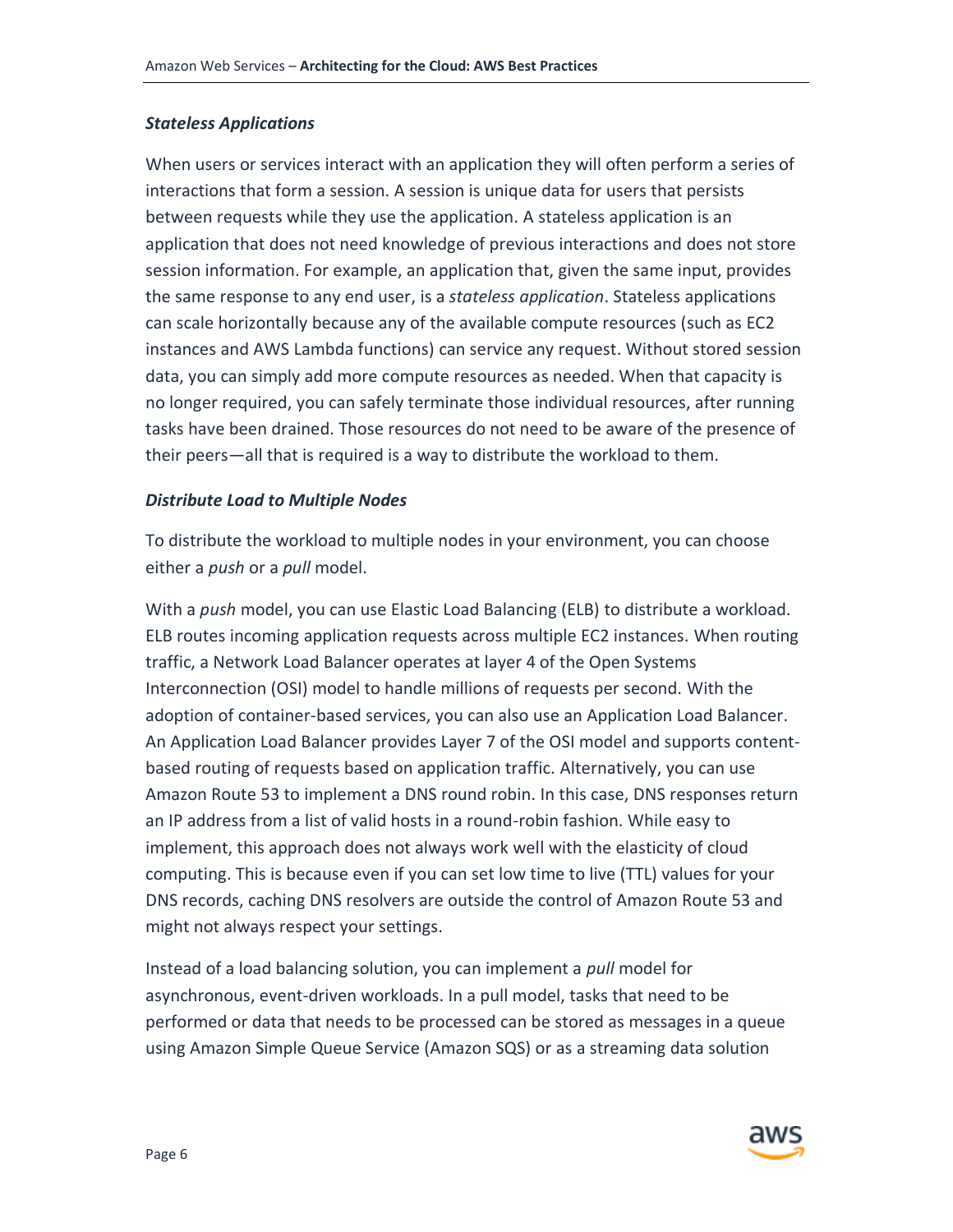such as Amazon Kinesis. Multiple compute resources can then pull and consume those messages, processing them in a distributed fashion.

#### *Stateless Components*

In practice, most applications maintain some kind of state information. For example, web applications need to track whether a user is signed in so that personalized content can be presented based on previous actions. An automated multi-step process also needs to track previous activity to decide what its next action should be. You can still make a portion of these architectures stateless by not storing anything that needs to persist for more than a single request in the local file system.

For example, web applications can use HTTP cookies to store session information (such as shopping cart items) in the web client cache. The browser passes that information back to the server at each subsequent request so that the application does not need to store it. However, this approach has two drawbacks. First, the content of the HTTP cookies can be tampered with on the client side, so you should always treat it as untrusted data that must be validated. Second, HTTP cookies are transmitted with every request, which means that you should keep their size to a minimum to avoid unnecessary latency.

Consider only storing a unique session identifier in an HTTP cookie and storing more detailed user session information on the server side. Most programming platforms provide a native session management mechanism that works this way. However, user session information is often stored on the local file system by default and results in a stateful architecture. A common solution to this problem is to store this information in a database. Amazon DynamoDB is a great choice because of its scalability, high availability, and durability characteristics. For many platforms, there are open source drop-in replacement libraries that allow you to store native sessions in Amazon DynamoDB.<sup>4</sup>

Other scenarios require storage of larger files (such as user uploads and interim results of batch processes). By placing those files in a shared storage layer such as Amazon Simple Storage Service (Amazon S3) or Amazon Elastic File System (Amazon EFS), you can avoid the introduction of stateful components.

Finally, a complex multi-step workflow is another example where you must track the current state of each execution. You can use AWS Step Functions to centrally store execution history and make these workloads stateless.

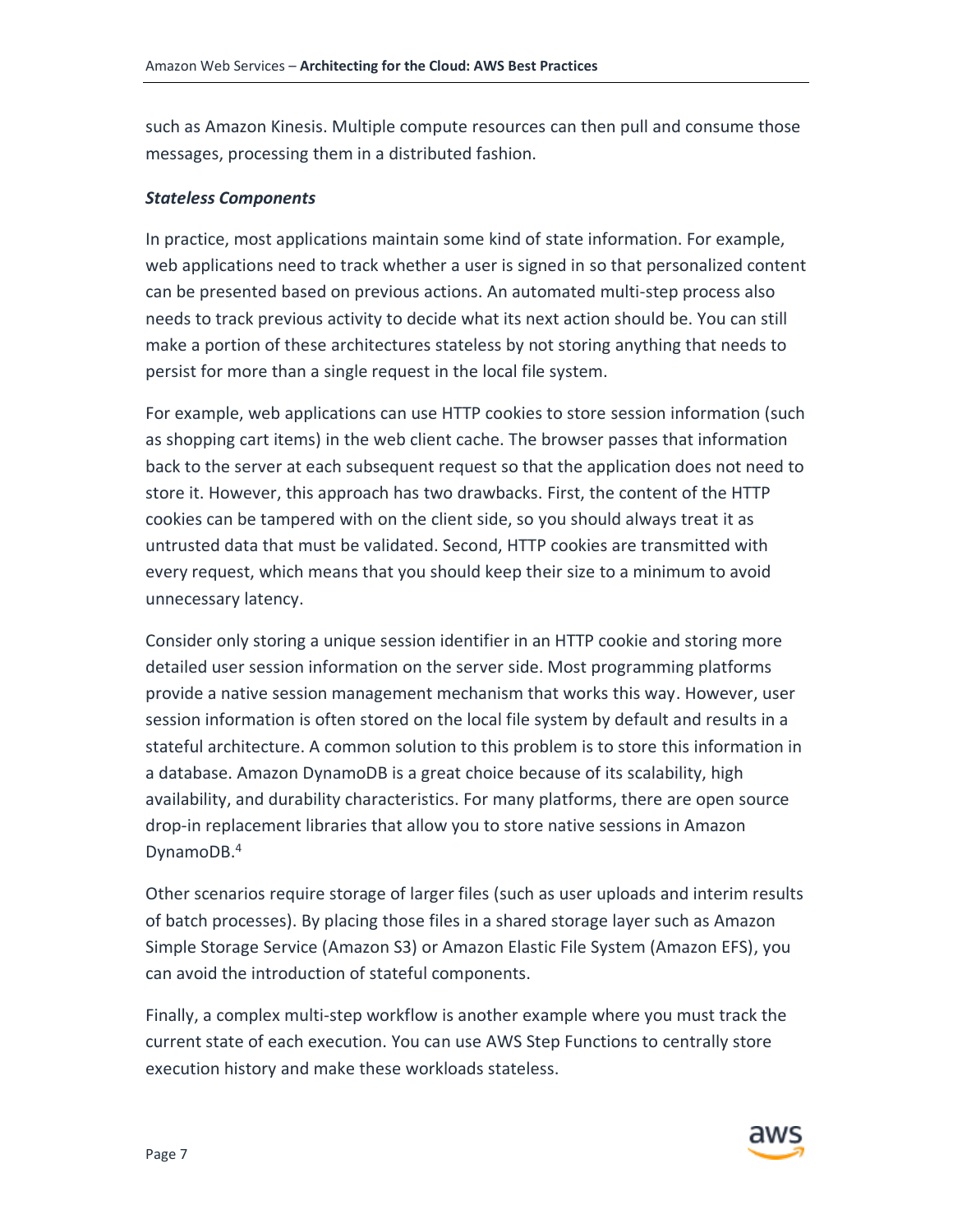#### *Stateful Components*

Inevitably, there will be layers of your architecture that you won't turn into stateless components. By definition, databases are stateful. For more information, see the [Databases](#page-24-0) section. In addition, many legacy applications were designed to run on a single server by relying on local compute resources. Other use cases might require client devices to maintain a connection to a specific server for prolonged periods. For example, real-time multiplayer gaming must offer multiple players a consistent view of the game world with very low latency. This is much simpler to achieve in a nondistributed implementation where participants are connected to the same server.

You might still be able to scale those components horizontally by distributing the load to multiple nodes with session affinity. In this model, you bind all the transactions of a session to a specific compute resource. But, this model does have some limitations. Existing sessions do not directly benefit from the introduction of newly launched compute nodes. More importantly, session affinity cannot be guaranteed. For example, when a node is terminated or becomes unavailable, users bound to it will be disconnected and experience a loss of session-specific data, which is anything that is not stored in a shared resource such as Amazon S3, Amazon EFS, or a database.

#### *Implement Session Affinity*

For HTTP and HTTPS traffic, you can use the *[sticky sessions](http://docs.aws.amazon.com/elasticloadbalancing/latest/classic/elb-sticky-sessions.html)* feature of an Application Load Balancer to bind a user's session to a specific instance.<sup>5</sup> With this feature, an Application Load Balancer will try to use the same server for that user for the duration of the session.

Another option—if you control the code that runs on the client—is to use client-side load balancing. This adds extra complexity, but can be useful in scenarios where a load balancer does not meet your requirements. For example, you might be using a protocol that's not supported by ELB, or you might need full control over how users are assigned to servers (e.g., in a gaming scenario, you might need to make sure that game participants are matched and connect to the same server). In this model, the clients need a way of discovering valid server endpoints to directly connect to. You can use DNS for that, or you can build a simple discovery API to provide that information to the software running on the client. In the absence of a load balancer, the healthchecking mechanism also needs to be implemented on the client side. You should design your client logic so that when server unavailability is detected, devices reconnect to another server with little disruption for the application.

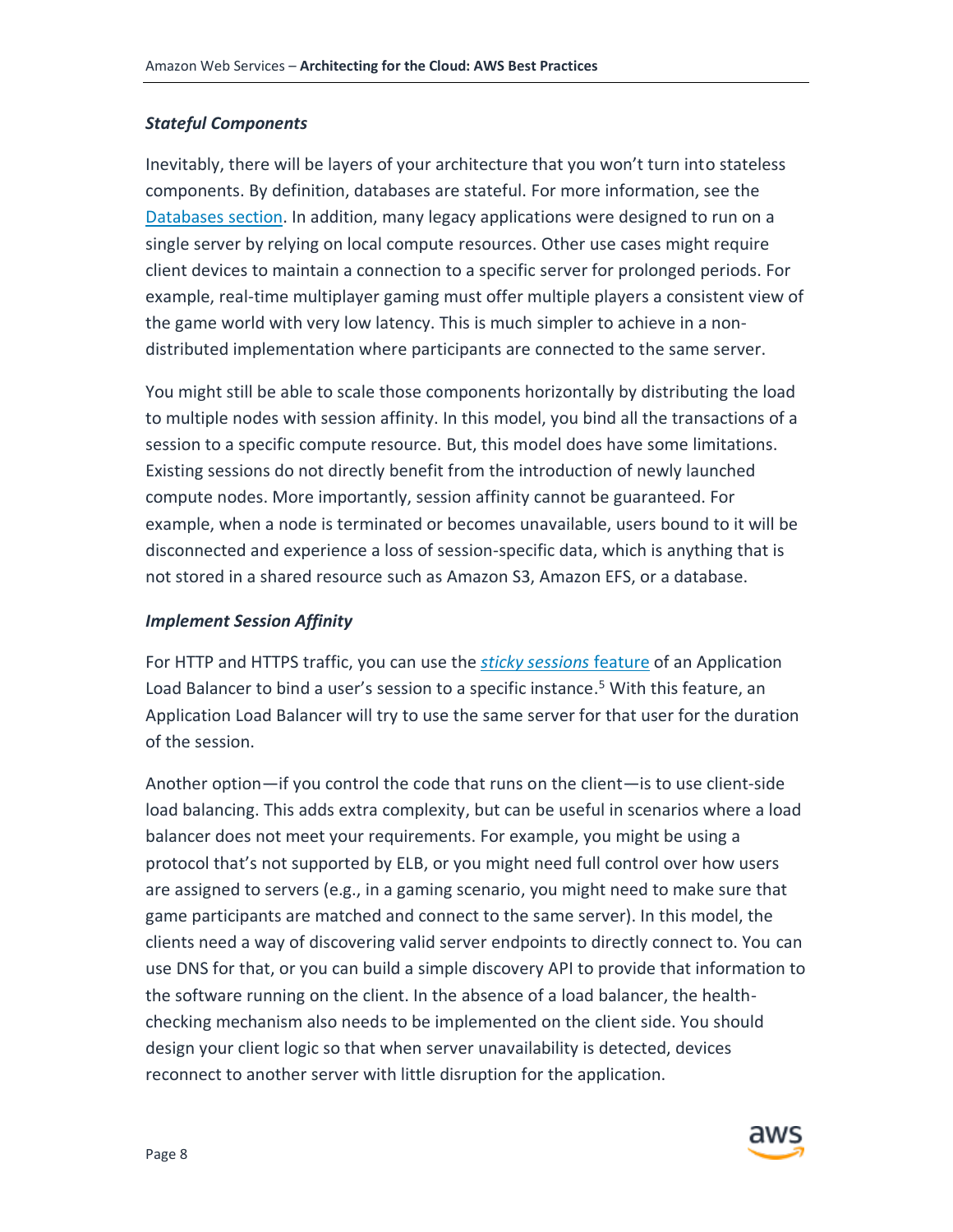### *Distributed Processing*

Use cases that involve the processing of very large amounts of data—anything that can't be handled by a single compute resource in a timely manner—require a distributed processing approach. By dividing a task and its data into many small fragments of work, you can execute them in parallel across a set of compute resources.

### *Implement Distributed Processing*

Offline batch jobs can be horizontally scaled by using distributed data processing engines such as AWS Batch, AWS Glue, and Apache Hadoop. On AWS, you can use Amazon EMR to run Hadoop workloads on top of a fleet of EC2 instances without the operational complexity. For real-time processing of streaming data, Amazon Kinesis partitions data in multiple shards that can then be consumed by multiple Amazon EC2 or AWS Lambda resources to achieve scalability.

For more information on these types of workloads, see the [Big Data Analytics Options](https://d0.awsstatic.com/whitepapers/Big_Data_Analytics_Options_on_AWS.pdf)  [on AWS](https://d0.awsstatic.com/whitepapers/Big_Data_Analytics_Options_on_AWS.pdf)<sup>6</sup> and [Core Tenets of IoT](https://d1.awsstatic.com/whitepapers/core-tenets-of-iot1.pdf) whitepapers.<sup>7</sup>

# <span id="page-13-0"></span>Disposable Resources Instead of Fixed Servers

In a traditional infrastructure environment, you have to work with fixed resources because of the upfront cost and lead time of introducing new hardware. This drives practices such as manually logging in to servers to configure software or fix issues, hardcoding IP addresses, and running tests or processing jobs sequentially.

When designing for AWS, you can take advantage of the dynamically provisioned nature of cloud computing. You can think of servers and other components as temporary resources. You can launch as many as you need, and use them only for as long as you need them.

Another issue with fixed, long-running servers is *configuration drift*. Changes and software patches applied through time can result in untested and heterogeneous configurations across different environments. You can solve this problem with an immutable infrastructure pattern. With this approach, a server—once launched—is never updated. Instead, when there is a problem or need for an update, the problem server is replaced with a new server that has the latest configuration. This enables resources to always be in a consistent (and tested) state, and makes rollbacks easier to perform. This is more easily supported with stateless architectures.

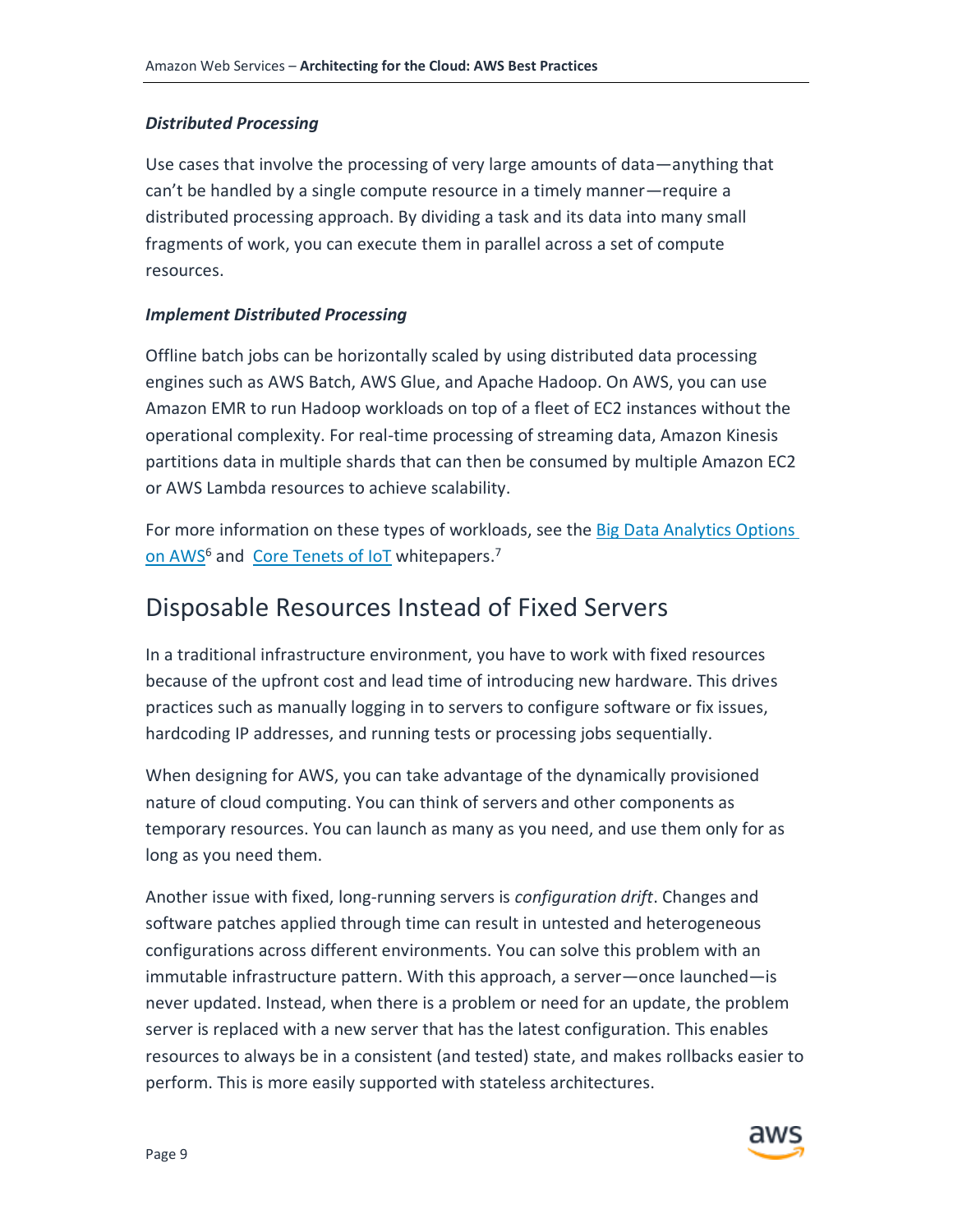### Instantiating Compute Resources

Whether you are deploying a new environment for testing, or increasing capacity of an existing system to cope with extra load, you do not want to manually set up new resources with their configuration and code. It is important that you make this an automated and repeatable process that avoids long lead times and is not prone to human error. There are a few methods to achieve this.

#### *Bootstrapping*

When you launch an AWS resource such as an EC2 instance or Amazon Relational Database Service (Amazon RDS) DB instance, you start with a default configuration. You can then execute automated bootstrapping actions, which are scripts that install software or copy data to bring that resource to a particular state. You can parameterize configuration details that vary between different environments (such as production or test) so that you can reuse the same scripts without modifications.

You can set up new EC2 instances with user [data scripts and cloud-init directives.](http://docs.aws.amazon.com/AWSEC2/latest/UserGuide/ec2-instance-metadata.html)<sup>8</sup> You can use simple scripts and configuration management tools such as Chef or Puppet. In addition, with custom scripts and the AWS APIs, or with AWS CloudFormation support for [AWS Lambda-backed custom resources,](http://docs.aws.amazon.com/AWSCloudFormation/latest/UserGuide/template-custom-resources-lambda.html) you can write provisioning logic that acts on almost any AWS resource.<sup>9</sup>

#### *Golden Images*

Certain AWS resource types, such as EC2 instances, Amazon RDS DB instances, and Amazon Elastic Block Store (Amazon EBS) volumes, can be launched from a *golden image*, which is a snapshot of a particular state of that resource. When compared to the bootstrapping approach, a golden image results in faster start times and removes dependencies to configuration services or third-party repositories. This is important in auto-scaled environments where you want to be able to quickly and reliably launch additional resources as a response to demand changes.

You can customize an EC2 instance and then save its configuration by creating an [Amazon Machine Image \(AMI\).](http://docs.aws.amazon.com/AWSEC2/latest/UserGuide/AMIs.html)<sup>10</sup> You can launch as many instances from the AMI as you need, and they will all include those customizations. Each time you want to change your configuration you must create a new golden image, so you must have a versioning convention to manage your golden images over time. We recommend that you use a script to create the bootstrap for the EC2 instances that you use to create

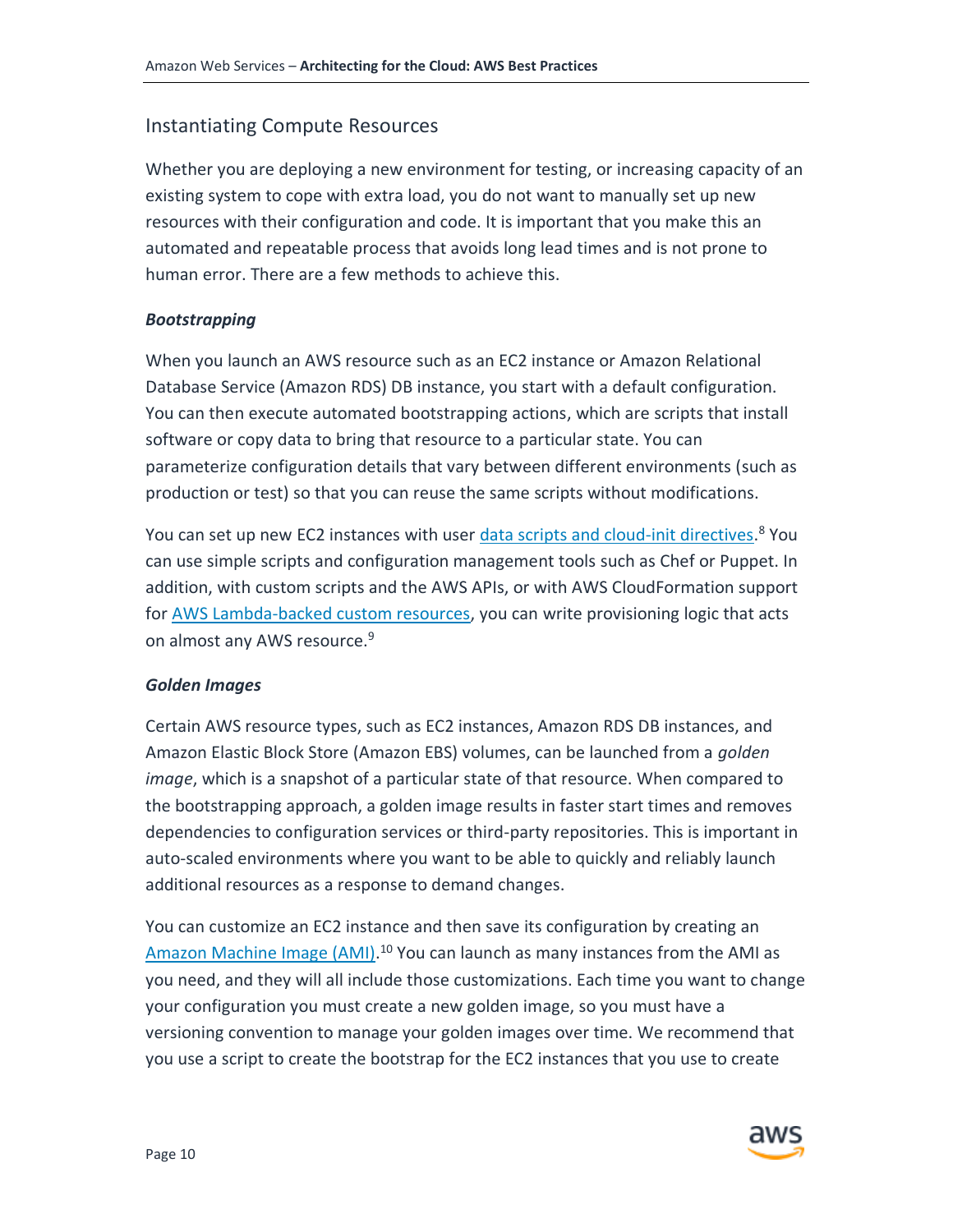your AMIs. This gives you a flexible method to test and modify those images through time.

Alternatively, if you have an existing on-premises virtualized environment, you can use VM Import/Export from AWS to convert a variety of virtualization formats to an AMI. You can also find and use prebaked, shared AMIs provided either by AWS or third parties in AWS Marketplace.

While golden images are most commonly used when you launch new EC2 instances, they can also be applied to resources such as Amazon RDS DB instances or Amazon EBS volumes. For example, when you launch a new test environment, you might want to prepopulate its database by instantiating it from a specific Amazon RDS snapshot, instead of importing the data from a lengthy SQL script.

#### *Containers*

Another option popular with developers is Docker—an open-source technology that allows you to build and deploy distributed applications inside software containers. Docker allows you to package a piece of software in a Docker image, which is a standardized unit for software development, containing everything the software needs to run: code, runtime, system tools, system libraries, etc. AWS Elastic Beanstalk, Amazon Elastic Container Service (Amazon ECS) and AWS Fargate let you deploy and manage multiple containers across a cluster of EC2 instances. You can build golden Docker images and use the ECS Container Registry to manage them.

An alternative container environment is Kubernetes and Amazon Elastic Container Service for Kubernetes (Amazon EKS). With Kubernetes and Amazon EKS, you can easily deploy, manage, and scale containerized applications.

#### *Hybrid*

You can also use a combination of the two approaches: some parts of the configuration are captured in a golden image, while others are configured dynamically through a bootstrapping action.

Items that do not change often or that introduce external dependencies will typically be part of your golden image. An example of a good candidate is your web server software that would otherwise have to be downloaded by a third-party repository each time you launch an instance.

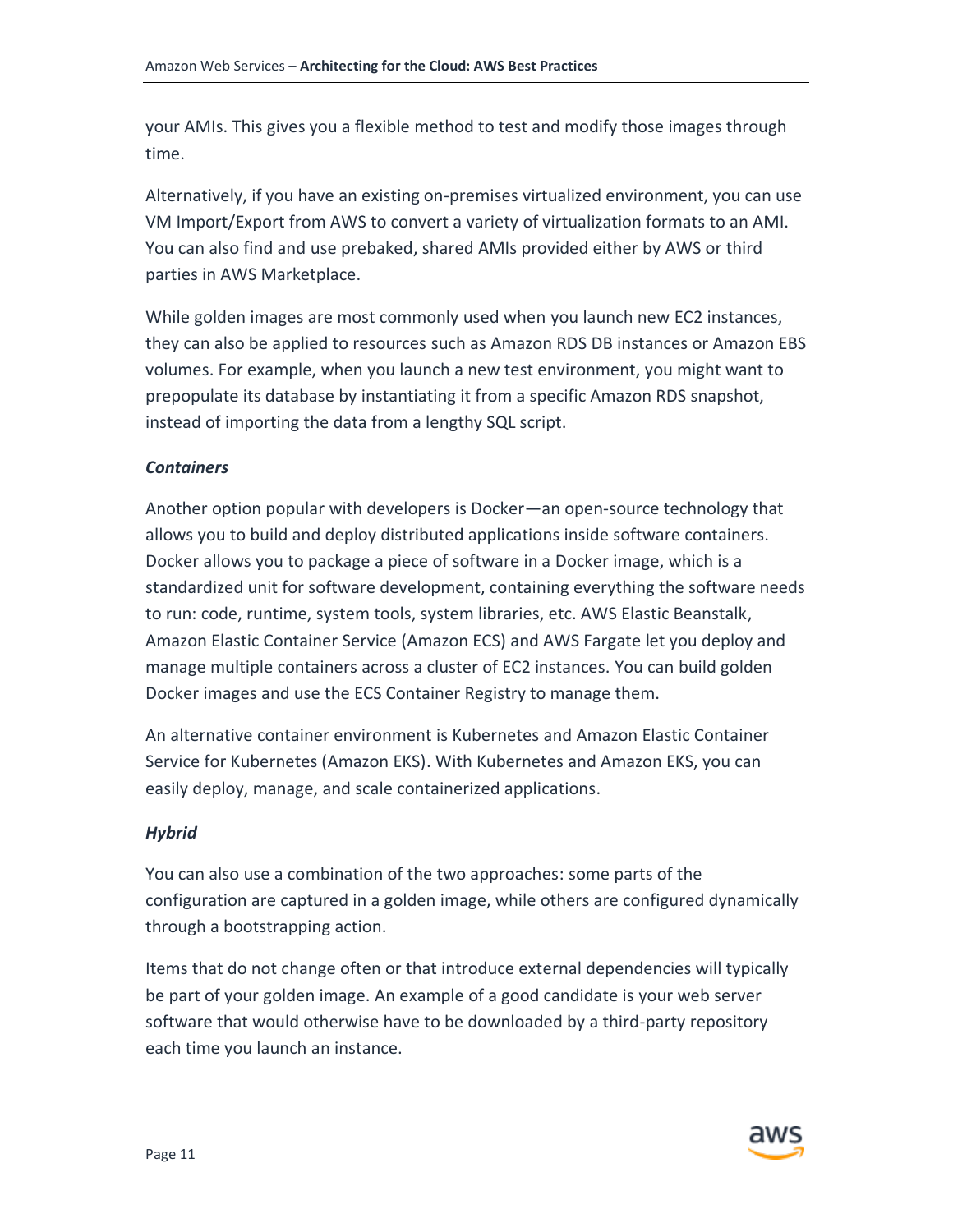Items that change often or differ between your various environments can be set up dynamically through bootstrapping actions. For example, if you are deploying new versions of your application frequently, creating a new AMI for each application version might be impractical. You also do not want to hard code the database hostname configuration to your AMI because that would be different between the test and production environments. User data or tags allow you to use more generic AMIs that can be modified at launch time. For example, if you run web servers for various small businesses, they can all use the same AMI and retrieve their content from an S3 bucket location that you specify in the user data at launch.

AWS Elastic Beanstalk follows the hybrid model. It provides preconfigured run time environments—each [initiated from its own AMI](http://docs.aws.amazon.com/elasticbeanstalk/latest/dg/concepts.platforms.html)<sup>11</sup>—but allows you to run bootstrap actions through *ebextensions configuration files<sup>12</sup>*, and configure environmental variables to parameterize the environment differences.

For a more detailed discussion of the different ways you can manage deployments of new resources, see the [Overview of Deployment Options on AWS](https://d0.awsstatic.com/whitepapers/overview-of-deployment-options-on-aws.pdf)<sup>13</sup> and Managing Your [AWS Infrastructure at Scale](https://d0.awsstatic.com/whitepapers/managing-your-aws-infrastructure-at-scale.pdf) whitepapers.<sup>14</sup>

### Infrastructure as Code

Application of the principles we have discussed does not have to be limited to the individual resource level. Because AWS assets are programmable, you can apply techniques, practices, and tools from software development to make your whole infrastructure reusable, maintainable, extensible, and testable. For more information, see the **Infrastructure as Code** whitepaper.<sup>15</sup>

**AWS CloudFormation templates** give you an easy way to create and manage a collection of related AWS resources, and provision and update them in an orderly and predictable fashion. You can describe the AWS resources and any associated dependencies or runtime parameters required to run your application. Your CloudFormation templates can live with your application in your version control repository, which allows you to reuse architectures and reliably clone production environments for testing.

# <span id="page-16-0"></span>Automation

In a traditional IT infrastructure, you often have to manually react to a variety of events. When deploying on AWS, there is an opportunity for automation, so that you

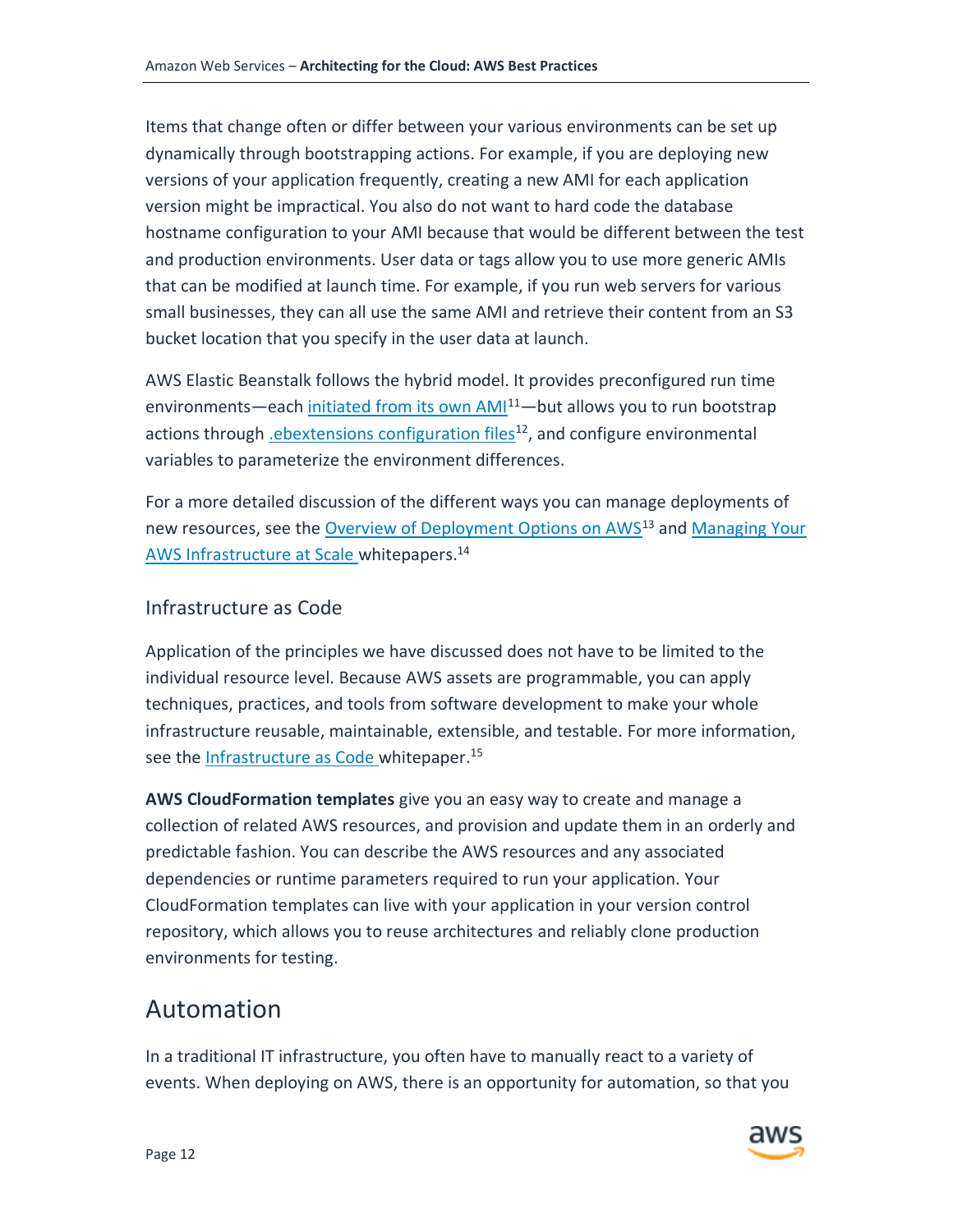improve both your system's stability and the efficiency of your organization. Consider introducing one or more of these types of automation into your application architecture to ensure more resiliency, scalability, and performance.

#### Serverless Management and Deployment

When you adopt serverless patterns, the operational focus is on the automation of the deployment pipeline. AWS manages the underlying services, scale, and availability. AWS CodePipeline, AWS CodeBuild, and AWS CodeDeploy support the automation of the deployment of these processes.<sup>16</sup>

#### Infrastructure Management and Deployment

[AWS Elastic Beanstalk:](https://aws.amazon.com/elasticbeanstalk/) You can use this service to deploy and scale web applications and services developed with Java, .NET, PHP, Node.js, Python, Ruby, Go, and Docker on familiar servers such as Apache, Nginx, Passenger, and IIS.<sup>17</sup> Developers can simply upload their application code, and the service automatically handles all the details, such as resource provisioning, load balancing, auto scaling, and monitoring.

[Amazon EC2 auto recovery:](http://docs.aws.amazon.com/AWSEC2/latest/UserGuide/ec2-instance-recover.html) You can create an Amazon CloudWatch alarm that monitors an EC2 instance and automatically recovers it if it becomes impaired.<sup>18</sup> A recovered instance is identical to the original instance, including the instance ID, private IP addresses, Elastic IP addresses, and all instance metadata. However, this feature is only available for applicable instance configurations. Refer to the Amazon EC2 documentation for an up-to-date description of those preconditions. In addition, during instance recovery, the instance is migrated through an instance reboot, and any data that is in-memory is lost.

[AWS Systems Manager:](https://aws.amazon.com/ec2/systems-manager/) You can automatically collect software inventory, apply OS patches, create a system image to configure Windows and Linux operating systems, and execute arbitrary commands. Provisioning these services simplifies the operating model and ensures the optimum environment configuration.<sup>19</sup>

[Auto Scaling:](https://aws.amazon.com/autoscaling/) You can maintain application availability and scale your Amazon EC2, Amazon DynamoDB, Amazon ECS, Amazon Elastic Container Service for Kubernetes (Amazon EKS) capacity up or down automatically according to the conditions you define.<sup>20</sup> You can use Auto Scaling to help make sure that you are running the desired number of healthy EC2 instances across multiple Availability Zones. Auto Scaling can also automatically increase the number of EC2 instances during demand spikes to

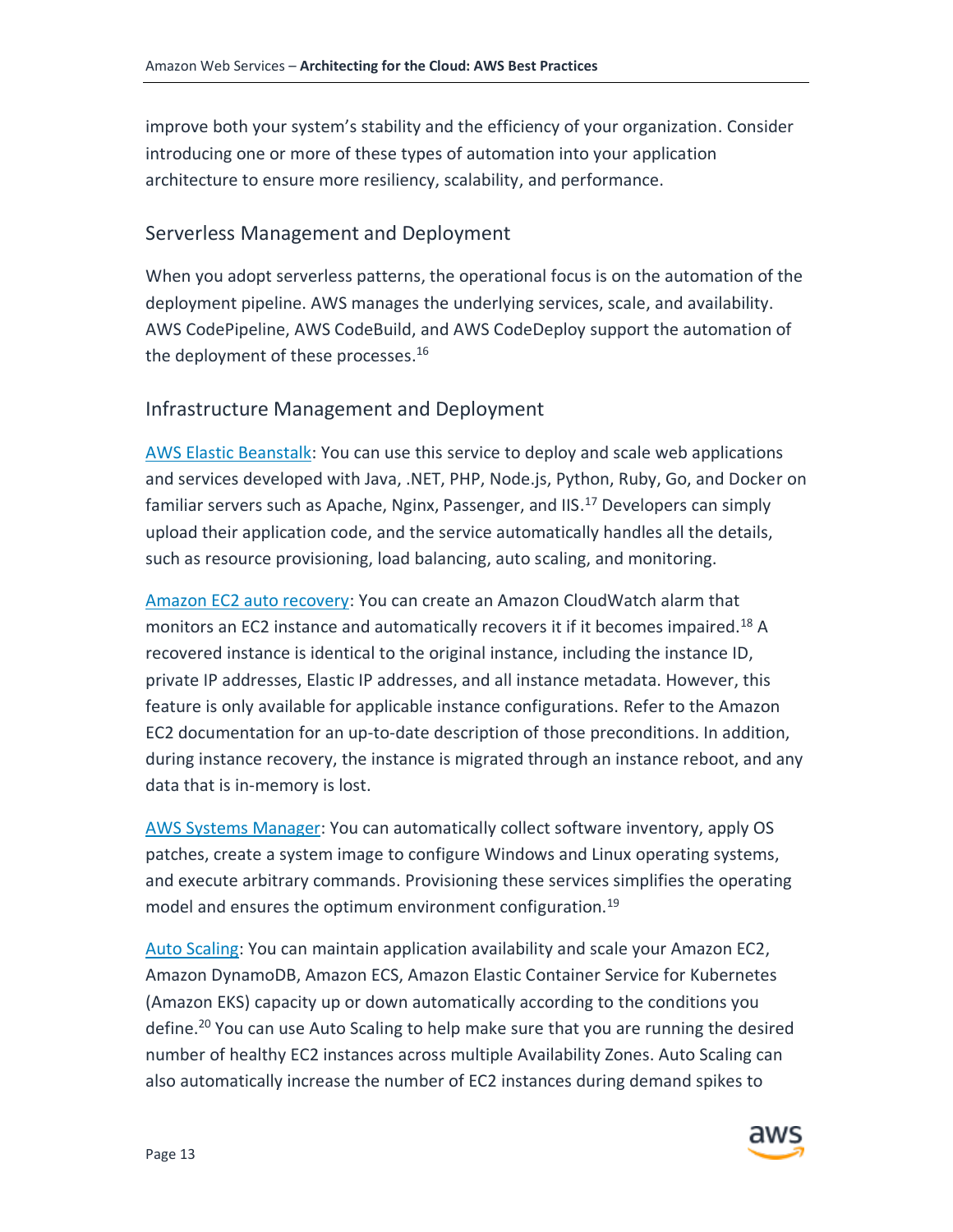maintain performance and decrease capacity during less busy periods to optimize costs.

#### Alarms and Events

[Amazon CloudWatch alarms:](http://docs.aws.amazon.com/AmazonCloudWatch/latest/DeveloperGuide/AlarmThatSendsEmail.html) You can create a CloudWatch alarm that sends an Amazon Simple Notification Service (Amazon SNS) message when a particular metric goes beyond a specified threshold for a specified number of periods.<sup>21</sup> Those Amazon SNS messages can automatically kick off the execution of a subscribed Lambda function, enqueue a notification message to an Amazon SQS queue, or perform a POST request to an HTTP or HTTPS endpoint.

[Amazon CloudWatch Events:](http://docs.aws.amazon.com/AmazonCloudWatch/latest/DeveloperGuide/WhatIsCloudWatchEvents.html) Delivers a near real-time stream of system events that describe changes in AWS resources.<sup>22</sup> Using simple rules, you can route each type of event to one or more targets, such as Lambda functions, Kinesis streams, and SNS topics.

[AWS Lambda scheduled events:](http://docs.aws.amazon.com/lambda/latest/dg/with-scheduled-events.html) You can create a Lambda function and configure AWS Lambda to execute it on a regular schedule.<sup>23</sup>

[AWS WAF security automations:](https://aws.amazon.com/answers/security/aws-waf-security-automations/) AWS WAF is a web application firewall that enables you to create custom, application-specific rules that block common attack patterns that can affect application availability, compromise security, or consume excessive resources. You can administer AWS WAF completely through APIs, which makes security automation easy, enabling rapid rule propagation and fast incident response.<sup>24</sup>

# <span id="page-18-0"></span>Loose Coupling

As application complexity increases, a desirable attribute of an IT system is that it can be broken into smaller, loosely coupled components. This means that IT systems should be designed in a way that reduces interdependencies—a change or a failure in one component should not cascade to other components.

### Well-Defined Interfaces

A way to reduce interdependencies in a system is to allow the various components to interact with each other only through specific, technology-agnostic interfaces, such as RESTful APIs. In that way, technical implementation detail is hidden so that teams can

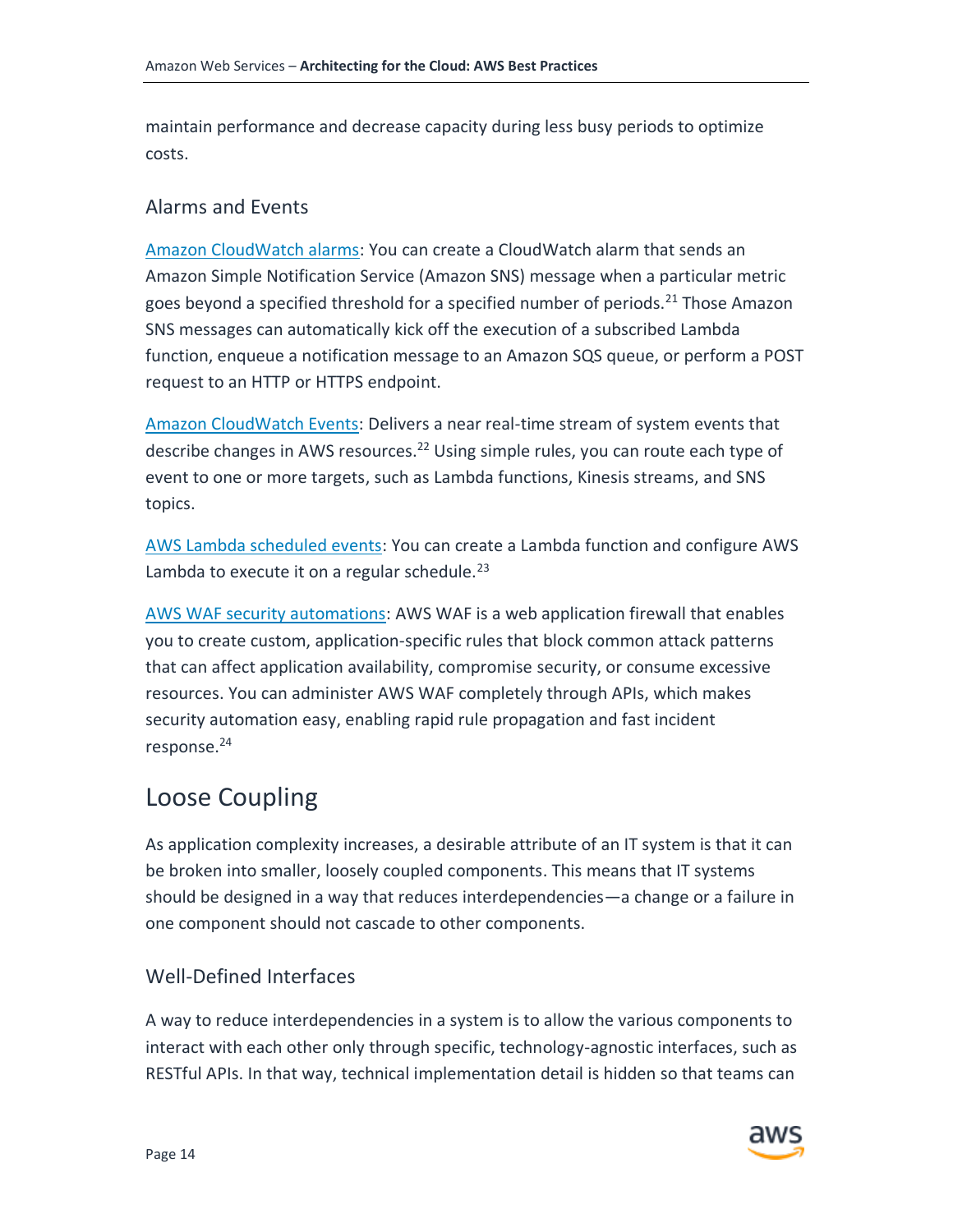modify the underlying implementation without affecting other components. As long as those interfaces maintain backwards compatibility, deployments of difference components are decoupled. This granular design pattern is commonly referred to as a microservices architecture.

**Amazon API Gateway** is a fully managed service that makes it easy for developers to create, publish, maintain, monitor, and secure APIs at any scale. It handles all the tasks involved in accepting and processing up to hundreds of thousands of concurrent API calls, including traffic management, authorization and access control, monitoring, and API version management.

#### Service Discovery

Applications that are deployed as a set of smaller services depend on the ability of those services to interact with each other. Because each of those services can be running across multiple compute resources, there needs to be a way for each service to be addressed. For example, in a traditional infrastructure, if your front-end web service needs to connect with your back-end web service, you could hardcode the IP address of the compute resource where this service was running. Although this approach can still work in cloud computing, if those services are meant to be loosely coupled, they should be able to be consumed without prior knowledge of their network topology details. Apart from hiding complexity, this also allows infrastructure details to change at any time. Loose coupling is a crucial element if you want to take advantage of the elasticity of cloud computing where new resources can be launched or terminated at any point in time. In order to achieve that you will need some way of implementing service discovery.

#### *Implement Service Discovery*

For an Amazon EC2-hosted service, a simple way to achieve service discovery is through Elastic Load Balancing (ELB). Because each load balancer gets its own hostname, you can consume a service through a stable endpoint. This can be combined with DNS and private Amazon Route 53 zones, so that the particular load balancer's endpoint can be abstracted and modified at any time.

Another option is to use a service registration and discovery method to allow retrieval of the endpoint IP addresses and port number of any service. Because service discovery becomes the glue between the components, it is important that it is highly available and reliable. If load balancers are not used, service discovery should also

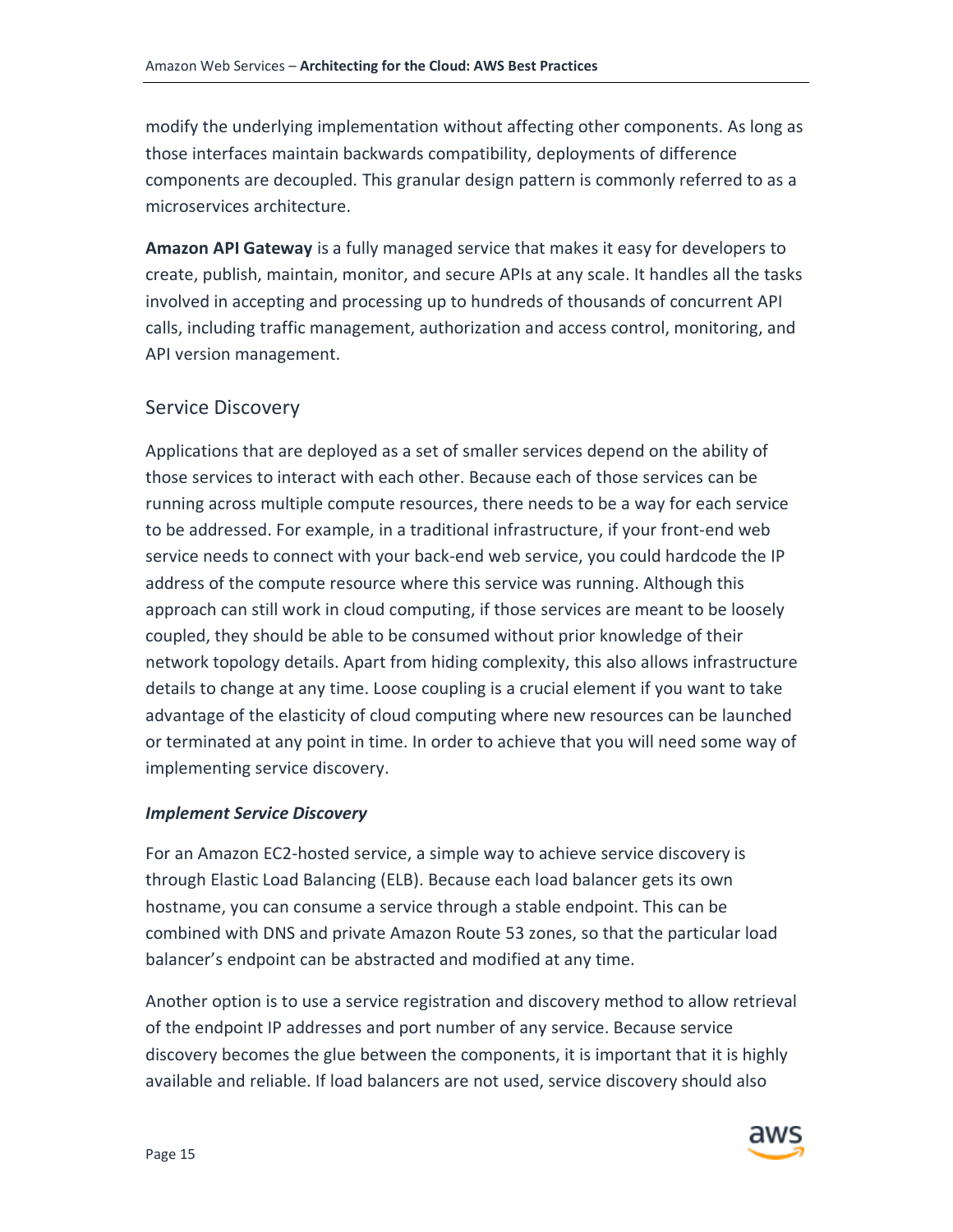allow options such as health checks. Amazon Route 53 supports auto naming to make it easier to provision instances for microservices. Auto naming lets you automatically create DNS records based on a configuration you define. Other example implementations include custom solutions using a combination of tags, a highly available database, custom scripts that call the AWS APIs, or open-source tools such as Netflix Eureka, Airbnb Synapse, or HashiCorp Consul.

## Asynchronous Integration

Asynchronous integration is another form of loose coupling between services. This model is suitable for any interaction that does not need an immediate response and where an acknowledgement that a request has been registered will suffice. It involves one component that generates events and another that consumes them. The two components do not integrate through direct point-to-point interaction but usually through an intermediate durable storage layer, such as an SQS queue or a streaming data platform such as Amazon Kinesis, cascading Lambda events, AWS Step Functions, or Amazon Simple Workflow Service.



Loose coupling (independent phases using queues)

#### **Figure 1: Tight and loose coupling**

This approach decouples the two components and introduces additional resiliency. So, for example, if a process that is reading messages from the queue fails, messages can still be added to the queue and processed when the system recovers. It also allows you to protect a less scalable back-end service from front-end spikes and find the right

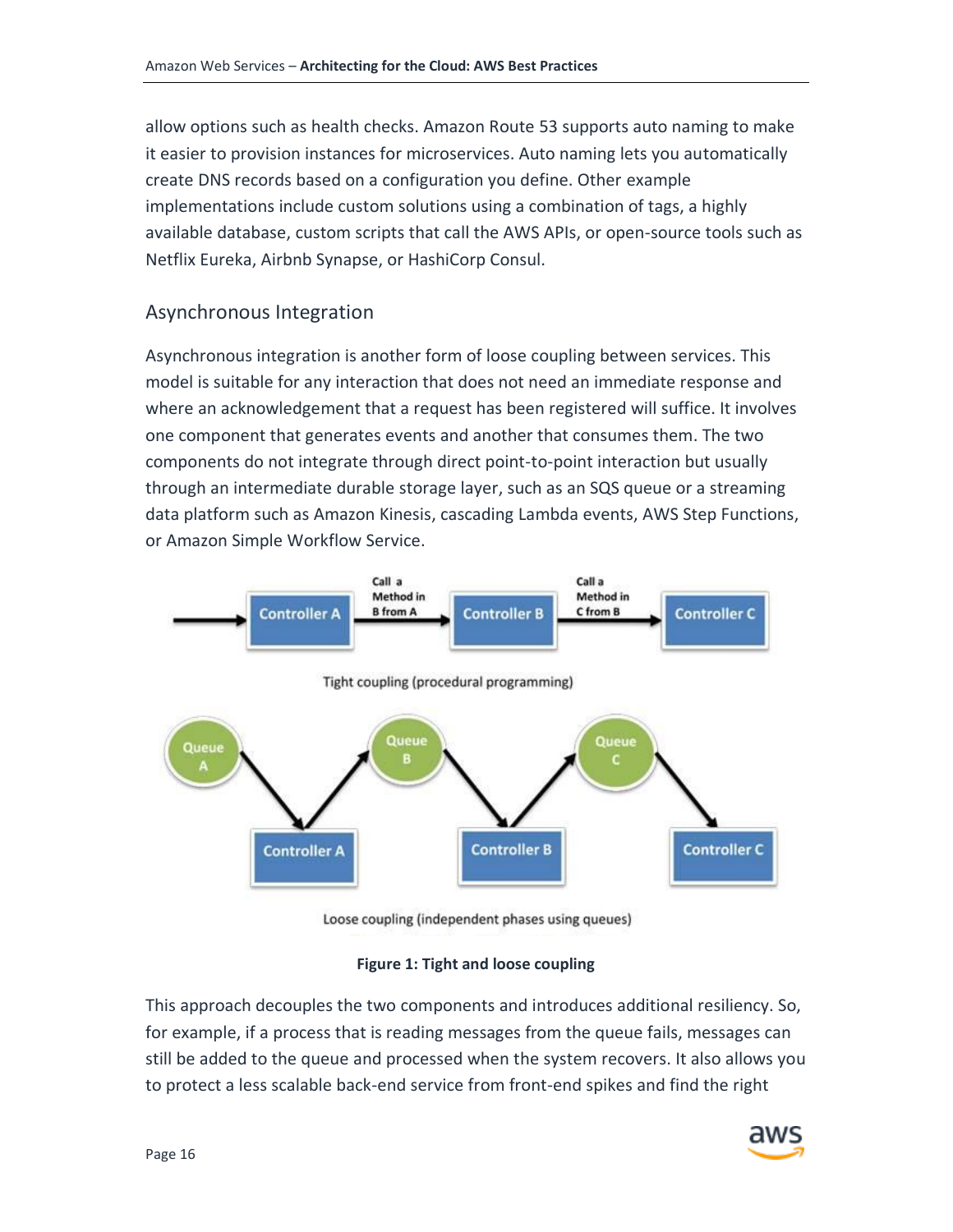tradeoff between cost and processing lag. For example, you can decide that you don't need to scale your database to accommodate an occasional peak of write queries, as long as you eventually process those queries asynchronously with some delay. Finally, by removing slow operations from interactive request paths you can also improve the end-user experience.

Examples of asynchronous integration include:

- A front-end application inserts jobs in a queue system such as Amazon SQS. A back-end system retrieves those jobs and processes them at its own pace.
- An API generates events and pushes them into Kinesis streams. A back-end application processes these events in batches to create aggregated time-series data stored in a database.
- Multiple heterogeneous systems use AWS Step Functions to communicate the flow of work between them without directly interacting with each other.
- Lambda functions can consume events from a variety of AWS sources, such as Amazon DynamoDB update streams and Amazon S3 event notifications. You don't have to worry about implementing a queuing or other asynchronous integration method because Lambda handles this for you.

## <span id="page-21-0"></span>Distributed Systems Best Practices

Another way to increase loose coupling is to build applications that handle component failure in a graceful manner. You can identify ways to reduce the impact to your end users and increase your ability to make progress on your offline procedures, even in the event of some component failure.

### *Graceful Failure in Practice*

A request that fails can be retried with an exponential **backoff and Jitter strategy**, or it can be stored in a queue for later processing.<sup>25</sup> For front-end interfaces, it might be possible to provide alternative or cached content instead of failing completely when, for example, your database server becomes unavailable. The Amazon Route 53 DNS failover feature also gives you the ability to monitor your website and automatically route your visitors to a backup site if your primary site becomes unavailable. You can host your backup site as a static website on Amazon S3 or as a separate dynamic environment.

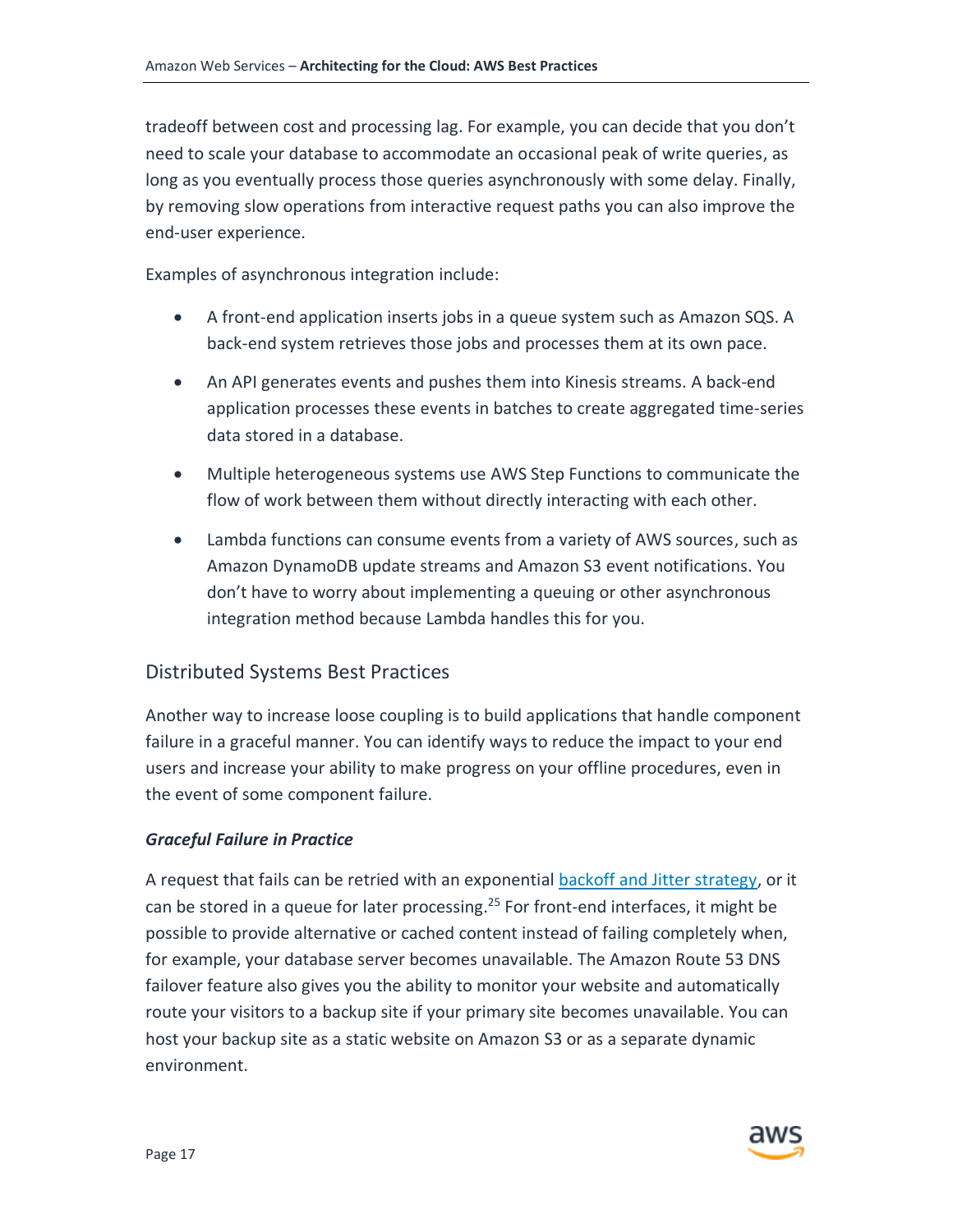# <span id="page-22-0"></span>Services, Not Servers

Developing, managing, and operating applications, especially at scale, requires a wide variety of underlying technology components. With traditional IT infrastructure, companies would have to build and operate all those components.

AWS offers a broad set of compute, storage, database, analytics, application, and deployment services that help organizations move faster and lower IT costs.

Architectures that do not leverage that breadth (e.g., if they use only Amazon EC2) might not be making the most of cloud computing and might be missing an opportunity to increase developer productivity and operational efficiency.

## Managed Services

AWS managed services provide building blocks that developers can consume to power their applications. These managed services include databases, machine learning, analytics, queuing, search, email, notifications, and more. For example, with Amazon SQS you can offload the administrative burden of operating and scaling a highly available messaging cluster, while paying a low price for only what you use. Amazon SQS is also inherently scalable and reliable. The same applies to Amazon S3, which enables you to store as much data as you want and access it when you need it, without having to think about capacity, hard disk configurations, replication, and other related issues.

[Other examples](http://aws.amazon.com/products/) of managed services that power your applications include:  $2^6$ 

- Amazon CloudFront for content delivery
- ELB for load balancing
- Amazon DynamoDB for NoSQL databases
- Amazon CloudSearch for search workloads
- Amazon Elastic Transcoder for video encoding
- Amazon Simple Email Service (Amazon SES) for sending and receiving emails<sup>27</sup>

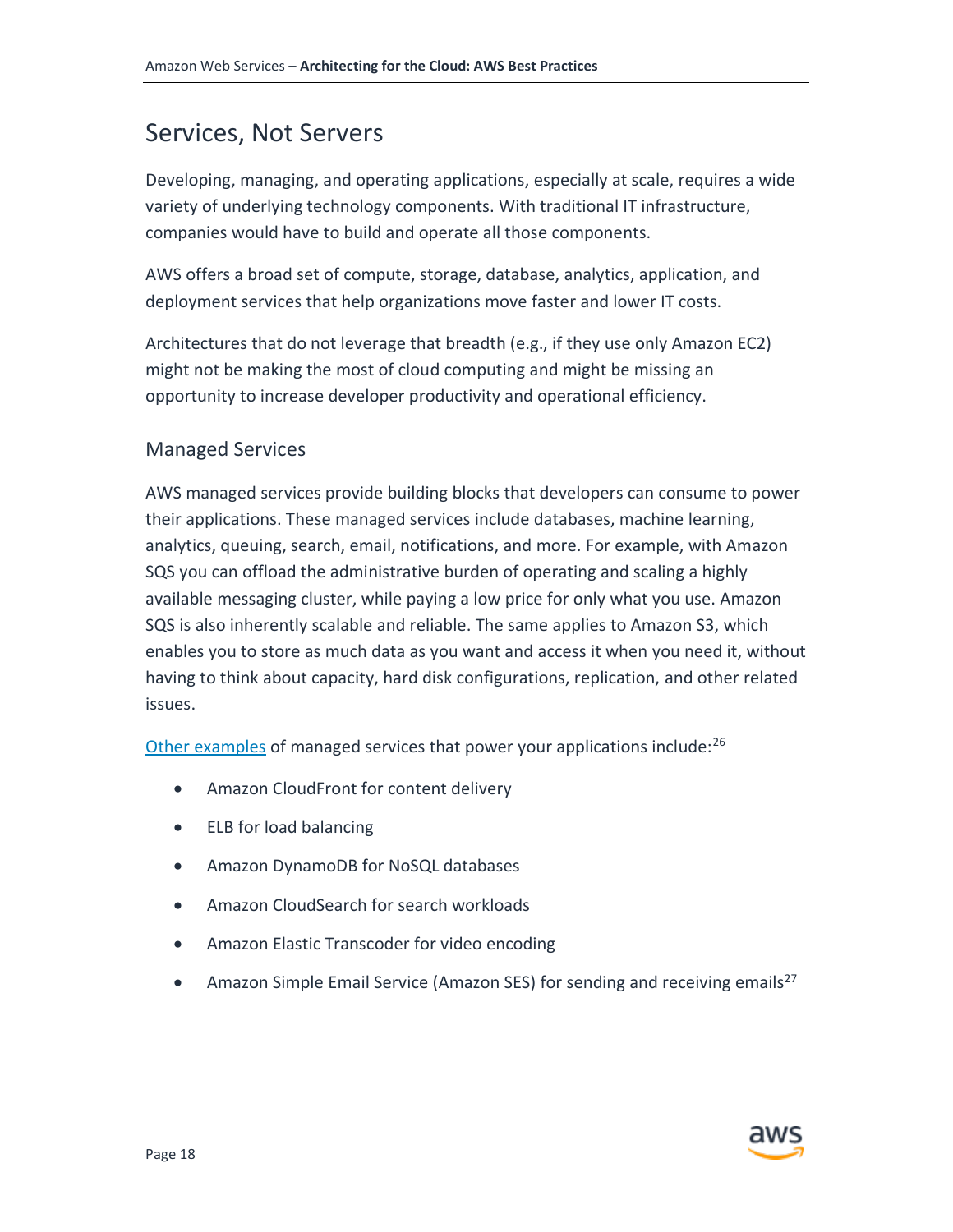### Serverless Architectures

Serverless architectures can reduce the operational complexity of running applications. It is possible to build both event-driven and synchronous services for mobile, web, analytics, CDN business logic, and IoT without managing any server infrastructure. These architectures can reduce costs because you don't have to manage or pay for underutilized servers, or provision redundant infrastructure to implement high availability.

For example, you can upload your code to the AWS Lambda compute service, and the service can run the code on your behalf using AWS infrastructure. With AWS Lambda, you are charged for every 100ms your code executes and the number of times your code is triggered. By using Amazon API Gateway, you can develop virtually infinitely scalable synchronous APIs powered by AWS Lambda. When combined with Amazon S3 for serving static content assets, this pattern can deliver a complete web application. For more details on this type of architecture, see th[e AWS Serverless Multi-Tier](https://d0.awsstatic.com/whitepapers/AWS_Serverless_Multi-Tier_Architectures.pdf)  [Architectures](https://d0.awsstatic.com/whitepapers/AWS_Serverless_Multi-Tier_Architectures.pdf) whitepaper.<sup>28</sup>

When it comes to mobile and web apps, you can use Amazon Cognito so that you don't have to manage a back-end solution to handle user authentication, network state, storage, and sync. Amazon Cognito generates unique identifiers for your users.

Those identifiers can be referenced in your access policies to enable or restrict access to other AWS resources on a per-user basis. Amazon Cognito provides temporary AWS credentials to your users, allowing the mobile application running on the device to interact directly with AWS Identity and Access Management (IAM)-protected AWS services. For example, using IAM you can restrict access to a folder in an S3 bucket to a particular end user.

For IoT applications, organizations have traditionally had to provision, operate, scale, and maintain their own servers as device gateways to handle the communication between connected devices and their services. AWS IoT provides a fully managed device gateway that scales automatically with your usage without any operational overhead.

Serverless architectures have also made it possible to run responsive services at edge locations. AWS Lambda@Edge lets you run Lambda functions at Amazon CloudFront edge locations in response to CloudFront events. This enables patterns for low-latency

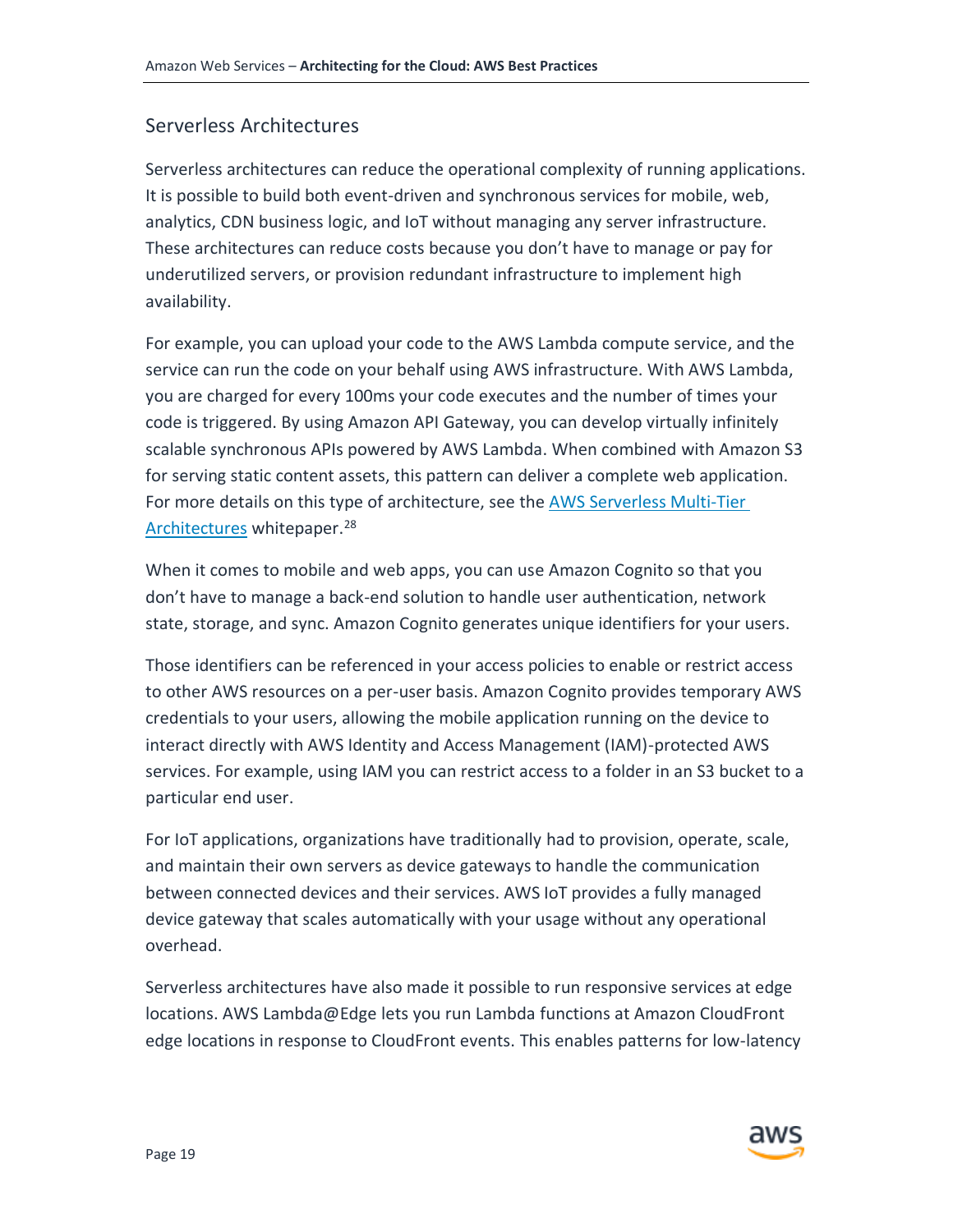solutions and the introduction of functionality without changing underlying applications.<sup>29</sup>

For data analytics, managing queries on large volumes of data typically requires you to manage a complex infrastructure. Amazon Athena is an interactive query service that makes it easy for you to analyze data in Amazon S3 using standard SQL. Athena is serverless, so there is no infrastructure to manage, and you pay only for the queries that you run.

# <span id="page-24-0"></span>**Databases**

With traditional IT infrastructure, organizations are often limited to the database and storage technologies they can use. There can be constraints based on licensing costs and the ability to support diverse database engines. On AWS, these constraints are removed by managed database services that offer enterprise performance at opensource cost. As a result, it is not uncommon for applications to run on top of a polyglot data layer choosing the right technology for each workload.

### *Choose the Right Database Technology for Each Workload*

These questions can help you make decisions about which solutions to include in your architecture:

- Is this a read-heavy, write-heavy, or balanced workload? How many reads and writes per second are you going to need? How will those values change if the number of users increases?
- How much data will you need to store and for how long? How quickly will this grow? Is there an upper limit in the near future? What is the size of each object (average, min, max)? How will these objects be accessed?
- What are the requirements in terms of durability of data? Is this data store going to be your "source of truth?"
- What are your latency requirements? How many concurrent users do you need to support?
- What is your data model and how are you going to query the data? Are your queries relational in nature (e.g., JOINs between multiple tables)? Could you denormalize your schema to create flatter data structures that are easier to scale?

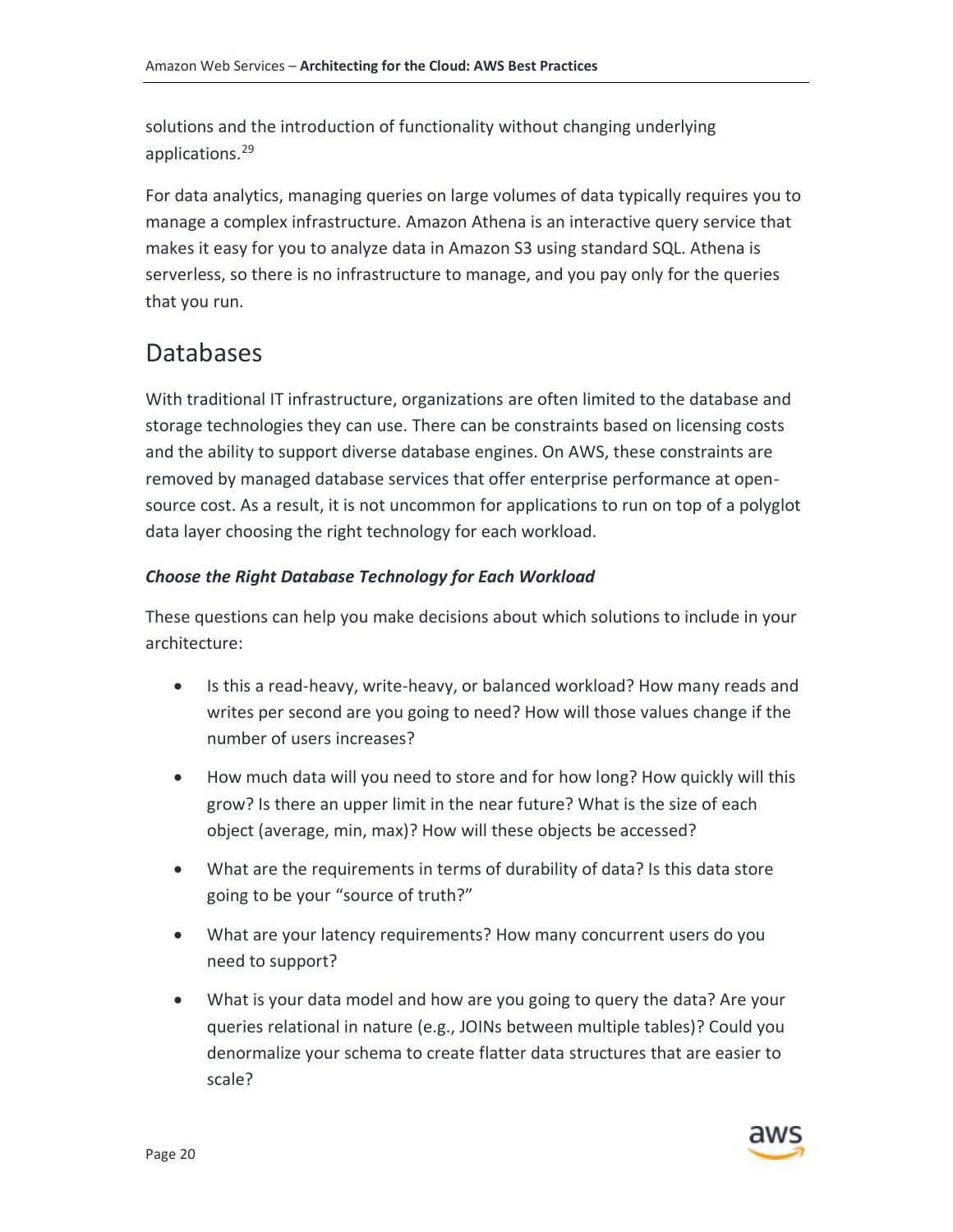- What kind of functionality do you require? Do you need strong integrity controls, or are you looking for more flexibility (e.g., schema-less data stores)? Do you require sophisticated reporting or search capabilities? Are your developers more familiar with relational databases than NoSQL?
- What are the associated database technology license costs? Do these costs consider application development investment, storage, and usage costs over time? Does the licensing model support projected growth? Could you use cloud-native database engines such as Amazon Aurora to get the simplicity and cost-effectiveness of open-source databases?

## Relational Databases

Relational databases (also known as RDBS or SQL databases) normalize data into welldefined tabular structures known as tables, which consist of rows and columns. They provide a powerful query language, flexible indexing capabilities, strong integrity controls, and the ability to combine data from multiple tables in a fast and efficient manner. Amazon RDS makes it easy to set up, operate, and scale a relational database in the cloud with support for many familiar database engines.

#### *Scalability*

Relational databases can scale vertically by upgrading to a larger Amazon RDS DB instance or adding more and faster storage. In addition, consider using Amazon Aurora, which is a database engine designed to deliver much higher throughput compared to standard MySQL running on the same hardware. For read-heavy applications, you can also horizontally scale beyond the capacity constraints of a single DB instance by creating one or more read replicas.

Read replicas are separate database instances that are replicated asynchronously. As a result, they are subject to replication lag and might be missing some of the latest transactions. Application designers need to consider which queries have tolerance to slightly stale data. Those queries can be executed on a read replica, while the remainder should run on the primary node. Read replicas can also not accept any write queries.

Relational database workloads that need to scale their write capacity beyond the constraints of a single DB instance require a different approach called *data partitioning*  or *sharding*. With this model, data is split across multiple database schemas each

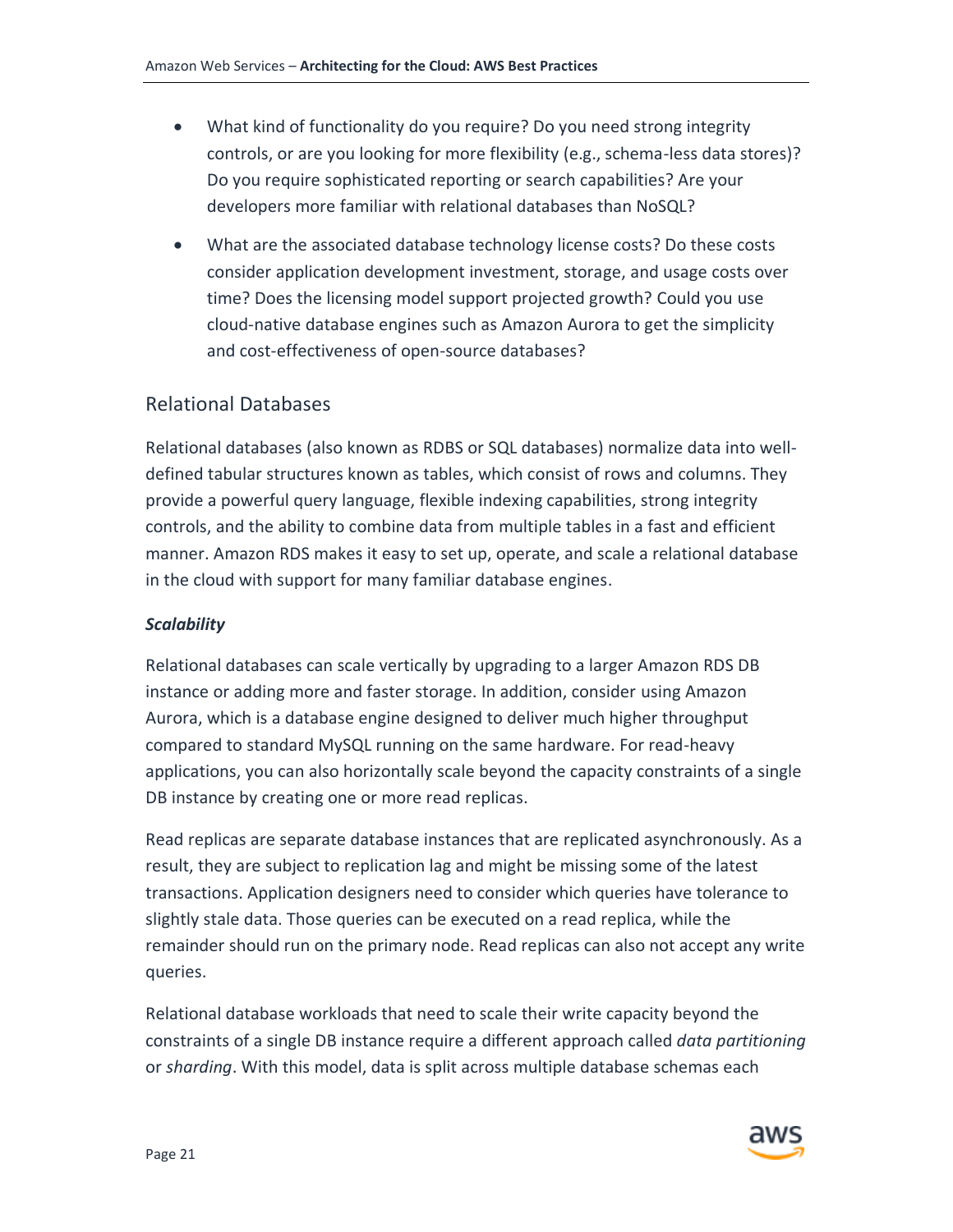running in its own autonomous primary DB instance. Although Amazon RDS removes the operational overhead of running those instances, sharding introduces some complexity to the application. The application's data access layer needs to be modified to have awareness of how data is split so that it can direct queries to the right instance. In addition, schema changes must be performed across multiple database schemas, so it is worth investing some effort to automate this process.

#### *High Availability*

For any production relational database, we recommend using the Amazon RDS Multi-AZ deployment feature, which creates a synchronously replicated standby instance in a different Availability Zone. In case of failure of the primary node, Amazon RDS performs an automatic failover to the standby without the need for manual administrative intervention. When a failover is performed, there is a short period during which the primary node is not accessible. Resilient applications can be designed for [Graceful Failure](#page-21-0) by offering reduced functionality, such as read-only mode by using read replicas. Amazon Aurora provides multi-master capability to enable reads and writes to be scaled across Availability Zones and also supports cross-Region replication.

#### *Anti-Patterns*

If your application primarily indexes and queries data with no need for joins or complex transactions—especially if you expect a write throughput beyond the constraints of a single instance—consider a NoSQL database instead. If you have large binary files (audio, video, and image), it will be more efficient to store the actual files in Amazon S3 and only hold the metadata for the files in your database.

For more detailed relational database best practices, see the [Amazon RDS](http://docs.aws.amazon.com/AmazonRDS/latest/UserGuide/CHAP_BestPractices.html)  [documentation.](http://docs.aws.amazon.com/AmazonRDS/latest/UserGuide/CHAP_BestPractices.html)<sup>30</sup>

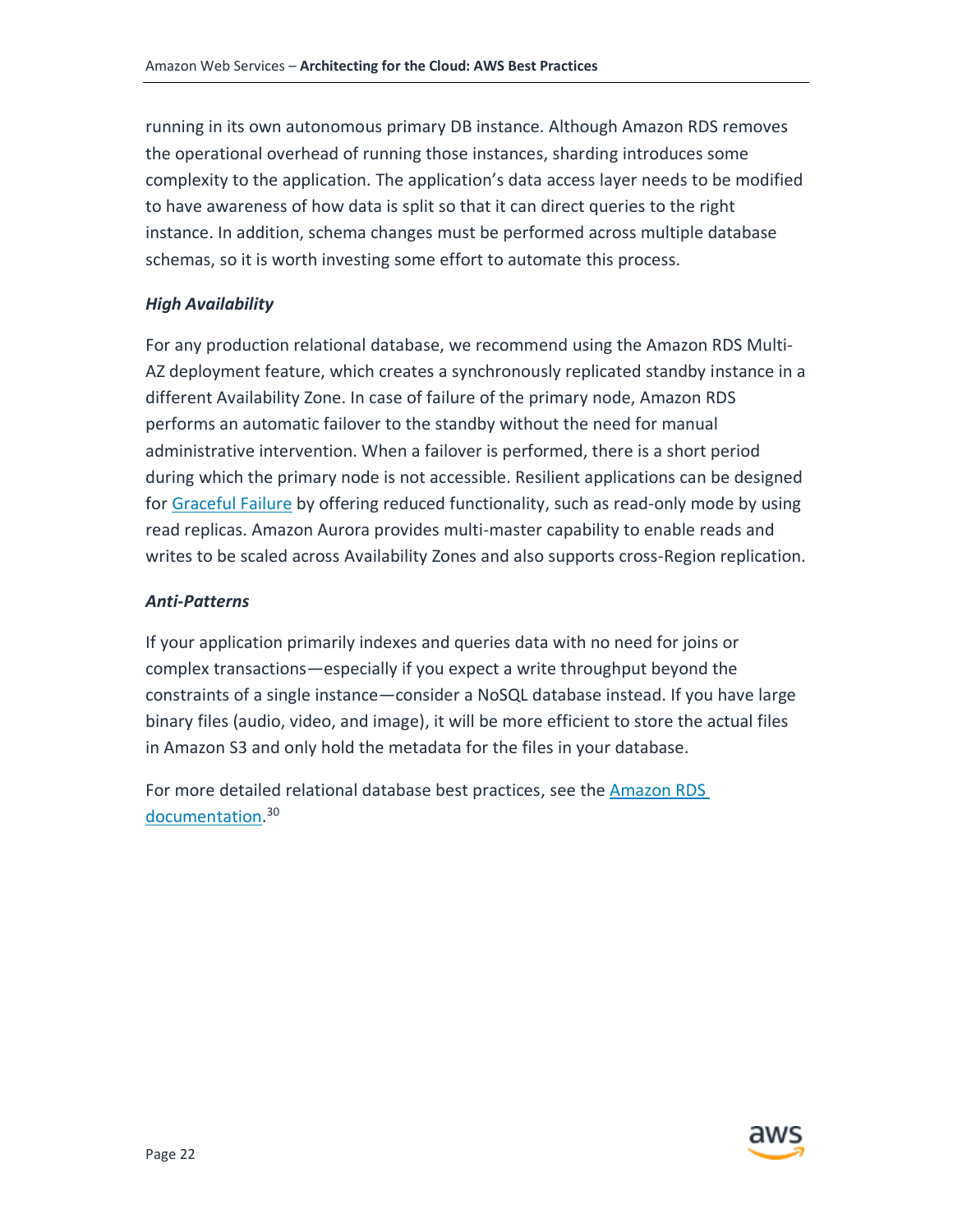# NoSQL Databases

NoSQL databases trade some of the query and transaction capabilities of relational databases for a more flexible data model that seamlessly scales horizontally. NoSQL databases use a variety of data models, including graphs, key-value pairs, and JSON documents, and are widely recognized for ease of development, scalable performance, high availability, and resilience. Amazon DynamoDB is a fast and flexible [NoSQL](https://aws.amazon.com/nosql/)  [database](https://aws.amazon.com/nosql/) service for applications that need consistent, single-digit, millisecond latency at any scale.<sup>31</sup> It is a fully managed cloud database and supports both document and key-value store models.

### *Scalability*

NoSQL database engines will typically perform data partitioning and replication to scale both the reads and the writes in a horizontal fashion. They do this transparently, and don't need the data partitioning logic implemented in the data access layer of your application. Amazon DynamoDB in particular manages table partitioning automatically, adding new partitions as your table grows in size or as read-provisioned and write-provisioned capacity changes. Amazon DynamoDB Accelerator (DAX) is a managed, highly available, in-memory cache for DynamoDB to leverage significant performance improvements.<sup>32</sup>

To learn about how you can make the most of Amazon DynamoDB scalability when you design your application, see **Best Practices for DynamoDB**.<sup>33</sup>

### *High Availability*

Amazon DynamoDB synchronously replicates data across three facilities in an AWS Region, which provides fault tolerance in the event of a server failure or Availability Zone disruption. Amazon DynamoDB also supports global tables to provide a fully managed, multi-Region, multi-master database that provides fast, local, read-andwrite performance for massively scaled global applications. Global Tables are replicated across your selected AWS Regions.

### *Anti-Patterns*

If your schema cannot be denormalized, and your application requires joins or complex transactions, consider a relational database instead. If you have large binary files (audio, video, and image), consider storing the files in Amazon S3 and storing the metadata for the files in your database.

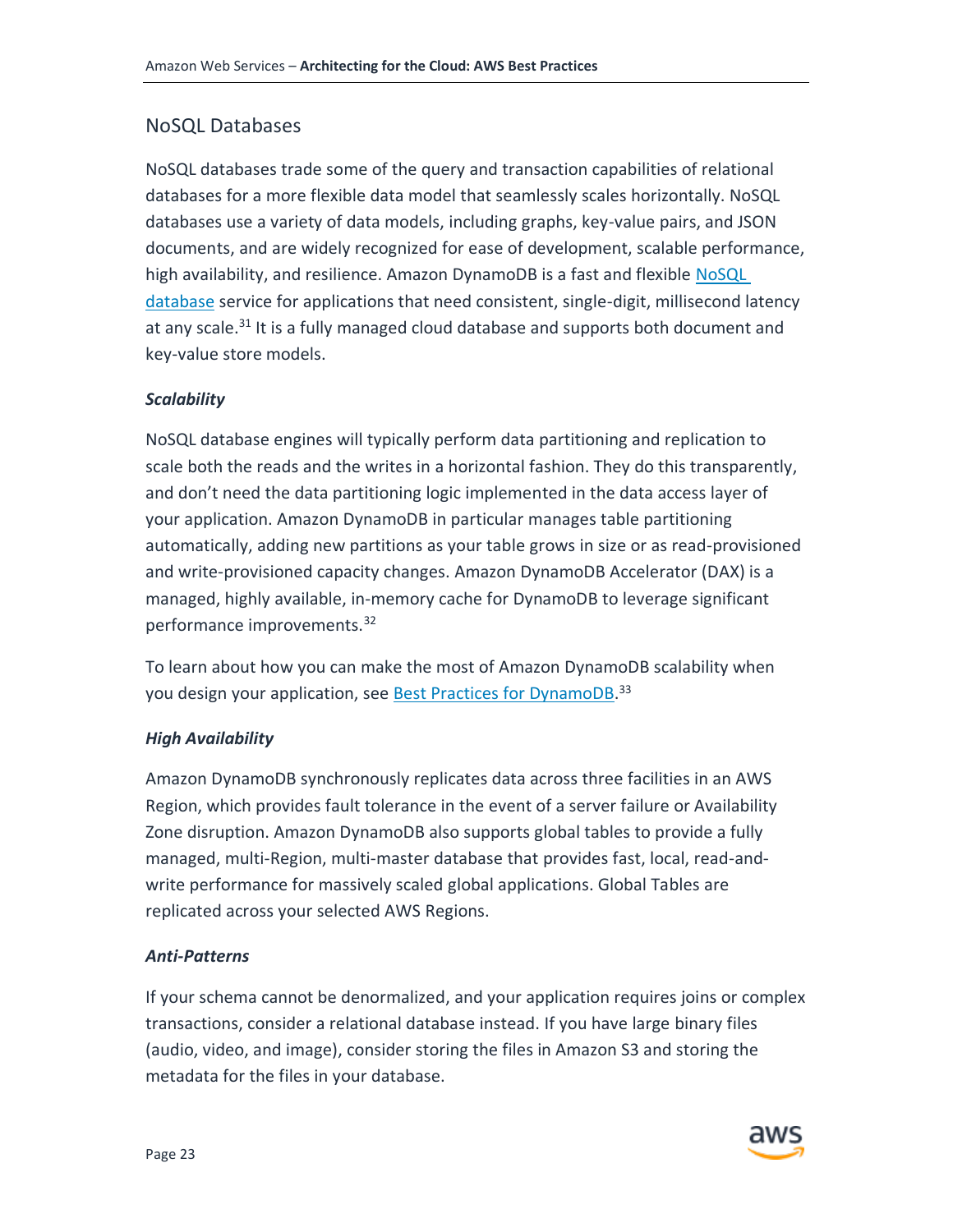For guidance on migrating from a relational database to DynamoDB, or on evaluating which workloads to migrate, see the Best Practices for Migrating from RDBMS to [DynamoDB](https://d0.awsstatic.com/whitepapers/migration-best-practices-rdbms-to-dynamodb.pdf) whitepaper.<sup>34</sup>

## Data Warehouse

A data warehouse is a specialized type of relational database, which is optimized for analysis and reporting of large amounts of data. It can be used to combine transactional data from disparate sources (such as user behavior in a web application, data from your finance and billing system, or customer relationship management or CRM) to make them available for analysis and decision-making.

Traditionally, setting up, running, and scaling a data warehouse has been complicated and expensive. On AWS, you can leverage Amazon Redshift, a managed data warehouse service that is designed to operate at less than a tenth the cost of traditional solutions.

#### *Scalability*

Amazon Redshift achieves efficient storage and optimum query performance through a combination of massively parallel processing (MPP), columnar data storage, and targeted data compression encoding schemes. It is particularly suited to analytic and reporting workloads against very large data sets. The Amazon Redshift MPP architecture enables you to increase performance by increasing the number of nodes in your data warehouse cluster. Amazon Redshift Spectrum enables Amazon Redshift SQL queries against exabytes of data in Amazon S3, which extends the analytic capabilities of Amazon Redshift beyond data stored on local disks in the data warehouse to unstructured data, without the need to load or transform data.

#### *High Availability*

Amazon Redshift has multiple features that enhance the reliability of your data warehouse cluster. We recommend that you deploy production workloads in multinode clusters, so that data that is written to a node is automatically replicated to other nodes within the cluster. Data is also continuously backed up to Amazon S3. Amazon Redshift continuously monitors the health of the cluster and automatically rereplicates data from failed drives and replaces nodes as necessary. For more information, see the [Amazon Redshift FAQ.](https://aws.amazon.com/redshift/faqs/)<sup>35</sup>

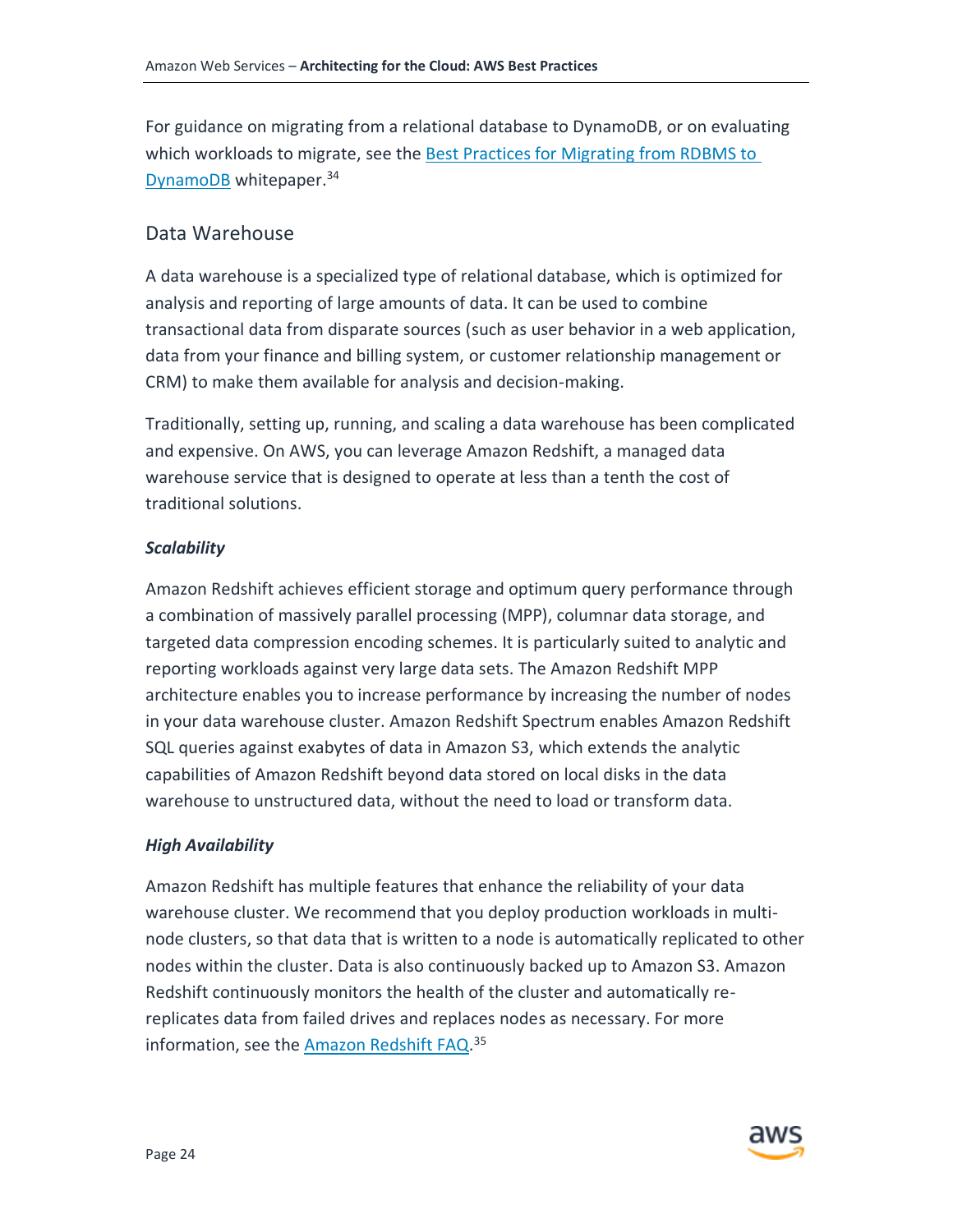#### *Anti-Patterns*

Because Amazon Redshift is an SQL-based relational database management system (RDBMS), it is compatible with other RDBMS applications and business intelligence tools. Although Amazon Redshift provides the functionality of a typical RDBMS, including online transaction processing (OLTP) functions, it is not designed for these workloads. If you expect a high concurrency workload that generally involves reading and writing all of the columns for a small number of records at a time, you should instead consider using Amazon RDS or Amazon DynamoDB.

### Search

Search is often confused with query. A query is a formal database query, which is addressed in formal terms to a specific data set. Search enables datasets to be queried that are not precisely structured. For this reason, applications that require sophisticated search functionality will typically outgrow the capabilities of relational or NoSQL databases. A search service can be used to index and search both structured and free text format and can support functionality that is not available in other databases, such as customizable result ranking, faceting for filtering, synonyms, and stemming.

On AWS, you can choose between Amazon CloudSearch and Amazon Elasticsearch Service (Amazon ES). Amazon CloudSearch is a managed service that requires little configuration and will scale automatically. Amazon ES offers an open-source API and gives you more control over the configuration details. Amazon ES has also evolved to become more than just a search solution. It is often used as an analytics engine for use cases such as log analytics, real-time application monitoring, and click stream analytics.

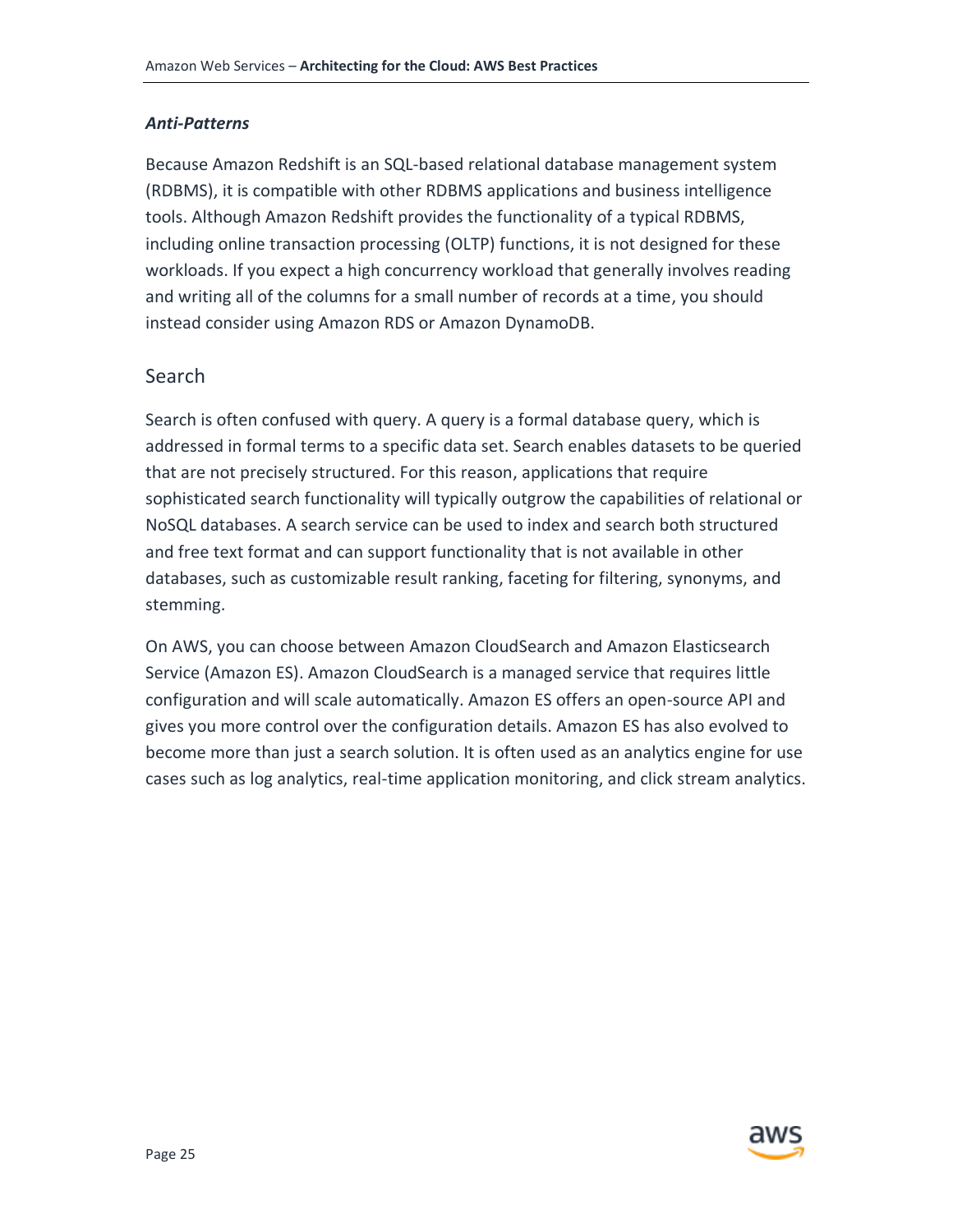#### *Scalability*

Both Amazon CloudSearch and Amazon ES use data partitioning and replication to scale horizontally. The difference is that with Amazon CloudSearch, you don't need to worry about how many partitions and replicas you need because the service automatically handles that.

#### *High Availability*

Both Amazon CloudSearch and Amazon ES include features that store data redundantly across Availability Zones. For details, see the [Amazon CloudSearch](https://aws.amazon.com/documentation/cloudsearch/)<sup>36</sup> and [Amazon ES](https://aws.amazon.com/documentation/elasticsearch-service/) documentation.<sup>37</sup>

### Graph Databases

A graph database uses graph structures for queries. A graph is defined as consisting of edges (relationships), which directly relate to nodes (data entities) in the store. The relationships enable data in the store to be linked together directly, which allows for the fast retrieval of complex hierarchical structures in relational systems. For this reason, graph databases are purposely built to store and navigate relationships and are typically used in use cases like social networking, recommendation engines, and fraud detection, in which you need to be able to create relationships between data and quickly query these relationships.

Amazon Neptune is a fully-managed graph database service. For more information, see the [Amazon Neptune FAQ.](https://aws.amazon.com/neptune/faqs/)

#### *Scalability*

Amazon Neptune is a purpose-built, high-performance graph database optimized for processing graph queries.

#### *High Availability*

<span id="page-30-0"></span>Amazon Neptune is highly available, with read replicas, point-in-time recovery, continuous backup to Amazon S3, and replication across Availability Zones. Neptune is secure, with support for encryption at rest and in transit.<sup>38</sup>

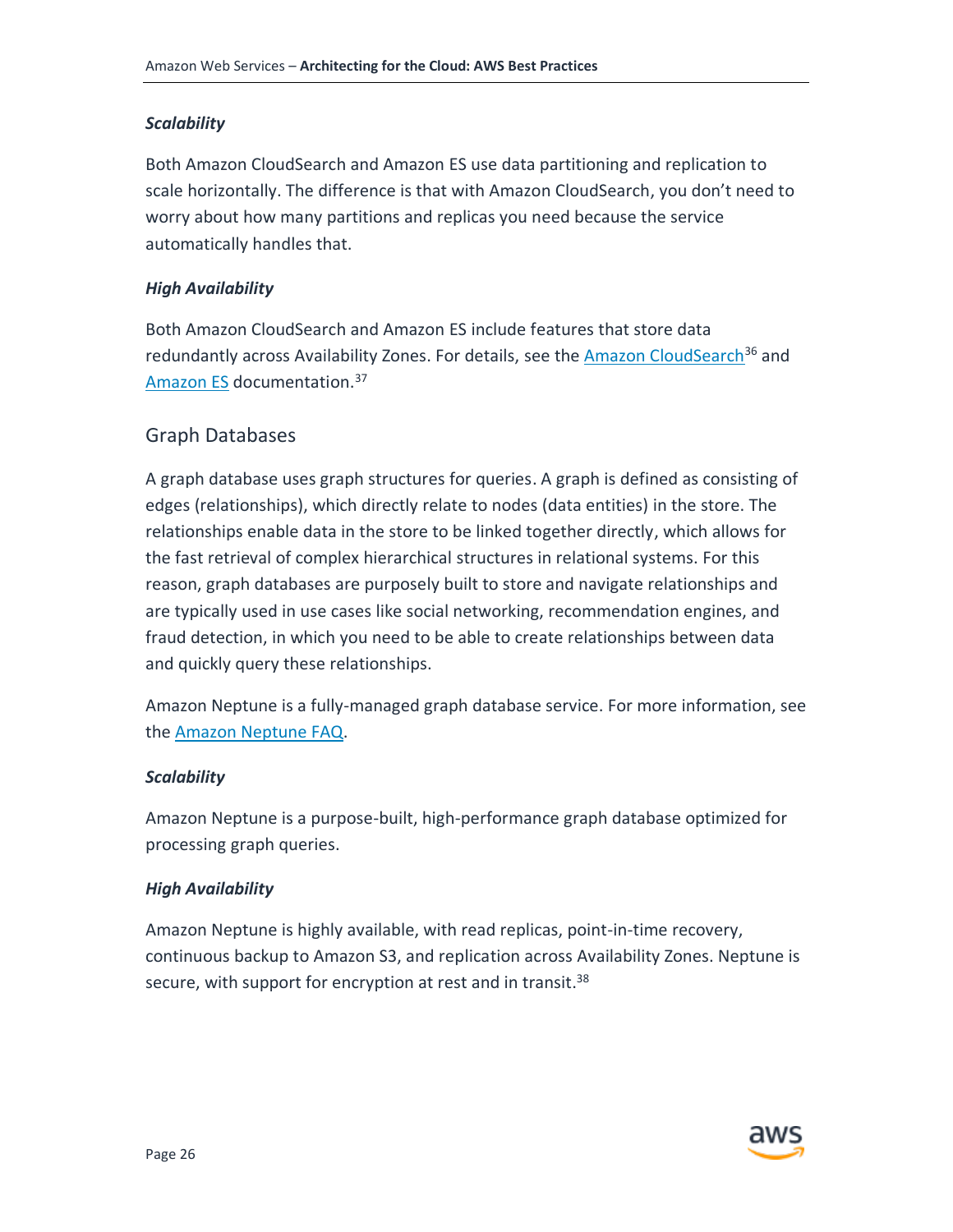# Managing Increasing Volumes of Data

Traditional data storage and analytics tools can no longer provide the agility and flexibility required to deliver relevant business insights. That's why many organizations are shifting to a data lake architecture. A data lake is an architectural approach that allows you to store massive amounts of data in a central location so that it's readily available to be categorized, processed, analyzed, and consumed by diverse groups within your organization. Since data can be stored as-is, you do not have to convert it to a predefined schema, and you no longer need to know what questions to ask about your data beforehand. This enables you to select the correct technology to meet your specific analytical requirements. For more information, see the **Building a Data Lake** [with Amazon Web Services](https://d0.awsstatic.com/whitepapers/Storage/data-lake-on-aws.pdf) whitepaper.<sup>39</sup>

# <span id="page-31-0"></span>Removing Single Points of Failure

Production systems typically come with defined or implicit objectives for uptime. A system is highly available when it can withstand the failure of an individual component or multiple components, such as hard disks, servers, and network links. To help you create a system with high availability, you can think about ways to automate recovery and reduce disruption at every layer of your architecture. For more information about high availability design patterns, refer to the [Building Fault Tolerant Applications](https://d0.awsstatic.com/whitepapers/aws-building-fault-tolerant-applications.pdf) whitepaper.<sup>40</sup>

# Introducing Redundancy

Single points of failure can be removed by introducing redundancy, which means you have multiple resources for the same task. Redundancy can be implemented in either standby or active mode.

In *standby redundancy*, when a resource fails, functionality is recovered on a secondary resource with the failover process. The failover typically requires some time before it completes, and during this period the resource remains unavailable. The secondary resource can either be launched automatically only when needed (to reduce cost), or it can already be running idle (to accelerate failover and minimize disruption). Standby redundancy is often used for stateful components such as relational databases.

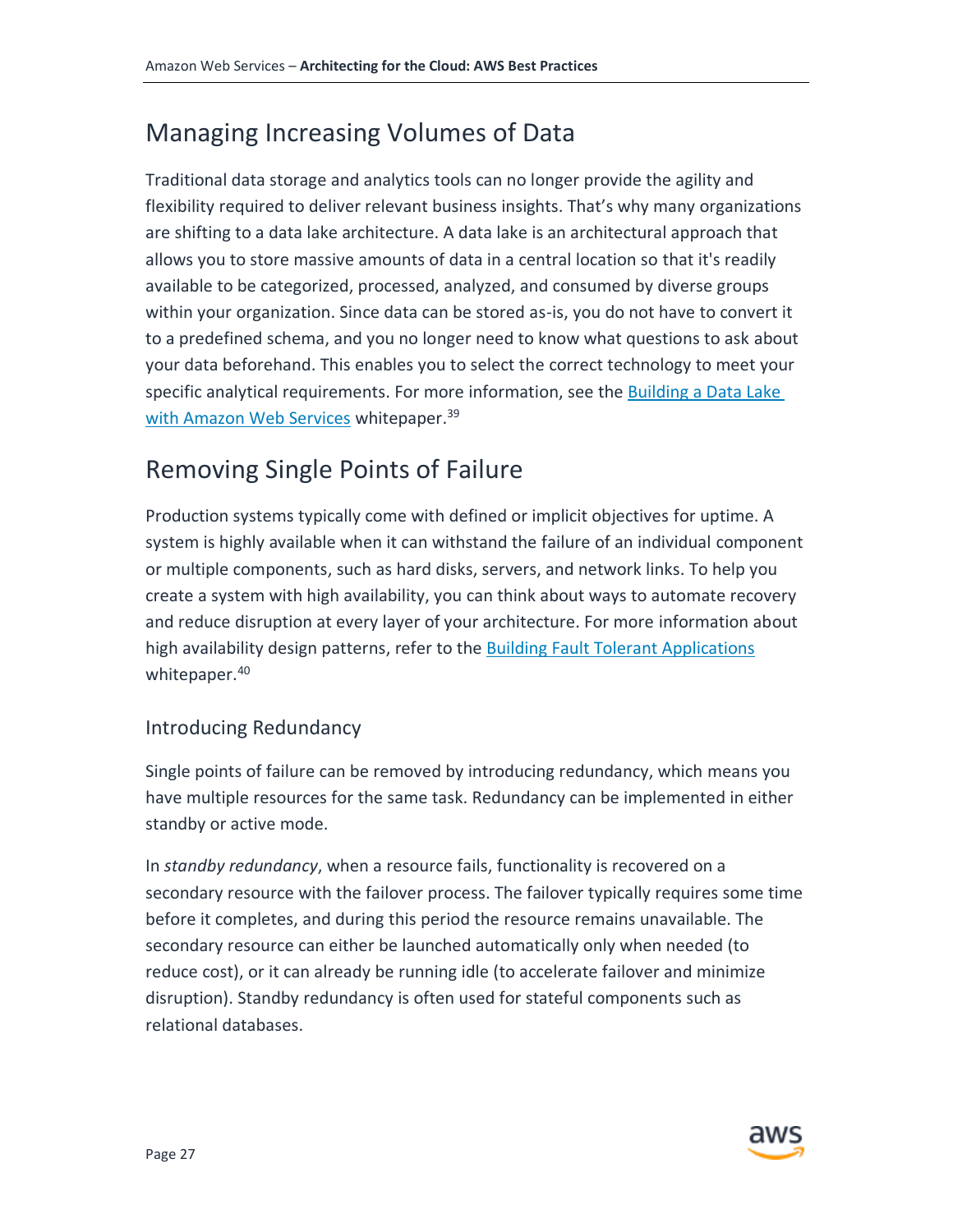In *active redundancy*, requests are distributed to multiple redundant compute resources. When one of them fails, the rest can simply absorb a larger share of the workload. Compared to standby redundancy, active redundancy can achieve better usage and affect a smaller population when there is a failure.

### Detect Failure

You should aim to build as much automation as possible in both detecting and reacting to failure. You can use services such as ELB and Amazon Route 53 to configure health checks and mask failure by routing traffic to healthy endpoints. In addition, you can replace unhealthy nodes automatically using Auto Scaling or by using the Amazon EC2 [auto-recovery feature](http://docs.aws.amazon.com/AWSEC2/latest/UserGuide/ec2-instance-recover.html) or services such as AWS Elastic Beanstalk.<sup>41</sup> It won't be possible to predict every possible failure scenario on day one. Make sure you collect enough logs and metrics to understand normal system behavior. After you understand that, you will be able to set up alarms for manual intervention or automated response.

#### *Design Good Health Checks*

Configuring the right health checks for your application helps determine your ability to respond correctly and promptly to a variety of failure scenarios. Specifying the wrong health check can actually reduce your application's availability.

In a typical three-tier application, you configure health checks on ELB. Design your health checks with the objective of reliably assessing the health of the back-end nodes. A simple TCP health check won't detect if the instance itself is healthy but the web server process has crashed. Instead, you should assess whether the web server can return an HTTP 200 response for some simple request.

At this layer, it might not be a good idea to configure a *deep health check*, which is a test that depends on other layers of your application to be successful, because false positives can result. For example, if your health check also assesses whether the instance can connect to a back-end database, you risk marking all of your web servers as unhealthy when that database node becomes shortly unavailable. A layered approach is often the best. A deep health check might be appropriate to implement at the Amazon Route 53 level. By running a more holistic check that determines if that environment is able to actually provide the required functionality, you can configure Amazon Route 53 to failover to a static version of your website until your database is up and running again.

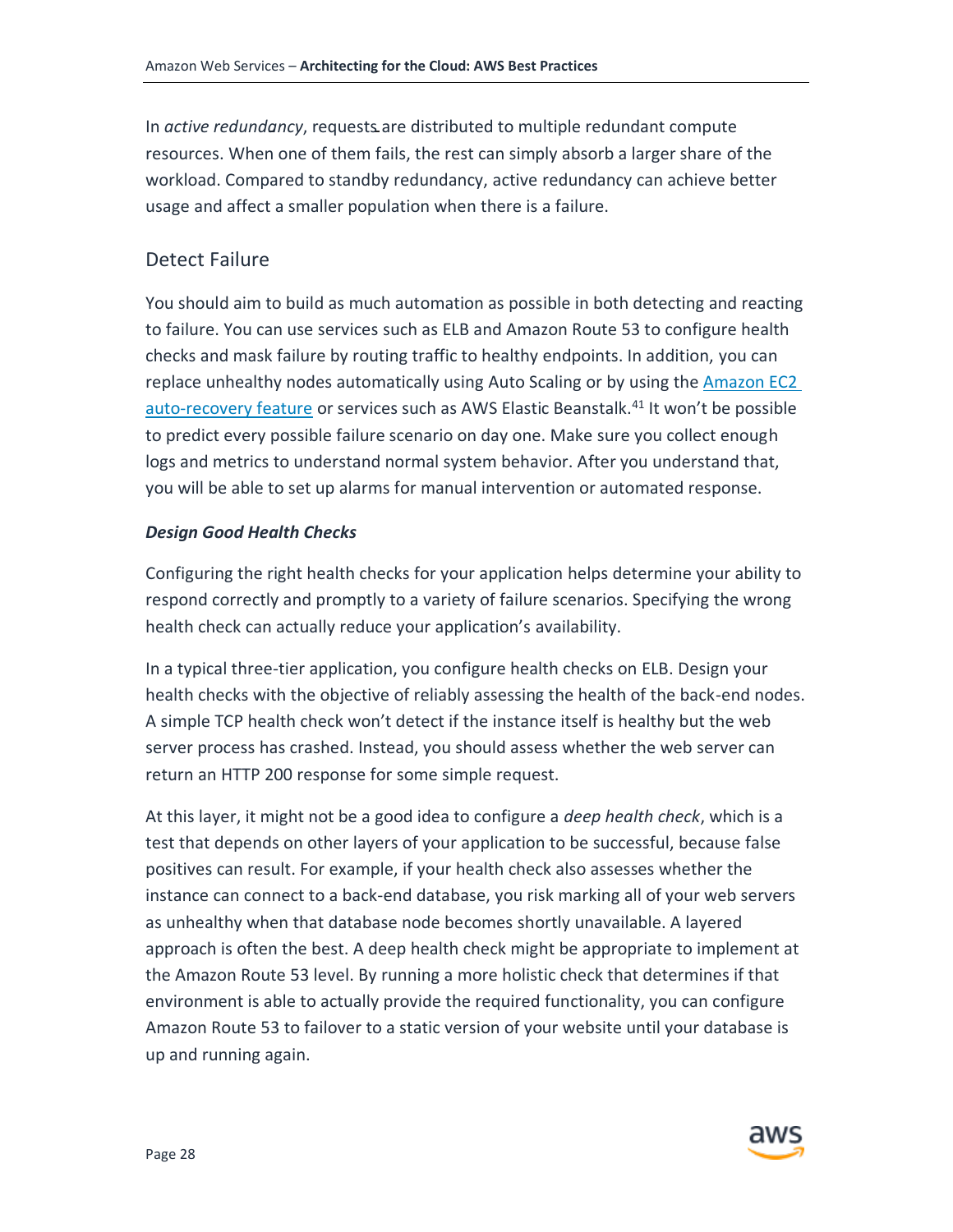### Durable Data Storage

Your application and your users will create and maintain a variety of data. It is crucial that your architecture protects both data availability and integrity. Data replication is the technique that introduces redundant copies of data. It can help horizontally scale read capacity, but it also increases data durability and availability. Replication can occur in a few different modes.

*Synchronous replication* only acknowledges a transaction after it has been durably stored in both the primary location and its replicas. It is ideal for protecting the integrity of data from the event of a failure of the primary node. Synchronous replication can also scale read capacity for queries that require the most up-to-date data (strong consistency). The drawback of synchronous replication is that the primary node is coupled to the replicas. A transaction can't be acknowledged before all replicas have performed the write. This can compromise performance and availability, especially in topologies that run across unreliable or high-latency network connections. For the same reason, it is not recommended to maintain many synchronous replicas.

Regardless of the durability of your solution, this is no replacement for backups. Synchronous replication redundantly stores all updates to your data—even those that are results of software bugs or human error. However, particularly for objects stored on Amazon S3, you can use [versioning](http://docs.aws.amazon.com/AmazonS3/latest/dev/Versioning.html) to preserve, retrieve, and restore any of their versions.<sup>42</sup> With versioning, you can recover from both unintended user actions and application failures.

*Asynchronous replication* decouples the primary node from its replicas at the expense of introducing replication lag. This means that changes on the primary node are not immediately reflected on its replicas. Asynchronous replicas are used to horizontally scale the system's read capacity for queries that can tolerate that replication lag. It can also be used to increase data durability when some loss of recent transactions can be tolerated during a failover. For example, you can maintain an asynchronous replica of a database in a separate AWS Region as a disaster recovery solution.

*Quorum-based replication* combines synchronous and asynchronous replication to overcome the challenges of large-scale distributed database systems.

Replication to multiple nodes can be managed by defining a minimum number of nodes that must participate in a successful write operation. A detailed discussion of

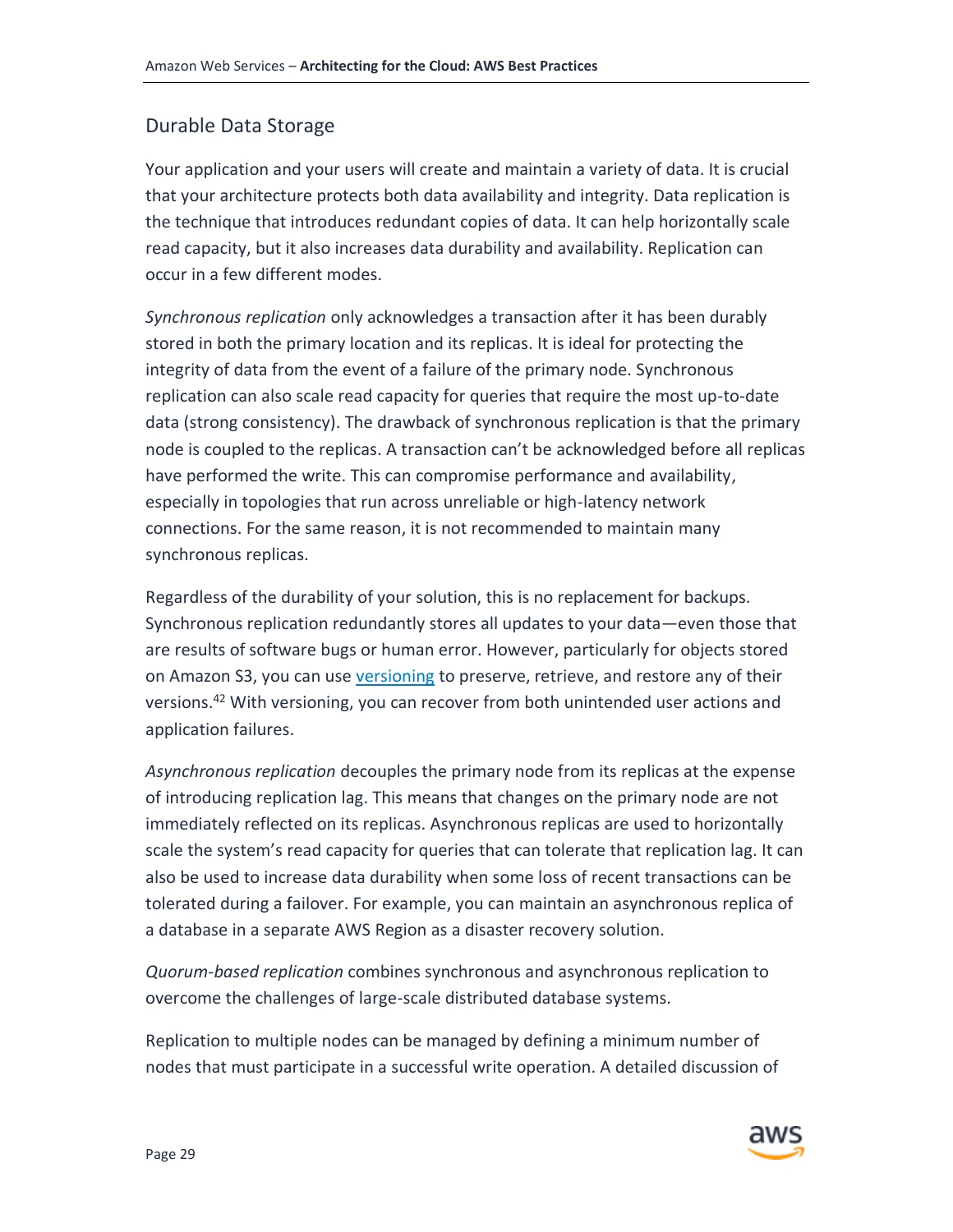distributed data stores is beyond the scope of this document. For more information about distributed data stores and the core set of principles for an ultra-scalable and highly reliable database system, see the [Amazon Dynamo](http://www.allthingsdistributed.com/2007/10/amazons_dynamo.html) whitepaper.<sup>43</sup>

It is important to understand where each technology you are using fits in these data storage models. Their behavior during various failover or backup/restore scenarios should align to your recovery point objective (RPO) and your recovery time objective (RTO). You must ascertain how much data you expect to lose and how quickly you need to resume operations. For example, the Redis engine for Amazon ElastiCache supports replication with automatic failover, but the Redis engine's replication is asynchronous. During a failover, it is highly likely that some recent transactions will be lost. However, Amazon RDS, with its Multi-AZ feature, is designed to provide synchronous replication to keep data on the standby node up-to-date with the primary.

## Automated Multi-Data Center Resilience

Business-critical applications also need protection against disruption scenarios that affect more than just a single disk, server, or rack. In a traditional infrastructure, you typically have a disaster recovery plan to allow failover to a distant second data center in the event of a major disruption in the primary one. Because of the long distance between the two data centers, latency makes it impractical to maintain synchronous cross-data center copies of the data. As a result, a failover will most certainly lead to data loss or a very costly data recovery process. This makes failover a risky and not always sufficiently tested procedure. Nevertheless, this is a model that provides excellent protection against a low probability but huge impact risk, such as a natural catastrophe that brings down your whole infrastructure for a long time. For guidance on how to implement this approach on AWS, see the [AWS Disaster Recovery](https://media.amazonwebservices.com/AWS_Disaster_Recovery.pdf) whitepaper.<sup>44</sup>

A shorter interruption in a data center is a more likely scenario. For short disruptions in which the duration of the failure isn't predicted to be long, the choice to perform a failover is a difficult one and is generally avoided. On AWS, it is possible to adopt a simpler, more efficient protection from this type of failure. Each AWS Region contains multiple distinct locations, or *Availability Zones*. Each Availability Zone is engineered to be independent from failures in other Availability Zones. An Availability Zone is a data center, and in some cases, an Availability Zone consists of multiple data centers. Availability Zones within a Region provide inexpensive, low-latency network

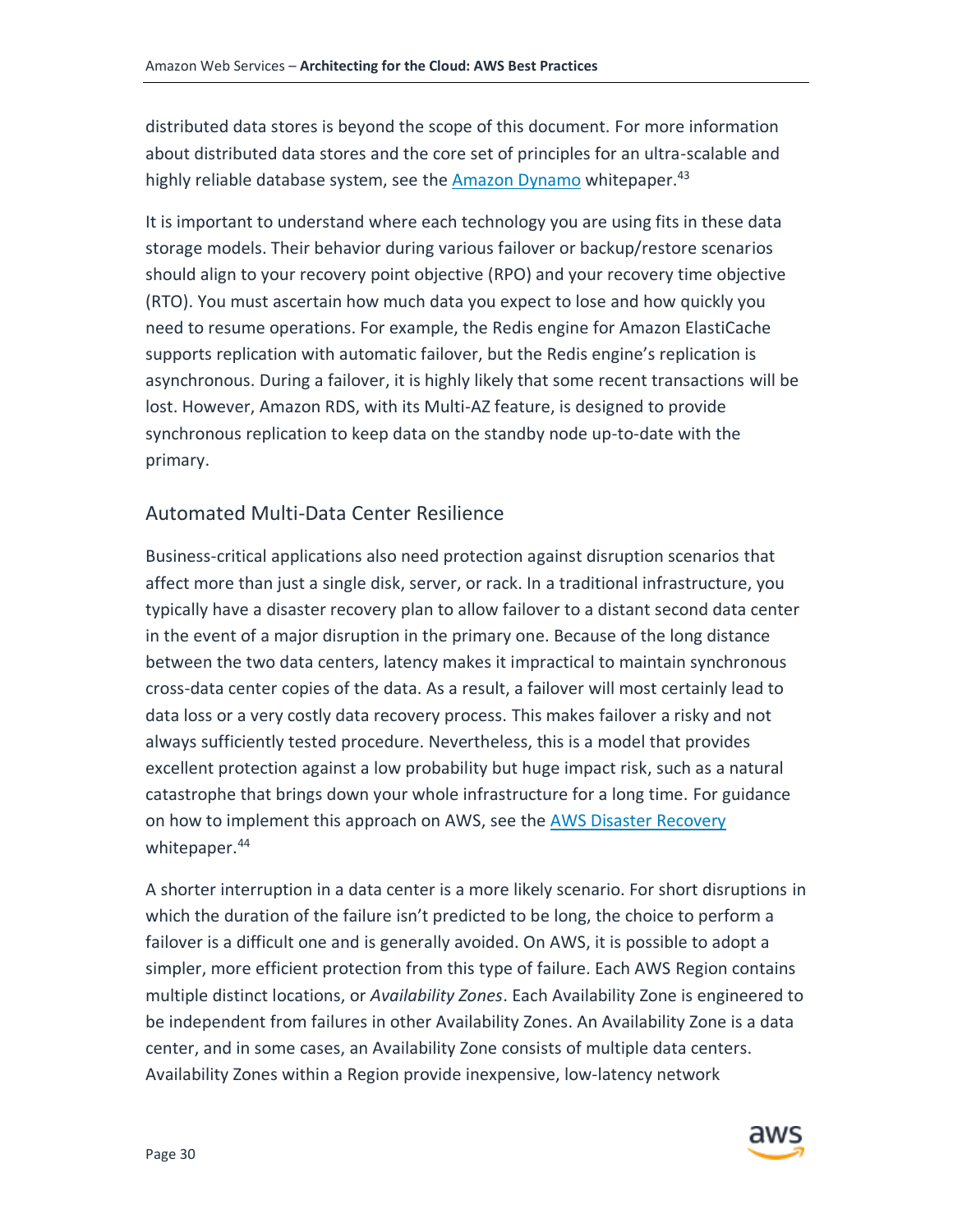connectivity to other zones in the same Region. This allows you to replicate your data across data centers in a synchronous manner so that failover can be automated and be transparent for your users.

It is also possible to implement active redundancy. For example, a fleet of application servers can be distributed across multiple Availability Zones and be attached to ELB. When the EC2 instances of a particular Availability Zone fail their health checks, ELB stops sending traffic to those nodes. In addition, AWS Auto Scaling ensures that the correct number of EC2 instances are available to run your application, launching and terminating instances based on demand and defined by your scaling policies. If your application requires no short-term performance degradation because of an Availability Zone failure, your architecture should be statically stable, which means it does not require a change in the behavior of your workload to tolerate failures. In this scenario, your architecture should provision excess capacity to withstand the loss of one Availability Zone. <sup>45</sup>

Many of the higher-level services on AWS are inherently designed according to the multiple Availability Zone (Multi-AZ) principle. For example, Amazon RDS provides high availability and automatic failover support for DB instances using Multi-AZ deployments, while with Amazon S3 and Amazon DynamoDB your data is redundantly stored across multiple facilities.

## Fault Isolation and Traditional Horizontal Scaling

Though the active redundancy pattern is great for balancing traffic and handling instance or Availability Zone disruptions, it is not sufficient if there is something harmful about the requests themselves. For example, there could be scenarios where every instance is affected. If a particular request happens to trigger a bug that causes the system to fail over, then the caller may trigger a cascading failure by repeatedly trying the same request against all instances.

#### *Shuffle Sharding*

One fault-isolating improvement you can make to traditional horizontal scaling is called *sharding*. Similar to the technique traditionally used with data storage systems, instead of spreading traffic from all customers across every node, you can group the instances into shards. For example, if you have eight instances for your service, you might create four shards of two instances each (two instances for some redundancy within each shard) and distribute each customer to a specific shard. In this way, you

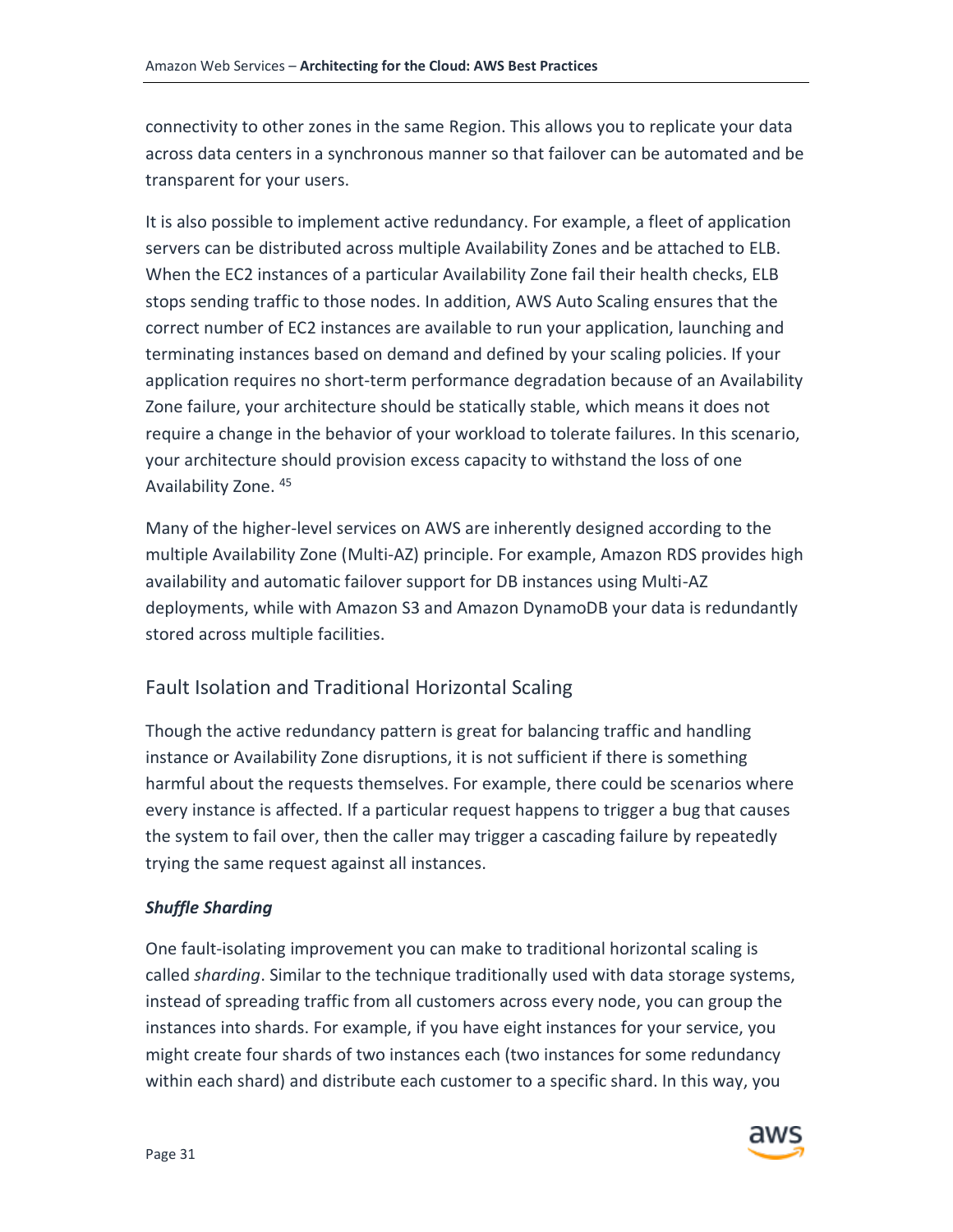<span id="page-36-0"></span>are able to reduce the impact on customers in direct proportion to the number of shards you have. However, some customers will still be affected, so the key is to make the client fault tolerant. If the client can try every endpoint in a set of sharded resources until one succeeds, you get a dramatic improvement. This technique is known as *shuffle sharding*. For more information about this technique see the [Shuffle](http://www.awsarchitectureblog.com/2014/04/shuffle-sharding.html)  [Sharding: Massive and Magical Fault Isolation](http://www.awsarchitectureblog.com/2014/04/shuffle-sharding.html) blog post.<sup>46</sup>

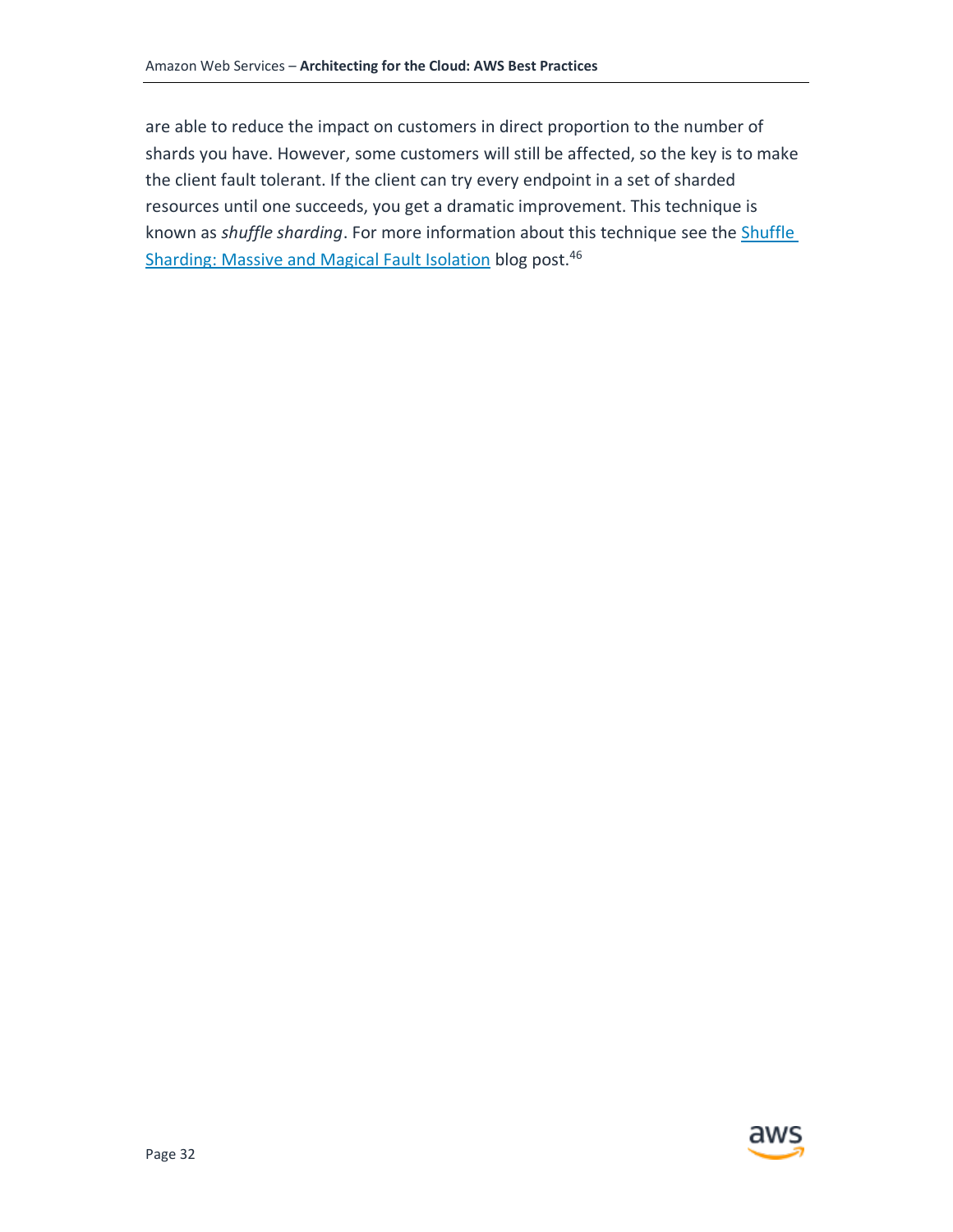# Optimize for Cost

When you move your existing architectures into the cloud, you can reduce capital expenses and drive savings as a result of the AWS economies of scale. By iterating and using more AWS capabilities, you can realize further opportunity to create costoptimized cloud architectures. For more information about how to optimize for cost with AWS cloud computing, see the [Cost Optimization with AWS](https://d0.awsstatic.com/whitepapers/Cost_Optimization_with_AWS.pdf) whitepaper.<sup>47</sup>

## Right Sizing

AWS offers a broad range of resource types and configurations for many use cases. For example, services such as Amazon EC2, Amazon RDS, Amazon Redshift, and Amazon ES offer many instance types. In some cases, you should select the cheapest type that suits your workload's requirements. In other cases, using fewer instances of a larger instance type might result in lower total cost or better performance. You should benchmark your application environment and select the right instance type depending on how your workload uses CPU, RAM, network, storage size, and I/O.

Similarly, you can reduce cost by selecting the right storage solution for your needs. For example, Amazon S3 offers a variety of storage classes, including Standard, Reduced Redundancy, and Standard-Infrequent Access. Other services, such as Amazon EC2, Amazon RDS, and Amazon ES, support different EBS volume types (magnetic, general purpose SSD, provisioned IOPS SSD) that you should evaluate.

Over time, you can continue to reduce cost with continuous monitoring and tagging. Just like application development, cost optimization is an iterative process. Because, your application and its usage will evolve over time, and because AWS iterates frequently and regularly releases new options, it is important to continuously evaluate your solution.

[AWS provides tools](http://docs.aws.amazon.com/awsaccountbilling/latest/aboutv2/monitoring-costs.html) to help you identify those cost-saving opportunities and keep your resources right-sized.<sup>48</sup> To make those tools' outcomes easy to interpret, you should define and implement a tagging policy for your AWS resources. You can make tagging a part of your build process and automate it with AWS management tools such as AWS Elastic Beanstalk and AWS OpsWorks. You can also use the managed rules provided by AWS Config to assess whether specific tags are applied to your resources or not.

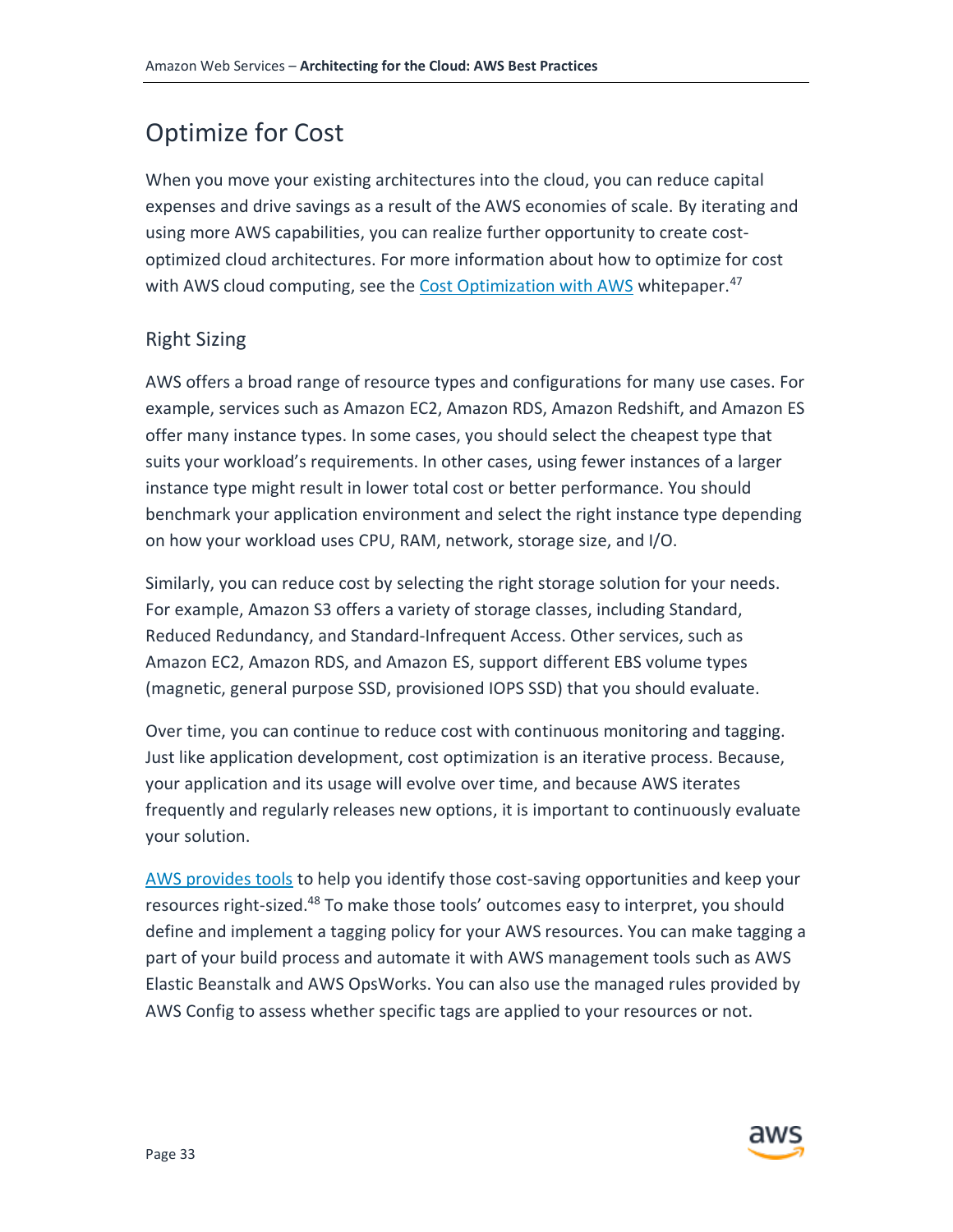## Elasticity

Another way you can save money with AWS is by taking advantage of the platform's elasticity. Plan to implement Auto Scaling for as many Amazon EC2 workloads as possible, so that you horizontally scale up when needed and scale down and automatically reduce your spending when you don't need that capacity anymore. In addition, you can [automate turning off non-production workloads](http://docs.aws.amazon.com/AmazonCloudWatch/latest/DeveloperGuide/UsingAlarmActions.html) when not in use.<sup>49</sup> Ultimately, consider which compute workloads you could implement on AWS Lambda so that you never pay for idle or redundant resources.

Where possible, replace Amazon EC2 workloads with AWS managed services that either don't require you to make any capacity decisions (such as ELB, Amazon CloudFront, Amazon SQS, Amazon Kinesis Firehose, AWS Lambda, Amazon SES, Amazon CloudSearch, or Amazon EFS) or enable you to easily modify capacity as and when need (such as Amazon DynamoDB, Amazon RDS, or Amazon ES).

# Take Advantage of the Variety of Purchasing Options

Amazon EC2 On-Demand instance pricing gives you maximum flexibility with no longterm commitments. Two other EC2 instances that can help you reduce spending are *Reserved Instances* and *Spot instances*.

#### *Reserved Instances*

Amazon EC2 Reserved Instances allow you to reserve Amazon EC2 computing capacity in exchange for a significantly discounted hourly rate compared to On-Demand instance pricing. This is ideal for applications with predictable minimum capacity requirements. You can take advantage of tools such as AWS Trusted Advisor or Amazon EC2 usage reports to identify the compute resources that you use most often and that you should consider reserving. Depending on your Reserved Instance purchases, the discounts will be reflected in the monthly bill. There is technically no difference between an On-Demand EC2 instance and a Reserved Instance. The difference lies in the way you pay for instances that you reserve.

Reserved capacity options exist for other services as well (e.g., Amazon Redshift, Amazon RDS, Amazon DynamoDB, and Amazon CloudFront).

**Tip**: You should not commit to Reserved Instance purchases before you have sufficiently benchmarked your application in production. After you

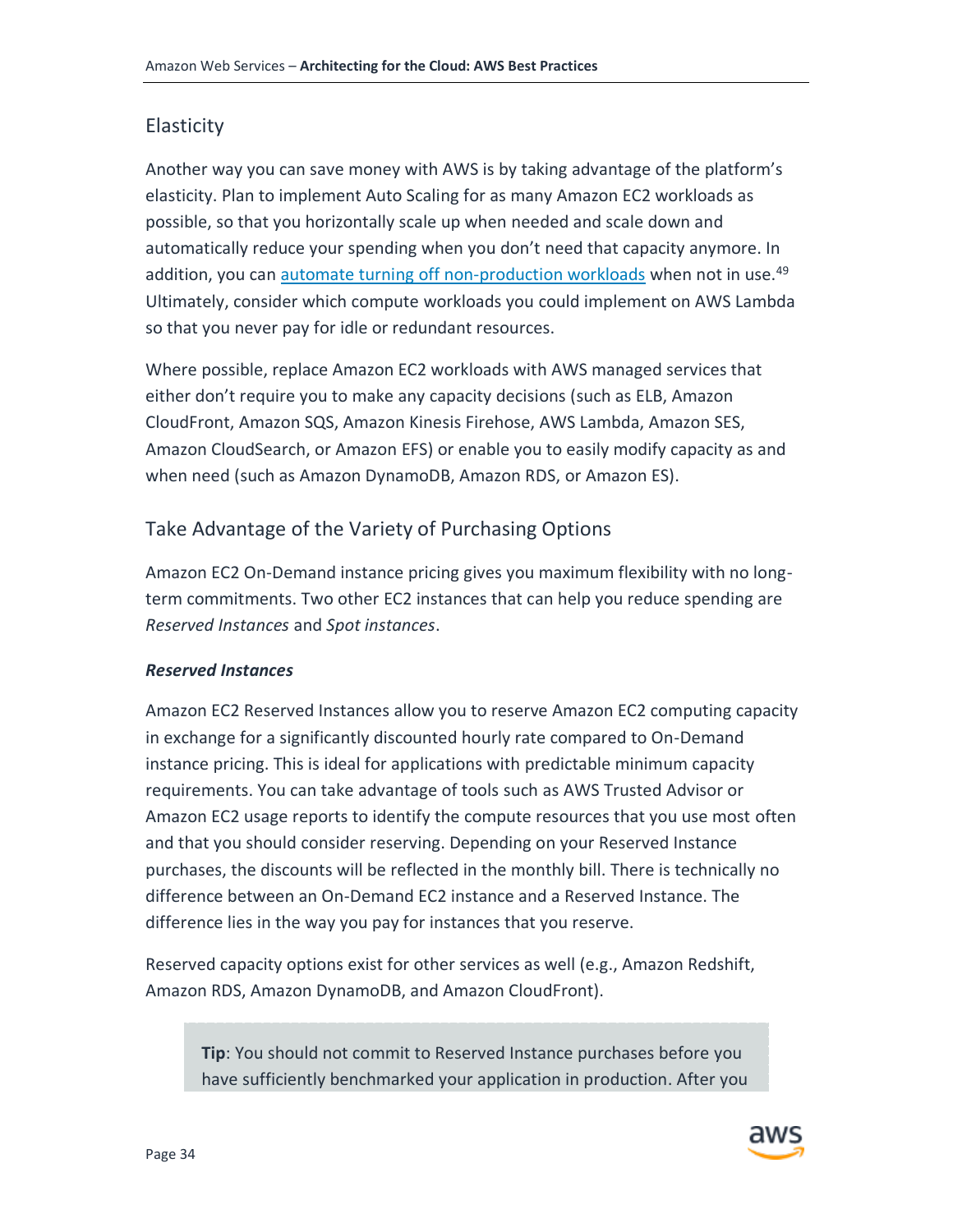have purchased reserved capacity, you can use the Reserved Instance utilization reports to make sure you are still making the most of your reserved capacity.

#### *Spot Instances*

For less steady workloads, consider using Spot instances. Amazon EC2 Spot instances allow you to use spare Amazon EC2 computing capacity. Since Spot instances are often available at a discount compared to On-Demand pricing, you can significantly reduce the cost of running your applications.

Spot instances enable you to request unused EC2 instances, which can lower your Amazon EC2 costs significantly. The hourly price for a Spot instance (of each instance type in each Availability Zone) is set by Amazon EC2, and adjusted gradually based on the long-term supply of, and demand for, Spot instances. Your Spot instance runs whenever capacity is available and the maximum price per hour for your request exceeds the Spot price.

<span id="page-39-0"></span>As a result, Spot instances are great for workloads that can tolerate interruption. You can, however, also use Spot instances when you require more predictable availability. For example, you can combine Reserved, On-Demand, and Spot instances to combine a predictable minimum capacity with *opportunistic* access to additional compute resources, depending on the Spot market price. This is a great, cost-effective way to improve throughput or application performance.

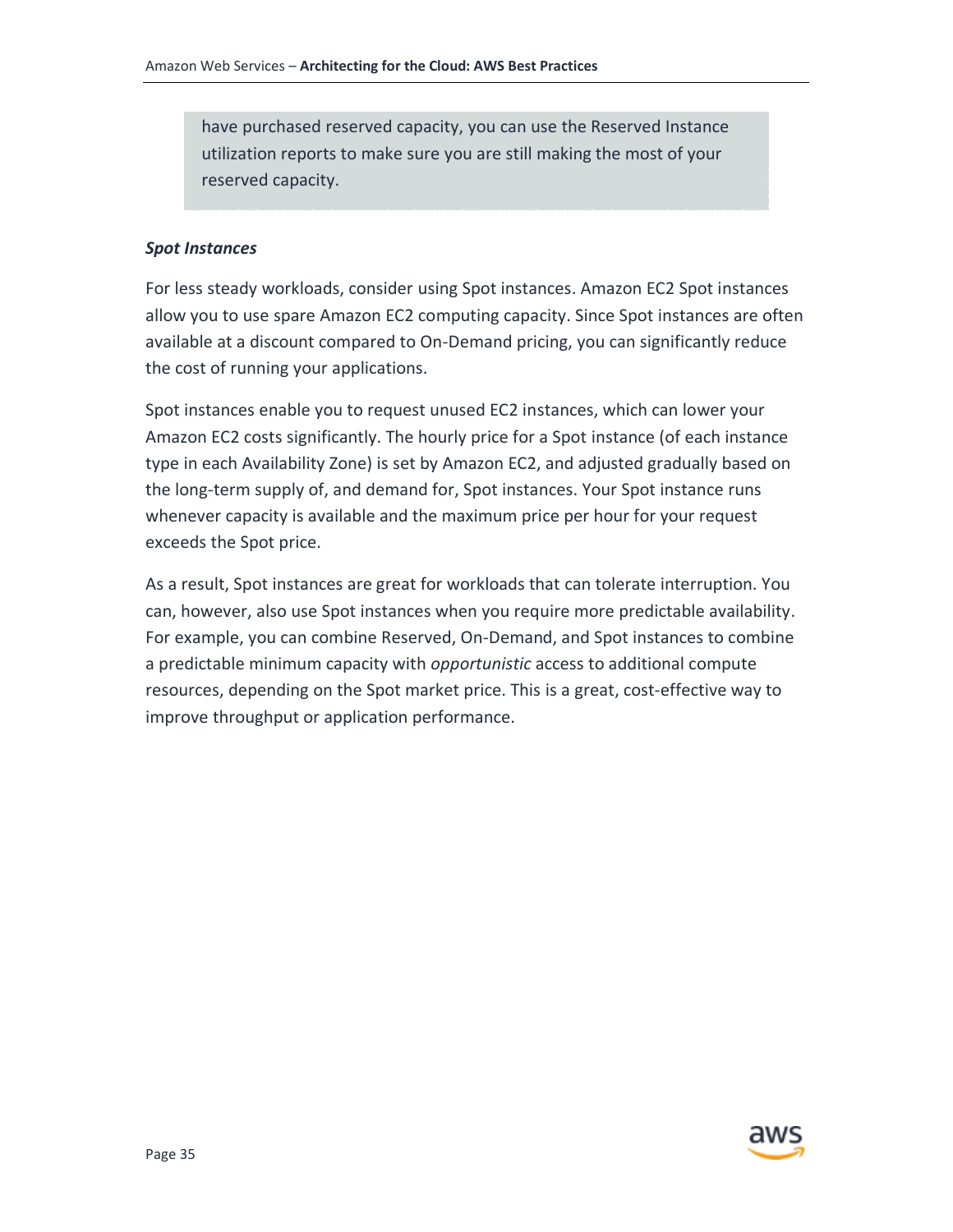# Caching

Caching is a technique that stores previously calculated data for future use. This technique is used to improve application performance and increase the cost efficiency of an implementation. It can be applied at multiple layers of an IT architecture.

# Application Data Caching

Applications can be designed so that they store and retrieve information from fast, managed, in-memory caches. Cached information might include the results of I/Ointensive database queries, or the outcome of computationally intensive processing. When the result set is not found in the cache, the application can calculate it, or retrieve it from a database or expensive, slowly mutating third-party content, and store it in the cache for subsequent requests. However, when a result set is found in the cache, the application can use that result directly, which improves latency for end users and reduces load on back-end systems. Your application can control how long each cached item remains valid. In some cases, even a few seconds of caching for very popular objects can result in a dramatic decrease on the load for your database.

Amazon ElastiCache is a web service that makes it easy to deploy, operate, and scale an in-memory cache in the cloud. It supports two open-source, in-memory caching engines: Memcached and Redis. For more details on how to select the right engine for your workload, as well as a description of common ElastiCache design patterns, see the [Performance at Scale with Amazon ElastiCache](https://d0.awsstatic.com/whitepapers/performance-at-scale-with-amazon-elasticache.pdf) whitepaper.<sup>50</sup>

Amazon DynamoDB Accelerator (DAX) is a fully managed, highly available, in-memory cache for DynamoDB that delivers performance improvements from milliseconds to microseconds, for high throughput. DAX adds in-memory acceleration to your DynamoDB tables without requiring you to manage cache invalidation, data population, or cluster management.

# Edge Caching

Copies of static content (images, CSS files, or streaming pre-recorded video) and dynamic content (responsive HTML, live video) can be cached at an Amazon CloudFront edge location, which is a CDN with multiple points of presence around the world. Edge caching allows content to be served by infrastructure that is closer to

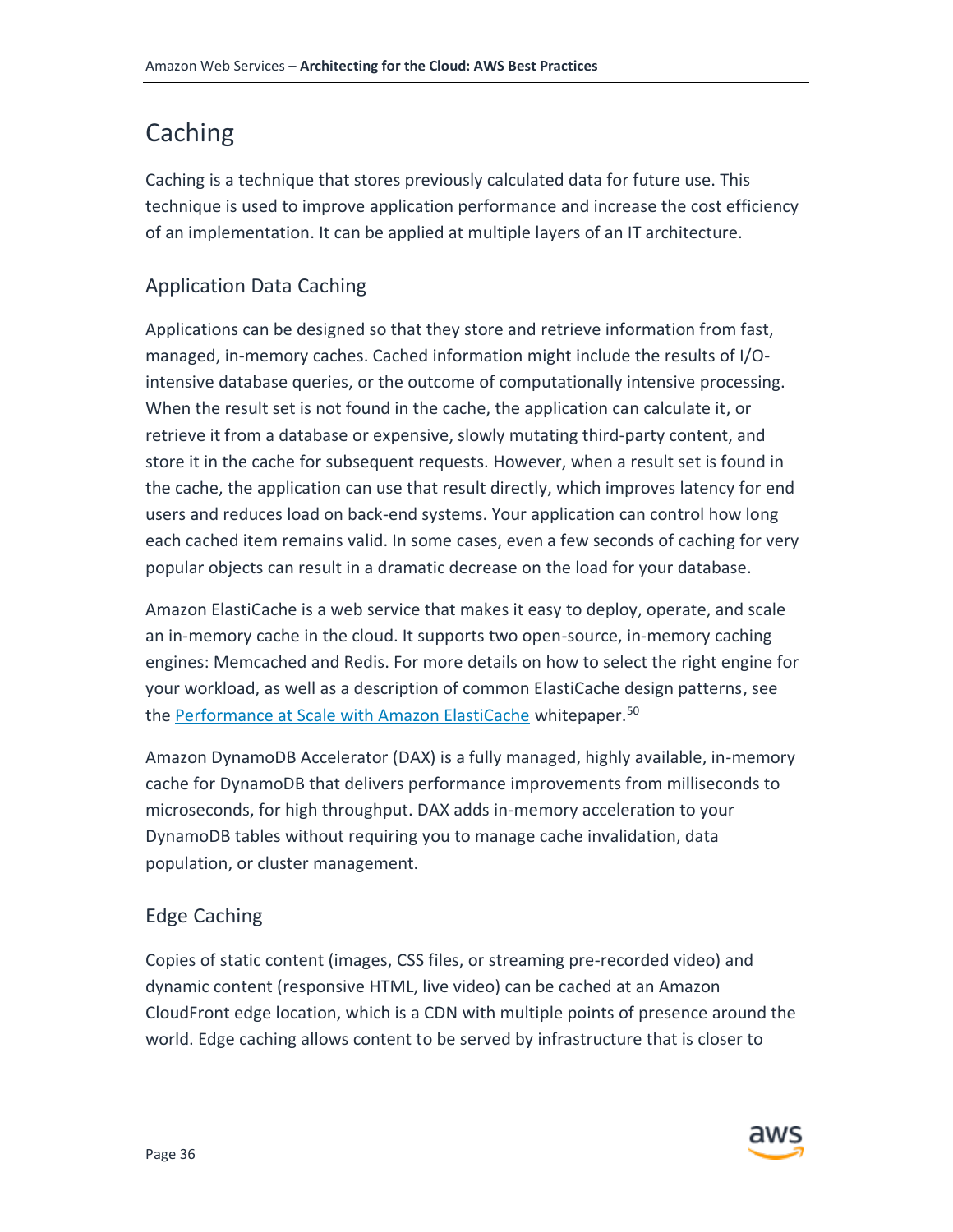viewers, which lowers latency and gives you the high, sustained data transfer rates necessary to deliver large popular objects to end users at scale.

Requests for your content are intelligently routed to Amazon S3 or your origin servers. If the origin is running on AWS, requests are transferred over optimized network paths for a more reliable and consistent experience. You can use Amazon CloudFront to deliver your entire website, including non-cachable content. In this case, the benefit is that Amazon CloudFront reuses existing connections between the Amazon CloudFront edge and the origin server, which reduces connection setup latency for each origin request. Other connection optimizations are also applied to avoid internet bottlenecks and fully use available bandwidth between the edge location and the viewer. This means that Amazon CloudFront can expedite the delivery of your dynamic content and provide your viewers with a consistent and reliable, yet personalized, experience when navigating your web application. Amazon CloudFront also applies the same performance benefits to upload requests as those applied to the requests for downloading dynamic content.

# <span id="page-41-0"></span>**Security**

Most of the security tools and techniques that you might already be familiar with in a traditional IT infrastructure can be used in the cloud. At the same time, AWS allows you to improve your security in a variety of ways. AWS is a platform that allows you to formalize the design of security controls in the platform itself. It simplifies system use for administrators and your IT department, and makes your environment much easier to audit in a continuous manner. For a detailed view on how you can achieve a high level of security governance, see the Security at [Scale: Governance in AWS](https://d0.awsstatic.com/whitepapers/compliance/AWS_Security_at_Scale_Governance_in_AWS_Whitepaper.pdf)<sup>51</sup> and the [AWS Security Best Practices](https://d0.awsstatic.com/whitepapers/aws-security-best-practices.pdf) whitepapers.<sup>52</sup>

## Use AWS Features for Defense in Depth

AWS provides many features that can help you build architectures that feature defense in depth methods. Starting at the network level, you can build a VPC topology that isolates parts of the infrastructure through the use of subnets, security groups, and routing controls. Services like AWS WAF, a web application firewall, can help protect your web applications from SQL injection and other vulnerabilities in your application code. For access control, you can use IAM to define a granular set of policies and assign them to users, groups, and AWS resources. Finally, the AWS Cloud offers many options to protect your data, whether it is in transit or at rest with

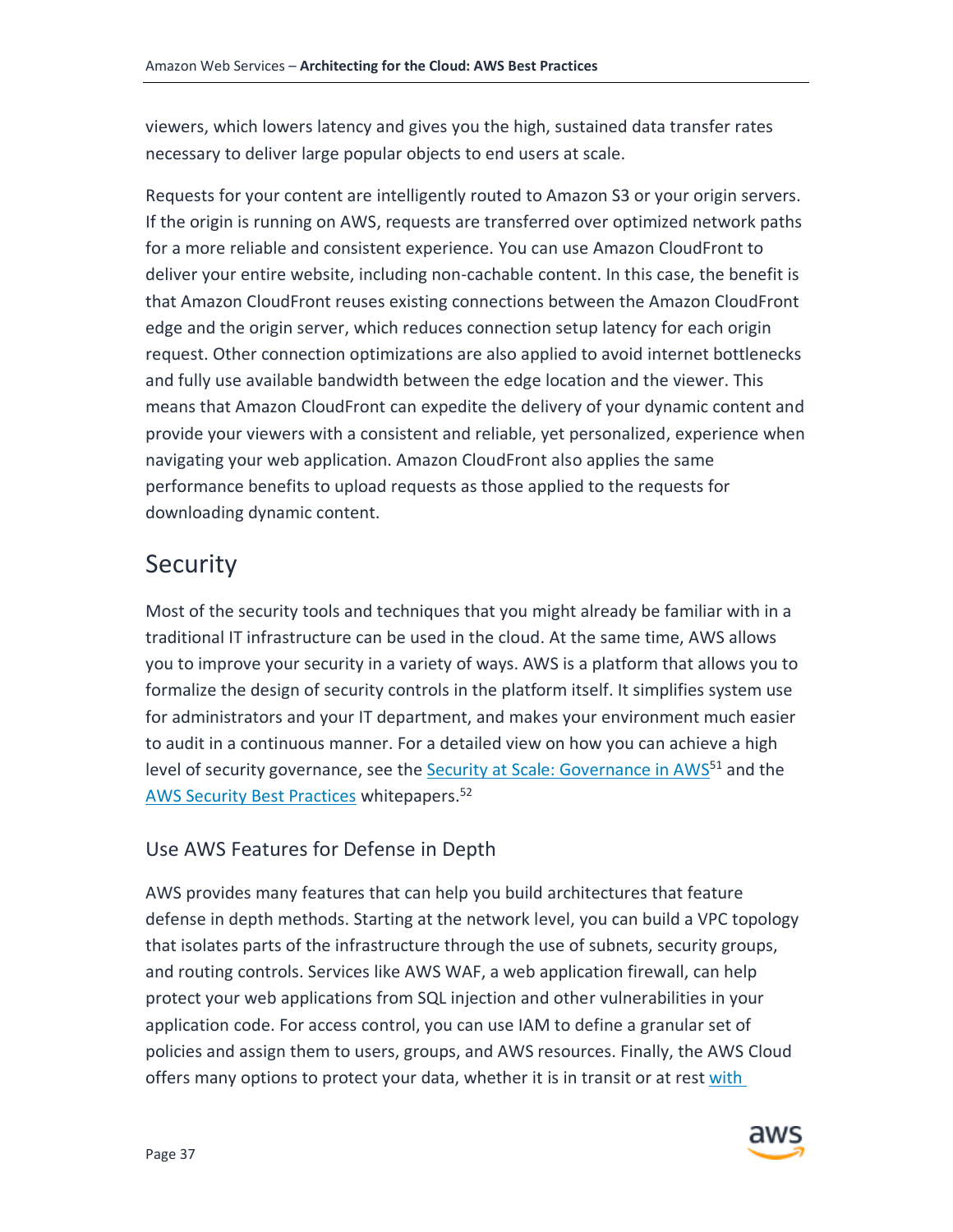[encryption.](https://d0.awsstatic.com/whitepapers/aws-securing-data-at-rest-with-encryption.pdf)<sup>53</sup> For more information about all of the available AWS security features, see the [AWS Cloud Security](http://aws.amazon.com/security) page on the AWS website.<sup>54</sup>

### Share Security Responsibility with AWS

AWS operates under a shared security responsibility model: AWS is responsible for the security of the underlying cloud infrastructure and you are responsible for securing the workloads you deploy in AWS. This helps you to reduce the scope of your responsibility and focus on your core competencies through the use of AWS managed services. For example, when you use services such as Amazon RDS and Amazon ElastiCache, security patches are applied automatically to your configuration settings. This not only reduces operational overhead for your team, but it could also reduce your exposure to vulnerabilities.

## Reduce Privileged Access

When your servers are programmable resources, you get many security benefits. The ability to change your servers whenever you need to enables you to eliminate the need for guest operating system access to production environments. If an instance experiences an issue, you can automatically or manually terminate and replace it. However, before you replace instances, you should collect and centrally store log data that can help you recreate issues in your development environment and deploy them as fixes through your continuous deployment process. This approach ensures that the log data assist with troubleshooting and raise awareness of security events. This is particularly important in an elastic compute environment where servers are temporary. You can use Amazon CloudWatch Logs to collect this information. Where you don't have direct access, you can implement services such as [AWS Systems](https://aws.amazon.com/systems-manager/)  [Manager](https://aws.amazon.com/systems-manager/)<sup>55</sup> to take a unified view and automate actions on groups of resources. You can integrate these requests with your ticketing system, so that access requests are tracked and dynamically handled only after approval.

Another common security risk is the use of stored, long term credentials or service accounts. In a traditional environment, service accounts are often assigned long-term credentials that are stored in a configuration file. On AWS, you can instead use IAM roles to grant permissions to applications running on EC2 instances through the use of short-term credentials, which are automatically distributed and rotated. For mobile applications, you can use Amazon Cognito to allow client devices to access AWS resources through temporary tokens with fine-grained permissions. As an AWS

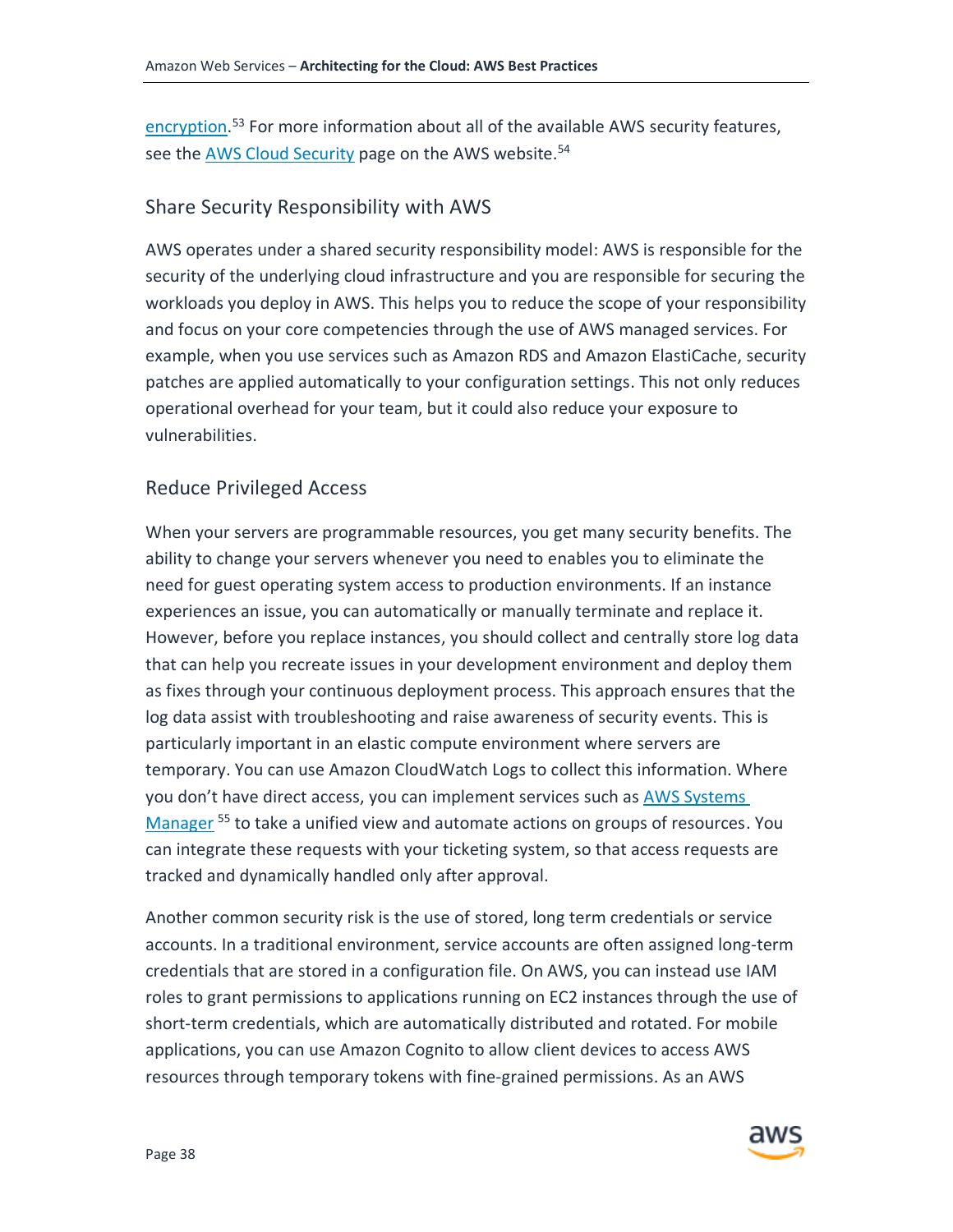Management Console user, you can similarly provide federated access through temporary tokens instead of creating IAM users in your AWS account. Then, when an employee leaves your organization and is removed from your organization's identity directory, that employee also automatically loses access to your AWS accounts.

### Security as Code

Traditional security frameworks, regulations, and organizational policies define security requirements related to items such as firewall rules, network access controls, internal/external subnets, and operating system hardening. You can implement these in an AWS environment as well, but you now have the opportunity to capture them all in a template that defines a *Golden Environment*. This template is used by AWS CloudFormation and deploys your resources in alignment with your security policy. You can reuse security best practices among multiple projects, as a part of your continuous integration pipeline. You can perform security testing as part of your release cycle, and automatically discover application gaps and drift from your security policy.

Additionally, for greater control and security, AWS CloudFormation templates can be imported as *products* into [AWS Service Catalog.](https://aws.amazon.com/servicecatalog/) <sup>56</sup> This allows you to centrally manage your resources to support consistent governance, security, and compliance requirements, while enabling your users to quickly deploy only the approved IT services they need. You apply IAM permissions to control who can view and modify your products, and you define constraints to restrict the ways that specific AWS resources can be deployed for a product.

### Real-Time Auditing

Testing and auditing your environment is key to moving fast while staying safe. Traditional approaches that involve periodic (and often manual or sample-based) checks are not sufficient, especially in agile environments where change is constant. On AWS, you can implement continuous monitoring and automation of controls to minimize exposure to security risks. Services such as AWS Config, Amazon Inspector, and AWS Trusted Advisor continually monitor for compliance or vulnerabilities, giving you a clear overview of which IT resources are in compliance, and which are not. With AWS Config rules you also know if a resource was out of compliance even for a brief period of time, making both point-in-time and period-in-time audits very effective. You

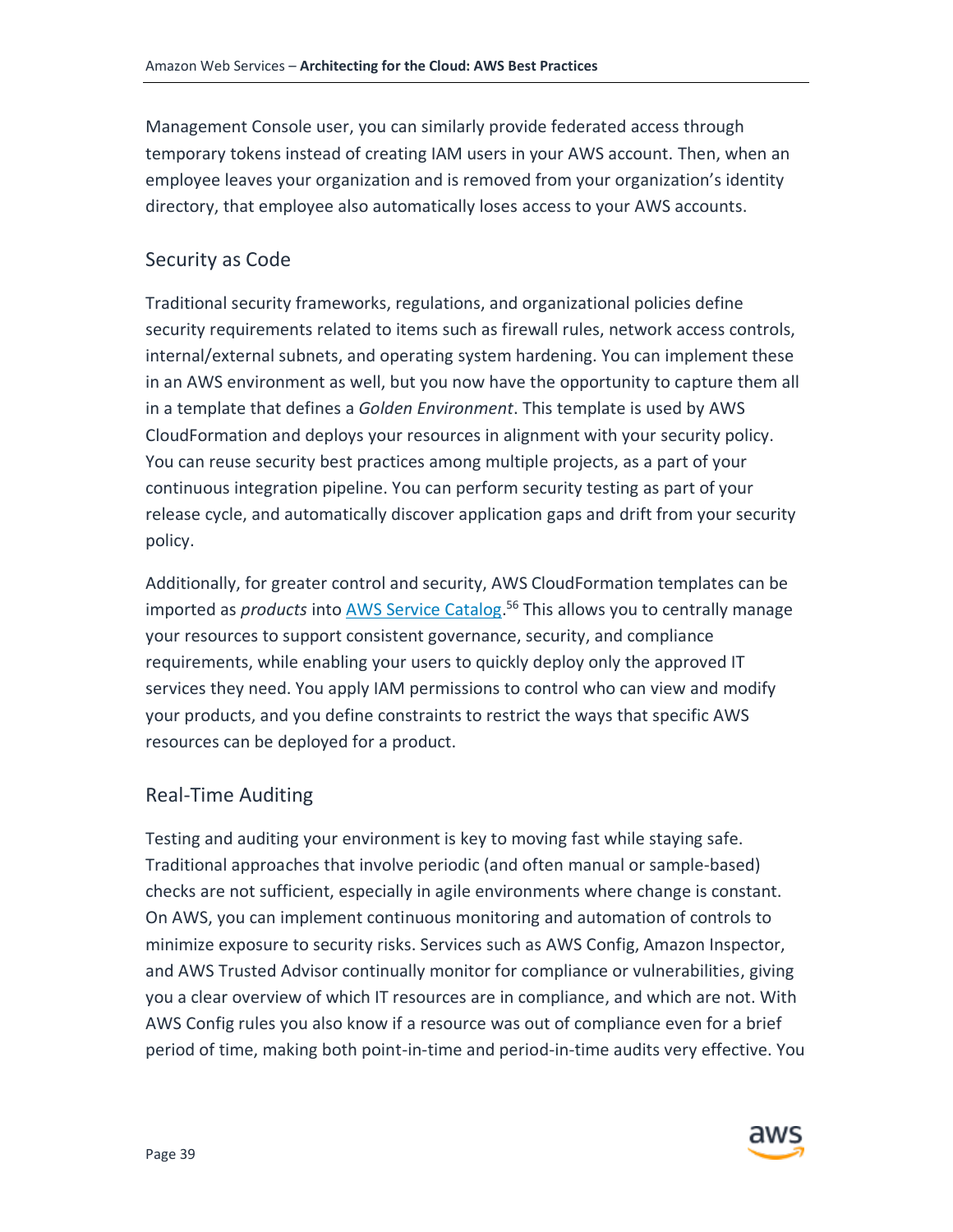can [implement extensive logging](https://d0.awsstatic.com/whitepapers/compliance/AWS_Security_at_Scale_Logging_in_AWS_Whitepaper.pdf) for your applications (using Amazon CloudWatch Logs) and for the actual AWS API calls by enabling AWS CloudTrail.<sup>57</sup>

<span id="page-44-0"></span>AWS CloudTrail is a web service that records API calls to supported AWS services in your AWS account and delivers a log file to your S3 bucket. Log data can then be stored in an immutable manner and automatically processed to either send a notification or take an action on your behalf, protecting your organization from noncompliance. You can use AWS Lambda, Amazon EMR, Amazon ES, Amazon Athena, or third-party tools from AWS Marketplace to scan log data to detect events such as unused permissions, privileged account overuse, key usage, anomalous logins, policy violations, and system abuse.

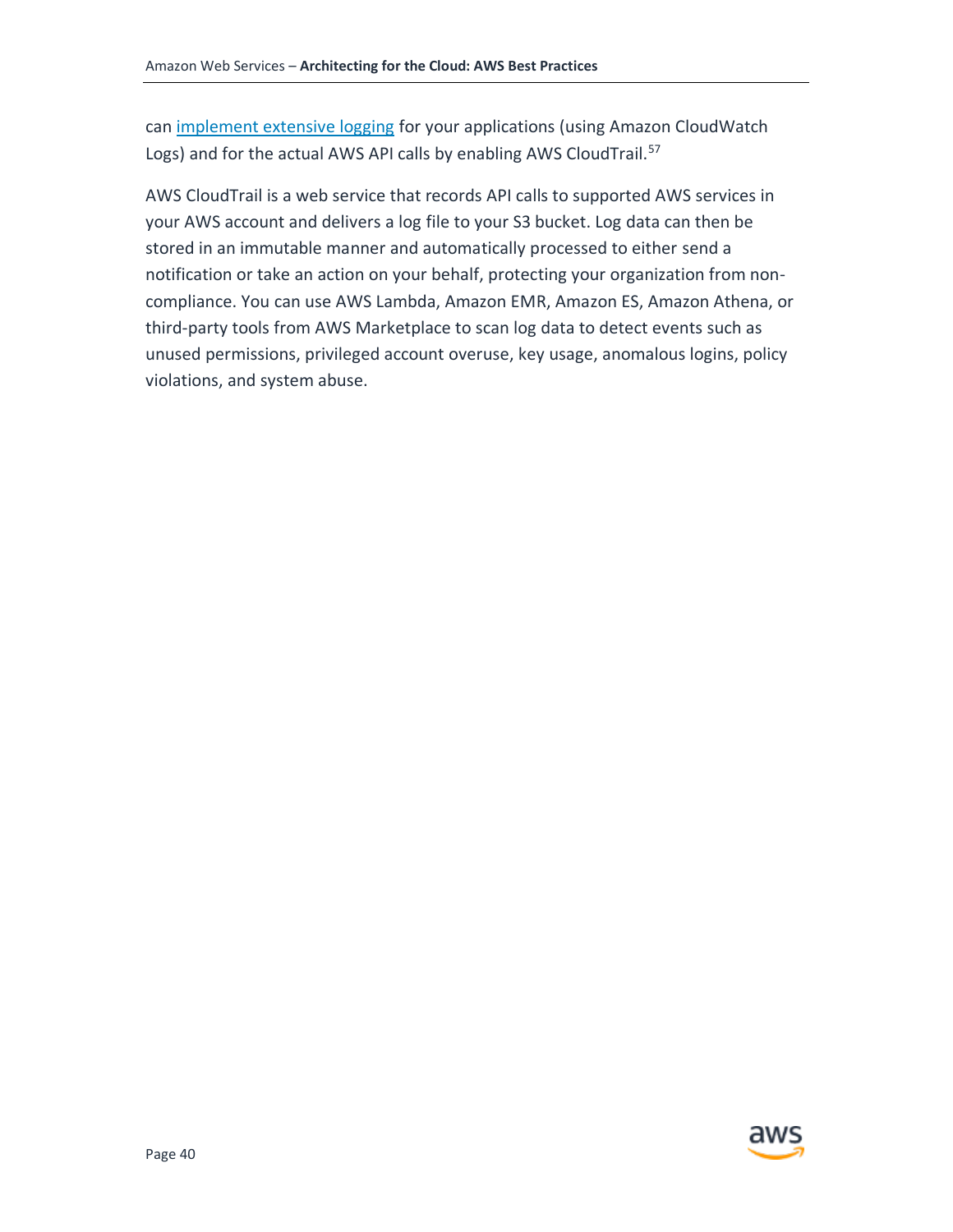# Conclusion

When you design your architecture in the AWS Cloud, it is important to consider the important principles and design patterns available in AWS, including how to select the right database for your application, and how to architect applications that can scale horizontally and with high availability. Because each implementation is unique, you must evaluate how to apply this guidance to your implementation. The topic of cloud computing architectures is broad and continuously evolving. You can stay up-to-date with the latest changes and additions to the AWS cloud offerings with the material available on the [AWS website](https://aws.amazon.com/)<sup>58</sup> and the [AWS training and certification offerings.](https://aws.amazon.com/training/)<sup>59</sup>

# <span id="page-45-0"></span>**Contributors**

These individuals contributed to this document:

- Andreas Chatzakis, Manager, AWS Solutions Architecture
- Paul Armstrong, Principal Solutions Architect, AWS

# <span id="page-45-1"></span>Further Reading

For more architecture examples, see th[e AWS Architecture Center.](https://aws.amazon.com/architecture)<sup>60</sup>

For applications already running on AWS, we recommend you review the [AWS Well-](http://d0.awsstatic.com/whitepapers/architecture/AWS_Well-Architected_Framework.pdf)[Architected Framework](http://d0.awsstatic.com/whitepapers/architecture/AWS_Well-Architected_Framework.pdf) whitepaper, which provides a structured evaluation model.<sup>61</sup>

<span id="page-45-2"></span>For information to help you validate your operational readiness, see the comprehensive **AWS Operational Checklist.**<sup>62</sup>

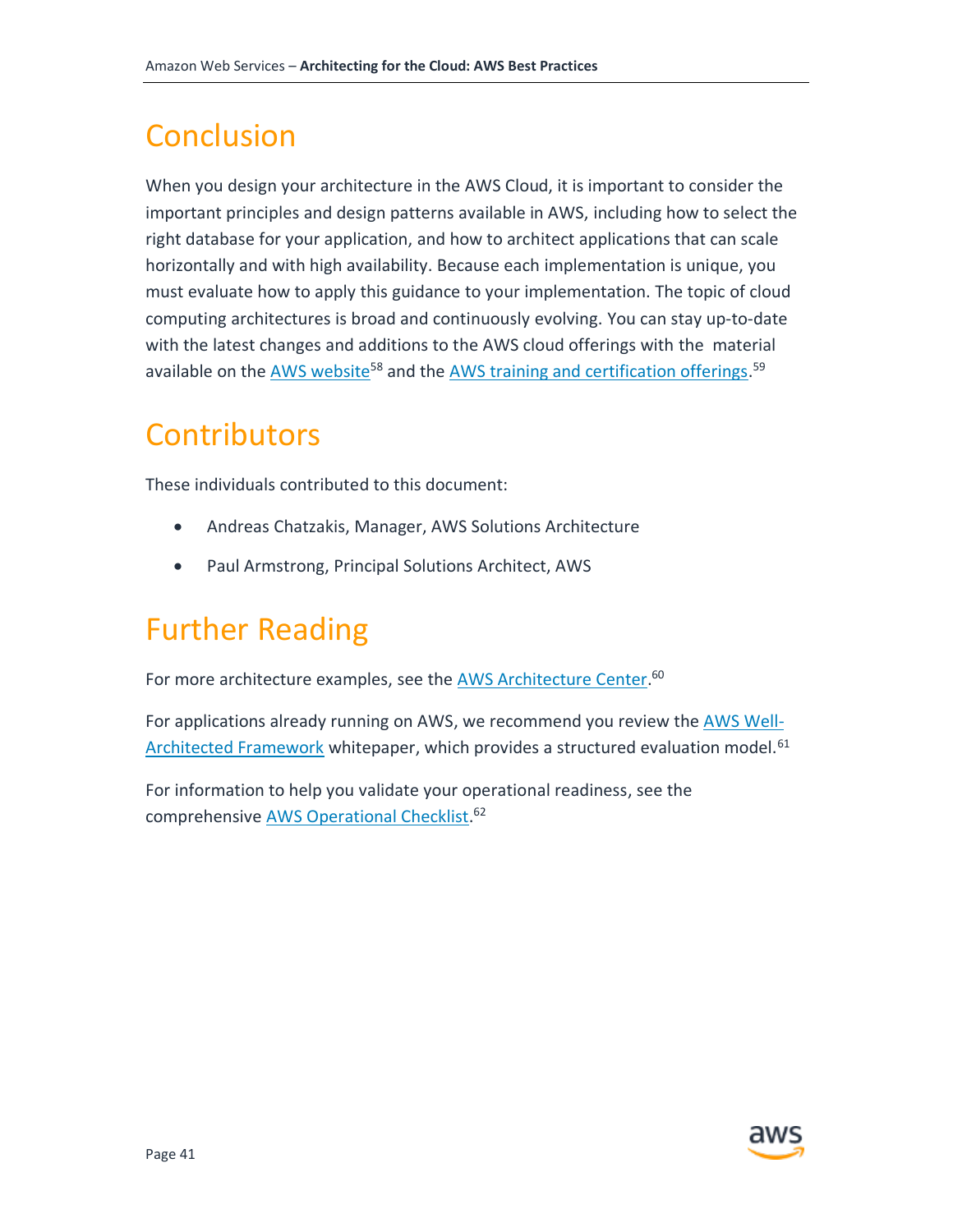# Document Revisions

| Date             | <b>Description</b>         |
|------------------|----------------------------|
| October 2018     | Document review and update |
| <b>June 2013</b> | First publication          |

# **Notes**

- <sup>1</sup> [http://d0.awsstatic.com/whitepapers/architecture/AWS\\_Well-](http://d0.awsstatic.com/whitepapers/architecture/AWS_Well-Architected_Framework.pdf)[Architected\\_Framework.pdf](http://d0.awsstatic.com/whitepapers/architecture/AWS_Well-Architected_Framework.pdf)
- <sup>2</sup> <https://aws.amazon.com/about-aws/>
- <sup>3</sup> <https://aws.amazon.com/about-aws/global-infrastructure/>
- <sup>4</sup> For example, see the PHP Amazon DynamoDB session handler [\(http://docs.aws.amazon.com/aws-sdk-php/v3/guide/service/dynamodb-session](http://docs.aws.amazon.com/aws-sdk-php/v3/guide/service/dynamodb-session-handler.html)[handler.html\)](http://docs.aws.amazon.com/aws-sdk-php/v3/guide/service/dynamodb-session-handler.html) and the Tomcat Amazon DynamoDB session handler [\(http://docs.aws.amazon.com/AWSSdkDocsJava/latest//DeveloperGuide/java-dg](http://docs.aws.amazon.com/AWSSdkDocsJava/latest/DeveloperGuide/java-dg-tomcat-session-manager.html)[tomcat-session-manager.html\)](http://docs.aws.amazon.com/AWSSdkDocsJava/latest/DeveloperGuide/java-dg-tomcat-session-manager.html)
- <sup>5</sup> [https://docs.aws.amazon.com/elasticloadbalancing/latest/application/load-balancer](https://docs.aws.amazon.com/elasticloadbalancing/latest/application/load-balancer-target-groups.html#sticky-sessions)[target-groups.html#sticky-sessions](https://docs.aws.amazon.com/elasticloadbalancing/latest/application/load-balancer-target-groups.html#sticky-sessions)
- <sup>6</sup>[https://d0.awsstatic.com/whitepapers/Big\\_Data\\_Analytics\\_Options\\_on\\_AWS.pdf](https://d0.awsstatic.com/whitepapers/Big_Data_Analytics_Options_on_AWS.pdf)
- <sup>7</sup> <https://d1.awsstatic.com/whitepapers/core-tenets-of-iot1.pdf>
- <sup>8</sup> [http://docs.aws.amazon.com/AWSEC2/latest/UserGuide/ec2-instance](http://docs.aws.amazon.com/AWSEC2/latest/UserGuide/ec2-instance-metadata.html)[metadata.html](http://docs.aws.amazon.com/AWSEC2/latest/UserGuide/ec2-instance-metadata.html)
- 9[http://docs.aws.amazon.com/AWSCloudFormation/latest/UserGuide/template](http://docs.aws.amazon.com/AWSCloudFormation/latest/UserGuide/template-custom-resources-lambda.html)[custom-resources-lambda.html](http://docs.aws.amazon.com/AWSCloudFormation/latest/UserGuide/template-custom-resources-lambda.html)
- <sup>10</sup> <http://docs.aws.amazon.com/AWSEC2/latest/UserGuide/AMIs.html>
- <sup>11</sup> <http://docs.aws.amazon.com/elasticbeanstalk/latest/dg/concepts.platforms.html>

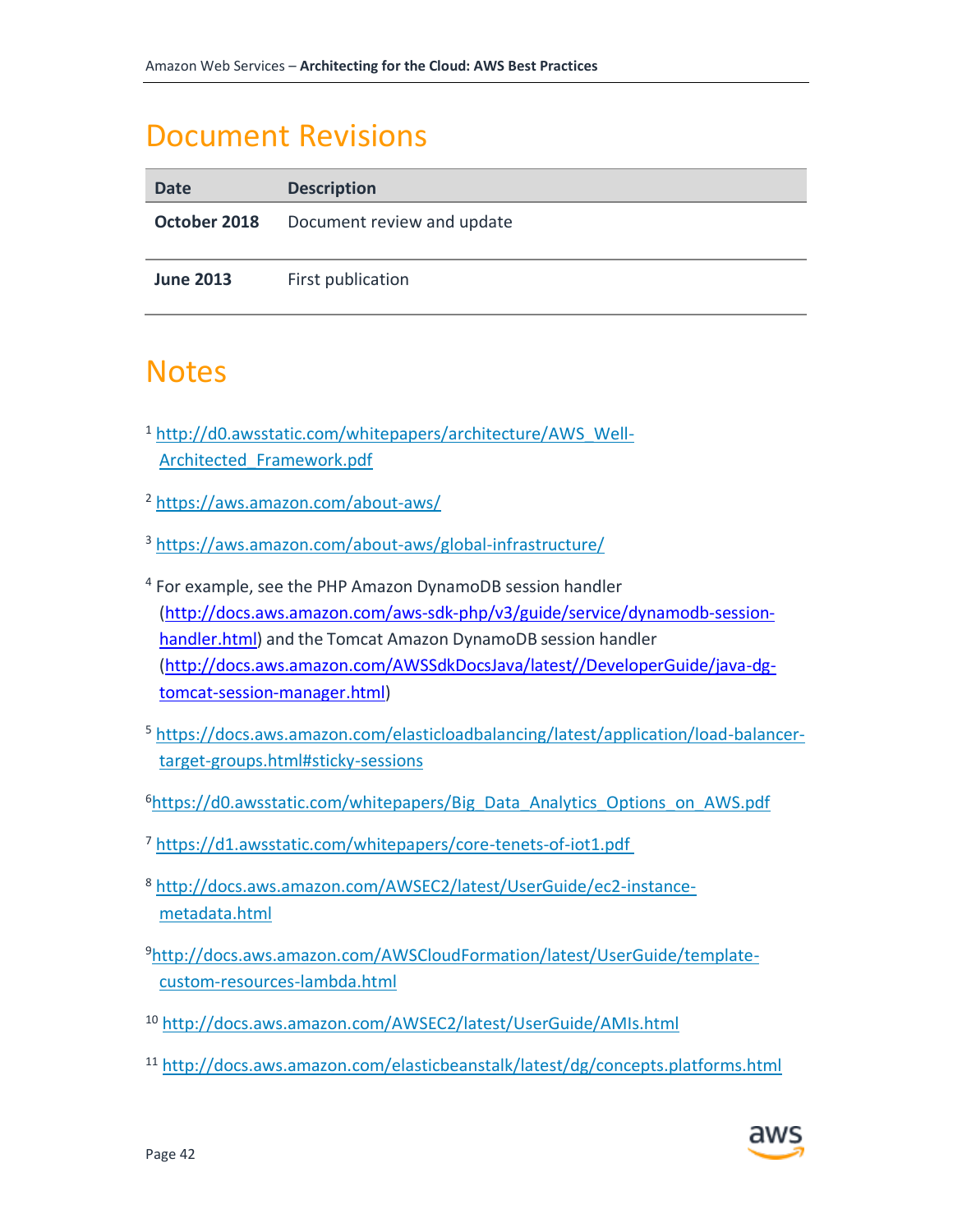- <sup>12</sup> <http://docs.aws.amazon.com/elasticbeanstalk/latest/dg/ebextensions.html>
- <sup>13</sup> <https://d0.awsstatic.com/whitepapers/overview-of-deployment-options-on-aws.pdf>
- <sup>14</sup> [https://d0.awsstatic.com/whitepapers/managing-your-aws-infrastructure-at](https://d0.awsstatic.com/whitepapers/managing-your-aws-infrastructure-at-scale.pdf)[scale.pdf](https://d0.awsstatic.com/whitepapers/managing-your-aws-infrastructure-at-scale.pdf)
- <sup>15</sup> <https://d0.awsstatic.com/whitepapers/DevOps/infrastructure-as-code.pdf>
- <sup>16</sup> <https://docs.aws.amazon.com/lambda/latest/dg/automating-deployment.html>
- <sup>17</sup> <https://aws.amazon.com/elasticbeanstalk/>
- <sup>18</sup> <http://docs.aws.amazon.com/AWSEC2/latest/UserGuide/ec2-instance-recover.html>
- <sup>19</sup> <https://aws.amazon.com/ec2/systems-manager/>
- <sup>20</sup> <https://aws.amazon.com/autoscaling/>

21

[http://docs.aws.amazon.com/AmazonCloudWatch/latest/DeveloperGuide/AlarmTha](http://docs.aws.amazon.com/AmazonCloudWatch/latest/DeveloperGuide/AlarmThatSendsEmail.html) [tSendsEmail.html](http://docs.aws.amazon.com/AmazonCloudWatch/latest/DeveloperGuide/AlarmThatSendsEmail.html)

 $22$ 

- [http://docs.aws.amazon.com/AmazonCloudWatch/latest/DeveloperGuide/WhatIsCl](http://docs.aws.amazon.com/AmazonCloudWatch/latest/DeveloperGuide/WhatIsCloudWatchEvents.html) [oudWatchEvents.html](http://docs.aws.amazon.com/AmazonCloudWatch/latest/DeveloperGuide/WhatIsCloudWatchEvents.html)
- <sup>23</sup> <http://docs.aws.amazon.com/lambda/latest/dg/with-scheduled-events.html>
- <sup>24</sup> <https://aws.amazon.com/answers/security/aws-waf-security-automations/>
- <sup>25</sup> <https://www.awsarchitectureblog.com/2015/03/backoff.html>
- <sup>26</sup> <http://aws.amazon.com/products/>
- <sup>28</sup> [https://d0.awsstatic.com/whitepapers/AWS\\_Serverless\\_Multi-](https://d0.awsstatic.com/whitepapers/AWS_Serverless_Multi-Tier_Architectures.pdf)[Tier\\_Architectures.pdf](https://d0.awsstatic.com/whitepapers/AWS_Serverless_Multi-Tier_Architectures.pdf)
- <sup>29</sup> <http://docs.aws.amazon.com/lambda/latest/dg/lambda-edge.html>
- <sup>30</sup> [http://docs.aws.amazon.com/AmazonRDS/latest/UserGuide/](http://docs.aws.amazon.com/AmazonRDS/latest/UserGuide/CHAP_BestPractices.html)  [CHAP\\_BestPractices.html](http://docs.aws.amazon.com/AmazonRDS/latest/UserGuide/CHAP_BestPractices.html)

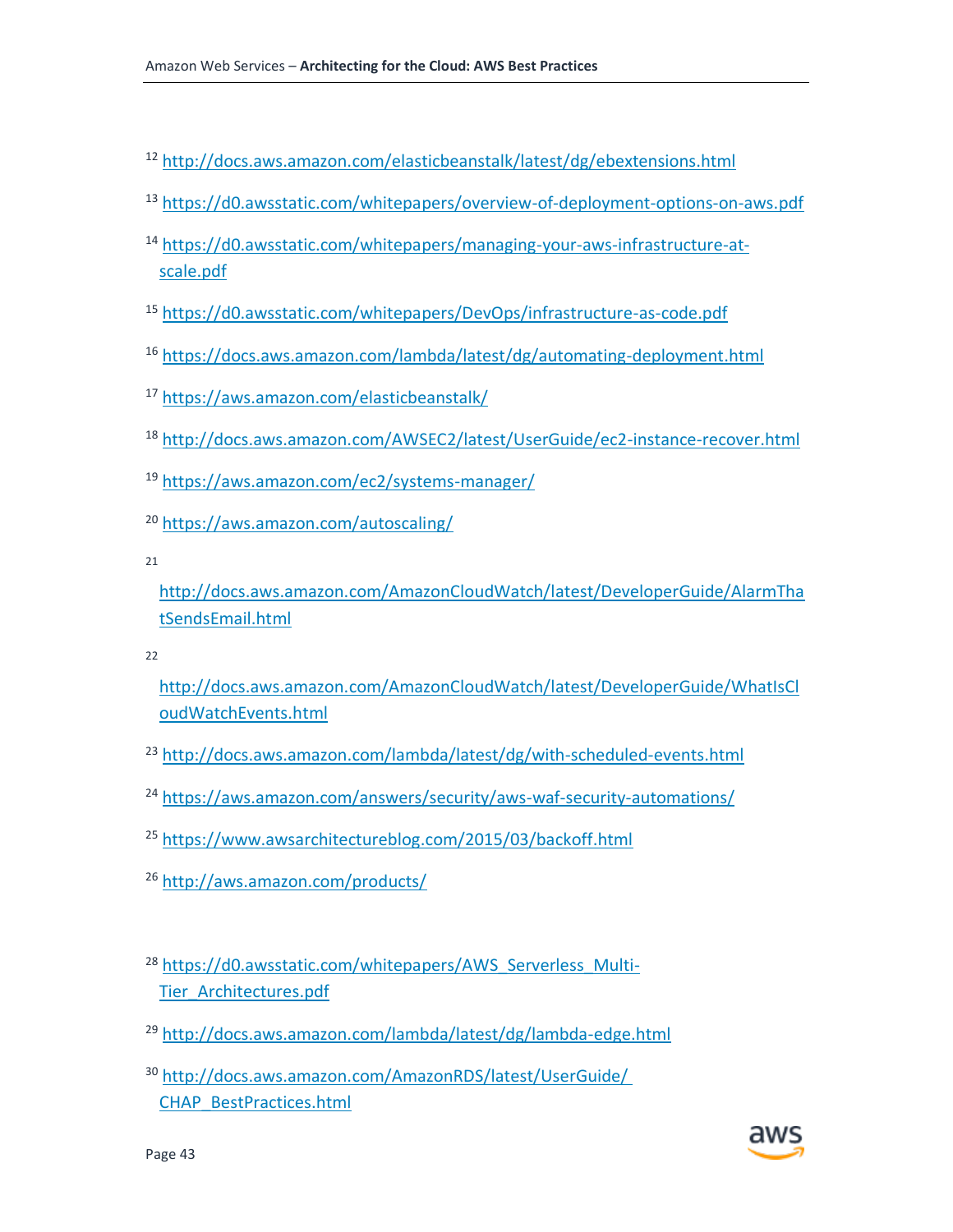- <https://aws.amazon.com/nosql/>
- <https://aws.amazon.com/dynamodb/dax/>
- 

[http://docs.aws.amazon.com/amazondynamodb/latest/developerguide/BestPractice](http://docs.aws.amazon.com/amazondynamodb/latest/developerguide/BestPractices.html) [s.html](http://docs.aws.amazon.com/amazondynamodb/latest/developerguide/BestPractices.html)

- [https://d0.awsstatic.com/whitepapers/migration-best-practices-rdbms-to](https://d0.awsstatic.com/whitepapers/migration-best-practices-rdbms-to-dynamodb.pdf)[dynamodb.pdf](https://d0.awsstatic.com/whitepapers/migration-best-practices-rdbms-to-dynamodb.pdf)
- <https://aws.amazon.com/redshift/faqs/>
- <https://aws.amazon.com/documentation/cloudsearch/>
- <https://aws.amazon.com/documentation/elasticsearch-service/>
- <https://aws.amazon.com/neptune/>
- <https://d0.awsstatic.com/whitepapers/Storage/data-lake-on-aws.pdf>
- <https://d0.awsstatic.com/whitepapers/aws-building-fault-tolerant-applications.pdf>
- <http://docs.aws.amazon.com/AWSEC2/latest/UserGuide/ec2-instance-recover.html>
- <http://docs.aws.amazon.com/AmazonS3/latest/dev/Versioning.html>
- [http://www.allthingsdistributed.com/2007/10/amazons\\_dynamo.html](http://www.allthingsdistributed.com/2007/10/amazons_dynamo.html)
- [https://media.amazonwebservices.com/AWS\\_Disaster\\_Recovery.pdf](https://media.amazonwebservices.com/AWS_Disaster_Recovery.pdf)
- <https://aws.amazon.com/architecture/well-architected/>
- <http://www.awsarchitectureblog.com/2014/04/shuffle-sharding.html>
- [https://d0.awsstatic.com/whitepapers/Cost\\_Optimization\\_with\\_AWS.pdf](https://d0.awsstatic.com/whitepapers/Cost_Optimization_with_AWS.pdf)
- [http://docs.aws.amazon.com/awsaccountbilling/latest/aboutv2/ monitoring](http://docs.aws.amazon.com/awsaccountbilling/latest/aboutv2/monitoring-costs.html)[costs.html](http://docs.aws.amazon.com/awsaccountbilling/latest/aboutv2/monitoring-costs.html)
- [http://docs.aws.amazon.com/AmazonCloudWatch/latest/Developer](http://docs.aws.amazon.com/AmazonCloudWatch/latest/DeveloperGuide/UsingAlarmActions.html)  [Guide/UsingAlarmActions.html](http://docs.aws.amazon.com/AmazonCloudWatch/latest/DeveloperGuide/UsingAlarmActions.html)